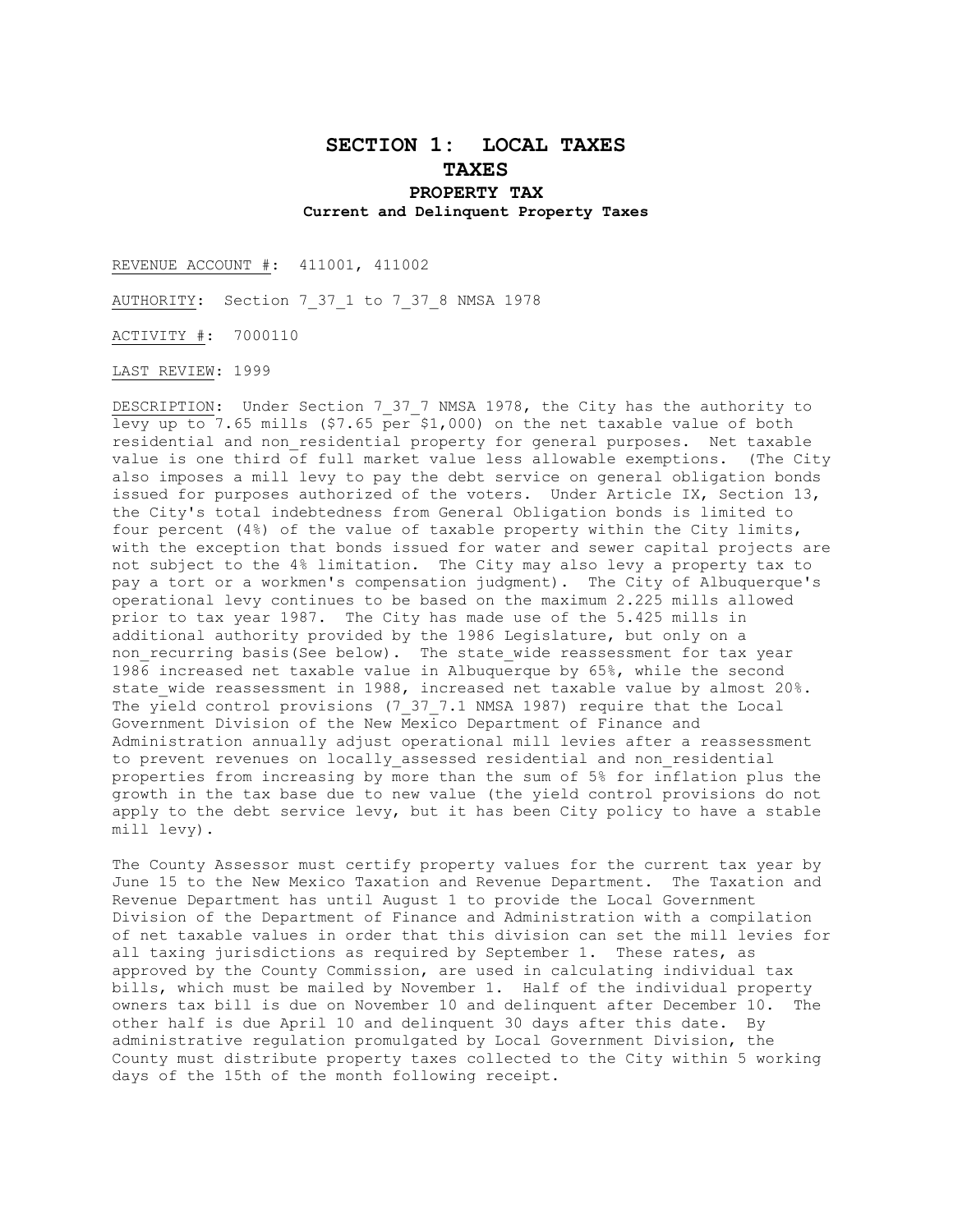RATIONALE: Local governments typically have the authority to levy a property tax for general purposes. In fact, nation wide municipalities are far more dependent on the property tax to fund basic government services than the City of Albuquerque.

CURRENT SCHEDULE: For FY/92, the State Department of Finance and Administration established an operational levy of 1.801 for residential property and 2.561 on non-residential property. They established the debt service levy at 9.277 mills. For FY/93 only, the operating mill levy was increased and the debt service levy simultaneously reduced to bring \$2.0 million of surplus balances in the GO Bond debt service fund to the General Fund. These balances resulted from stronger growth in revenues than had been anticipated, due primarily to the favorable resolution of valuation protests.

RECENT HISTORY OF RATE CHANGE: Before the 1986 reassessment, in FY/86 and before, the operational mill levy was 2.225 mills on both residential and non residential property. In FY/87, application of the State yield control formula resulted in a reduction of the operational levy to 1.276 mills on residential and 1.677 on non residential property. The City set its debt service levy at 12 mills. (The debt service levy was reduced from the roughly 20 mills that had been in effect as a matter of City policy.) In FY/88, application of the yield control formula resulted in an operational levy of 1.300 mills for residential property and 1.839 mills for non residential property, while the debt service levy was held constant at 12 mills. The second state wide reassessment in 1988 spurred an effort to hold taxpayers harmless from the effects of reassessment. Under R\_55, the only source of revenue growth was new value. R\_55 affected the City's use of the 2.225 mill levy in FY/89; it also constrained the CIP planning process for the 1989 Bond Cycle. Also affecting rates for FY/89 was the existence of excess balances in the debt service fund at a time when reserve balances in the General Fund had been depleted. R 151, R 152, and R 159 reduced the debt service levy to bring some \$3.25 million into the General Fund to replenish the operating reserve and some \$0.45 million into the Risk Management Fund, where the monies would be used for judgements in excess of \$100,000. The final rates for FY/89 were the operational levies of 1.982 and 2.655 mills respectively on residential and non residential property, a 9.007 mill levy for debt service, and a 0.134 mill levy for judgments. In FY/90 a similar tax trade brought \$750,000 into the General Fund (per the FY/90 Budget) and another \$2.8 million to meet debt service on some short term notes, backed by a gross receipts tax, that will be used to buy SunTran buses. The nonrecurring portion of the mill levy was eliminated in FY/91 when the residential levy was set at 1.120 mills and the non-residential levy at 1.1875 mills. In FY/92 the operating levy was increased to bring roughly \$600,000 in additional revenues into the General Fund. The money was used to pay \$280,000 in administrative fees unexpectedly assessed by the County on debt-service collections in FY/91 as well as the administrative fee charged on these collections during FY/92. The operating levies in effect during FY/92 were 1.340 mills on residential and 2.107 on non-residential property. The FY/93 Budget assumed a slight reduction in taxes to eliminate the onetime money used to pay the administrative fee on debt service collections for FY/91. The operating levy was increased and the debt service levy reduced to bring \$2 million into the General Fund to fund the start-up of a vehicle replacement program. Analysis by DFM staff indicated that by the end of FY/93, The General Obligation Bond Service fund had accumulated \$2 million in excess balances not needed to meet debt service on General Obligation Bonds.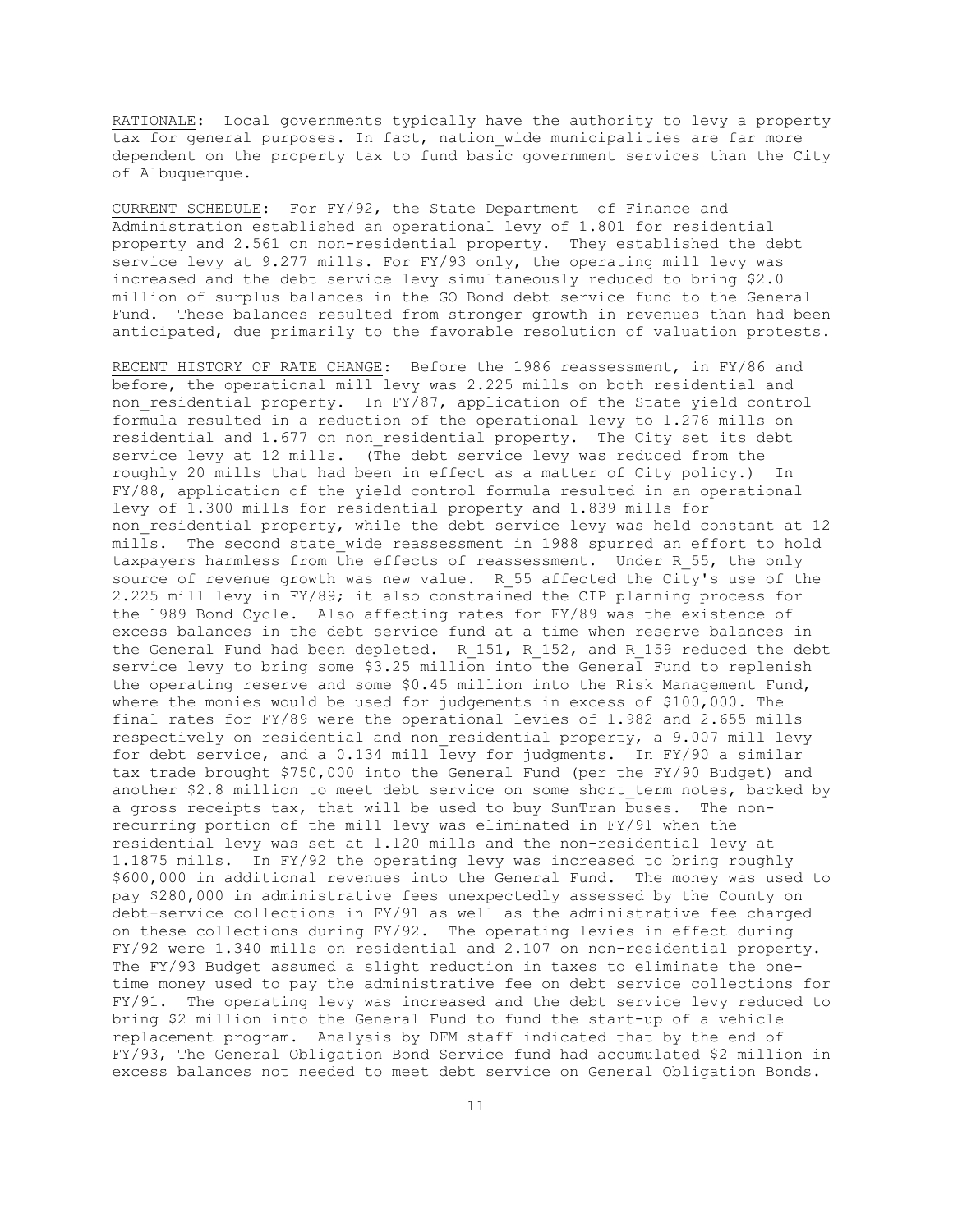Two other developments affect the continuity of property tax receipts. Since FY/88, the City has been liable under Section 7\_38\_38.1 for a County administrative fee. The fee was initially set by statute at 2%, but the law was vague as to whether the fee applied only to the operational levy or to all levies. A change in the law, effective March 1, 1988, reduced the fee to 0.75% in Bernalillo County but made the fee applicable to the debt service as well as the operating levy. A directive from Local Government Division in 1989 required that the administrative fee be treated as a separate line item in the operating budget. Therefore, beginning in FY/90, the revenues to the General Fund are gross revenues and include what must be paid back to the County in administrative fees. Midyear in FY/91, the County began assessing the 0.75% Administrative fee on collections from the debt service levy. The FY/92 Budget included a General Fund appropriation for this fee to be funded by a permanent increase in the operating levy. General Fund appropriation is necessary since the New Mexico Constitution strictly limits allowable expenditures from the debt service levy. The administrative fees owed for FY/91 were paid by a FY/92 General Fund appropriation funded with a one-time increase in the property tax levy.

In 1988, New Mexico voters in a state wide election approved an amendment to the State Constitution increasing the head\_of\_household exemption to \$2,000. As was initially contemplated, a statutory change in 1989 provides for a phase in. For tax year 1989, the exemption was increased from the original \$200 to \$800. In 1991, the exemption was increased to \$1,400, and in 1993 it was raised to \$2,000.

|       | 411001 (Current) |           | 411002 (Delinquent) |
|-------|------------------|-----------|---------------------|
| FY/80 | \$2,238,694      | \$76,024  |                     |
| FY/81 | \$2,412,022      | \$132,263 |                     |
| FY/82 | \$2,735,916      | \$175,304 |                     |
| FY/83 | \$3,018,713      | \$138,435 |                     |
| FY/84 | \$3,254,887      | \$137,816 |                     |
| FY/85 | \$3,401,212      | \$105,104 |                     |
| FY/86 | \$3,638,124      | \$78,296  |                     |
| FY/87 | \$3,673,027      | \$113,099 |                     |
| FY/88 | \$4,183,435      | \$339,190 |                     |
| FY/89 | \$7,769,931      | \$213,182 |                     |
| FY/90 | \$8,302,284      | \$271,637 |                     |
| FY/91 | \$5,458,351      | \$412,746 |                     |
| FY/92 | \$6,377,627      | \$338,587 |                     |
| FY/93 | \$8,676,771      | \$366,661 |                     |
| FY/94 | \$8,510,389      | \$260,831 |                     |
| FY/95 | \$8,399,574      | \$412,936 |                     |
| FY/96 | \$8,458,933      | \$714,051 |                     |
| FY/97 | \$11, 174, 614   | \$601,886 |                     |
| FY/98 | \$11,983,622     | \$891,160 |                     |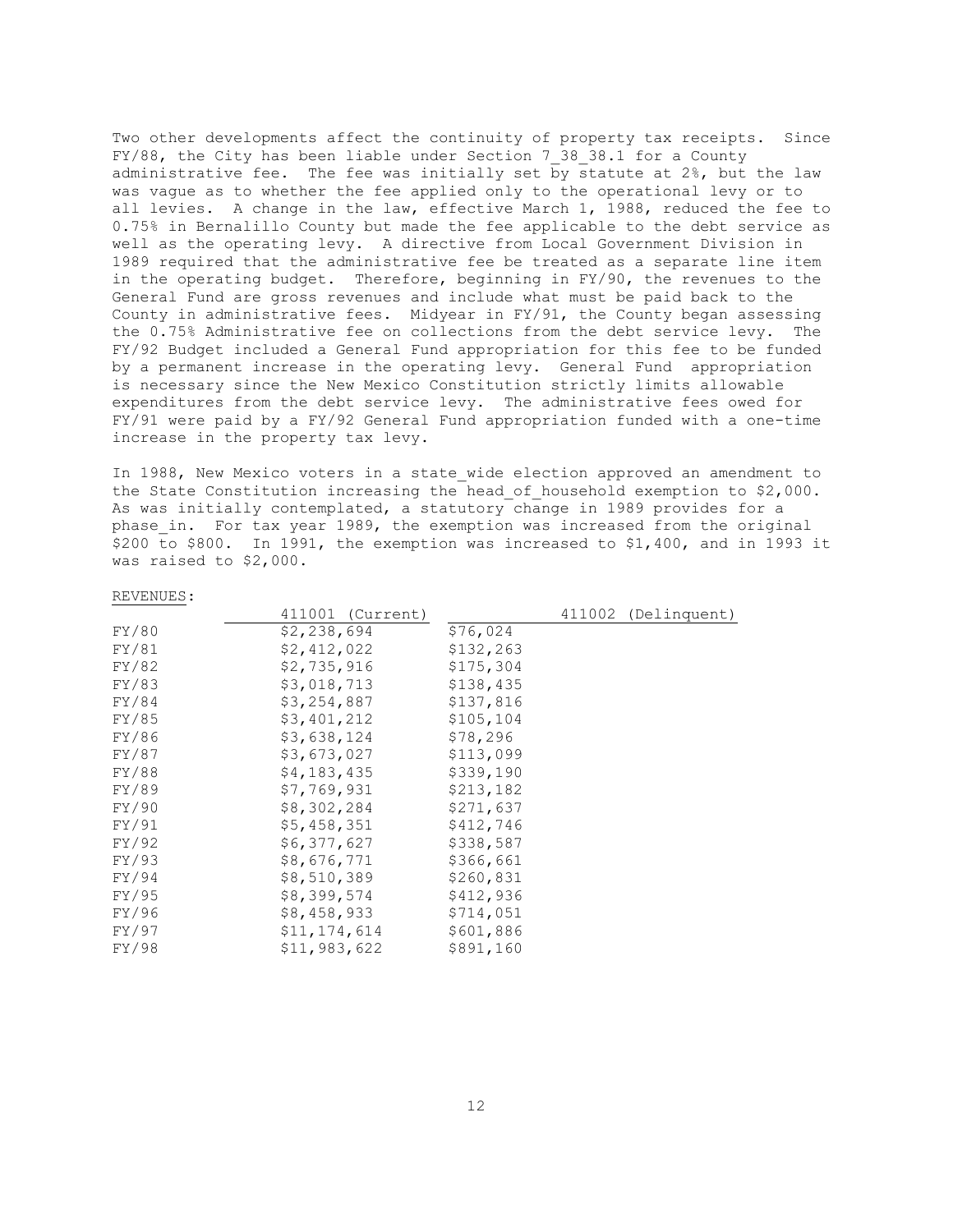# **TAXES FRANCHISE TAXES Telephone Franchise**

REVENUE ACCOUNT #: 411401

AUTHORITY: City Ordinance, Enactment Number 30\_1971, 30-1992,

RESPONSIBLE ACTIVITY: Treasury

ACTIVITY #: 7000110

LAST REVIEW: 1971, 1997, 1999

DESCRIPTION: The Franchise gives the Mountain States Telephone and Telegraph Company, now U.S. West, the right to construct, operate and maintain equipment necessary to the provision of communications service within the City of Albuquerque. U.S. West must make certain that its installations do not interfere with existing structures such as lights, sewers, water lines and the like and must assume any liability resulting from negligence on the part of the Company or any of its representatives. The City may install police and fire alarm systems on the Company's fixtures and the City agrees to assume responsibility for all damages resulting from the existence of such safety equipment. In the event of a house moving or other such unusual occurrence involving either the City's or the Company's installations, the responsible entity will notify the other and will pay the other for any damages that may be incurred. Furthermore, the City must pay for all standard telephone service rendered by the Company to the City. Finally, so that the City may determine what charges are due, U.S. West's books must be open to inspection by City auditors at all "reasonable" times.

RATIONALE: The fee charged is levied for the use of the City's streets, right of way and other public places or grounds for the provision of telephone service to the residents of Albuquerque. The agreed upon charge is in lieu of any other taxes except the following: gross receipts taxes on revenue arising from calls made within the City, ad valorem property taxes and special assessments for local improvements, fees for trench excavation permits, curb and gutter permits and taxes on revenues obtained for directory advertising.

CURRENT SCHEDULE: U.S. West pays a franchise fee equal to three percent (3%) of its gross revenues received for "local exchange telephone services" provided to telephone subscribers in Albuquerque. Payments are made in monthly installments within thirty (30) days after the end of each month.

RECENT HISTORY OF RATE CHANGE: The current agreement was the result of negotiations that were settled in September 1998. The new rate and base was to be retroactive to July of 1998. The revenue base for this franchise also holds for any other local telecommunications company, operating within the City(see revenue account 44110).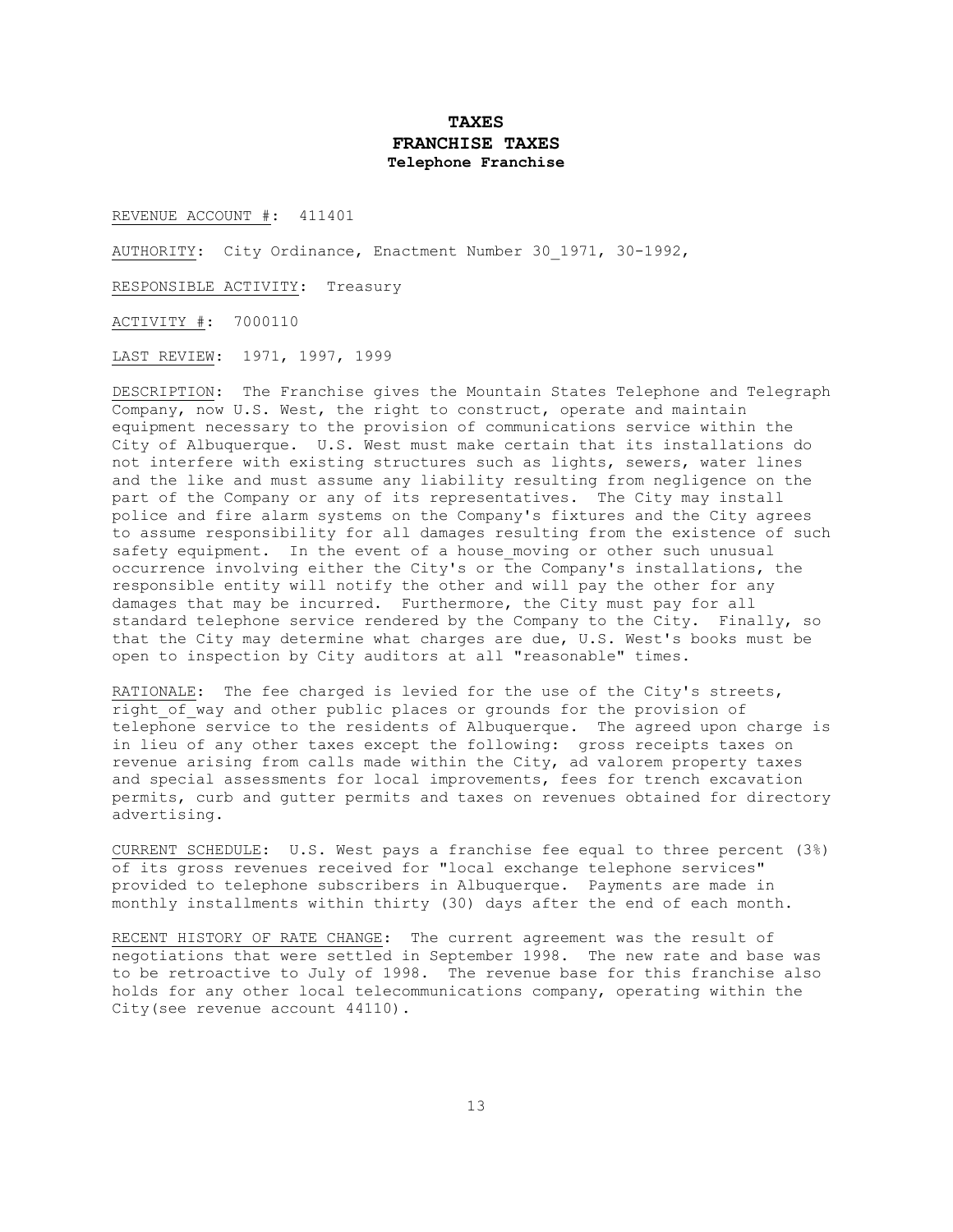|                    |           | 1, 117, 193 |
|--------------------|-----------|-------------|
|                    |           | 1,201,184   |
|                    |           | 1,163,192   |
|                    |           | 1,283,301   |
|                    |           | 1.391.362   |
|                    |           | 1,403,209   |
|                    |           | 1,419,895   |
|                    |           | 1.464.638   |
|                    |           | 1,395,863   |
|                    |           | 1,462,533   |
|                    |           | 1,580,386   |
|                    |           | 1,730,816   |
|                    |           | 1,890,669   |
|                    |           | 2.017.346   |
|                    |           | 2.243.986   |
| FY/98 <sup>1</sup> | 7,496,141 |             |

<sup>&</sup>lt;sup>1</sup>This includes a settlement agreement of \$2.8 million and the last quarter of FY97 in addition to the monthly amounts from July of 1998 due to the switch from quarterly to monthly billing.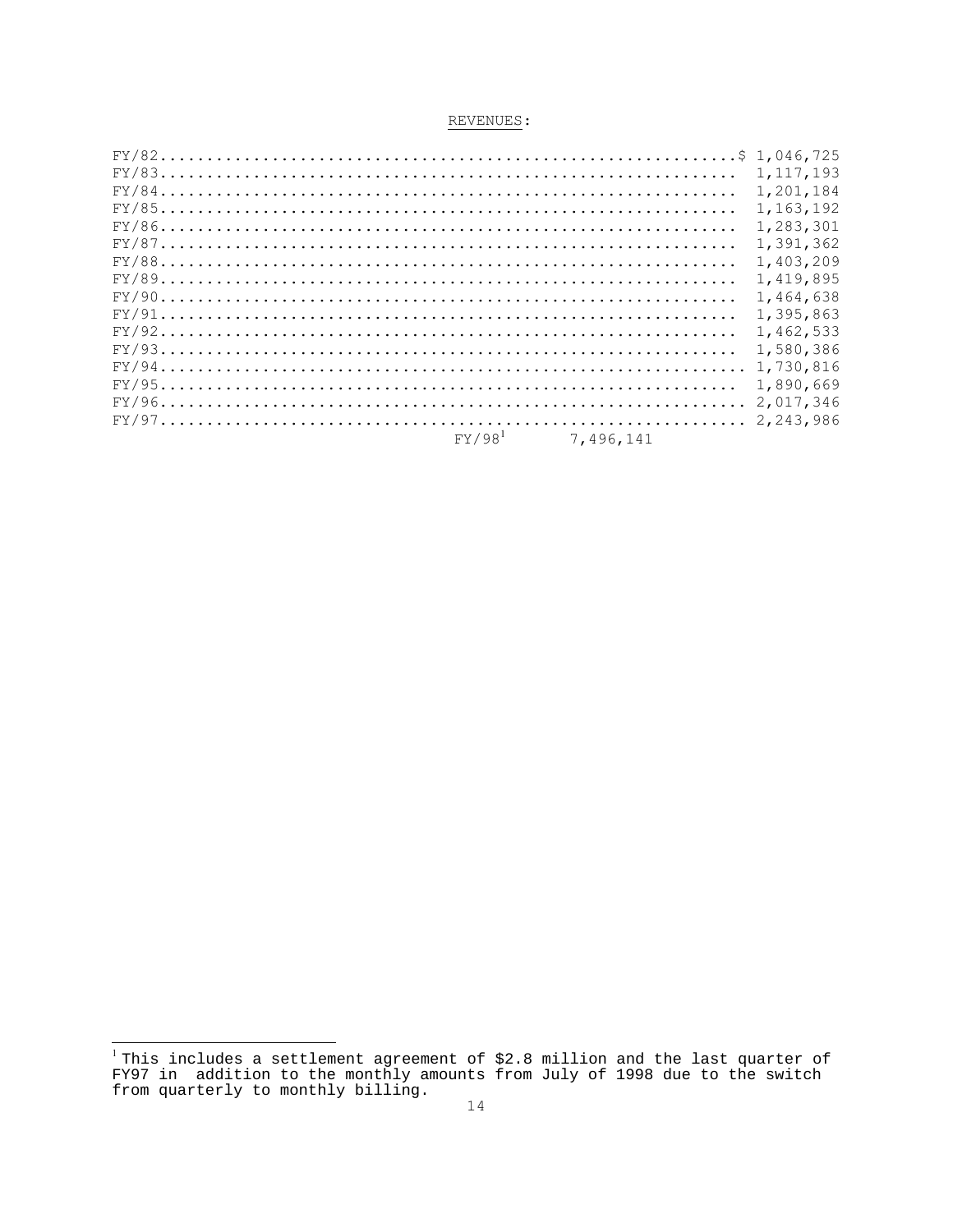## **TAXES FRANCHISE TAXES Electric Franchise**

REVENUE ACCOUNT #: 411402

AUTHORITY: City Ordinance, Enactment Number 8 1967

RESPONSIBLE ACTIVITY: Treasury

ACTIVITY #: 7000110

LAST REVIEW: 1967, 1997, 1999

DESCRIPTION: This Franchise gives the Public Service Company of New Mexico (PNM) the right to establish, construct and maintain power plants and lines for the production and distribution of electricity within City Limits. The franchise establishes restrictions regarding the installation of equipment for an electrical plant, excavations, personal safety devices (both for employees and consumers) and the transmission of electrical power. Additionally, it specifies the fees to be paid by PNM to the City General Fund for the privilege of operating in Albuquerque. The Company further must protect the City from any liability arising from negligence on the part of the Company or any of its representatives.

RATIONALE: To compensate the City for the use of its streets, rights of way, etc. and to provide the residents of the City of Albuquerque electrical and other utility services. The payments described are in lieu of all other taxes (except gross receipt taxes, general ad valorem property taxes and special assessments for local improvements).

CURRENT SCHEDULE: PNM pays the City 2% of the gross receipts for each month by the tenth of the following month, or \$400,000, whichever is greater.

RECENT HISTORY OF RATE CHANGE: The present franchise was enacted in 1967 and has not since been modified. A new agreement is currently being negotiated. In FY/89 an audit of the electric franchise determined that PNM owed the City \$732,000. PNM paid the City \$267,689 in February, 1989, but has contested the balance.

| $FY/832.902.495$  |  |
|-------------------|--|
|                   |  |
| $FY/853,614,303$  |  |
|                   |  |
| $FY/87 4,339,985$ |  |
| $FY/88 4,588,031$ |  |
| $FY/895,010,182$  |  |
| $FY/90 4,889,403$ |  |
| $FY/915,163,933$  |  |
| $FY/925,303,610$  |  |
| $FY/93$ 5,287,811 |  |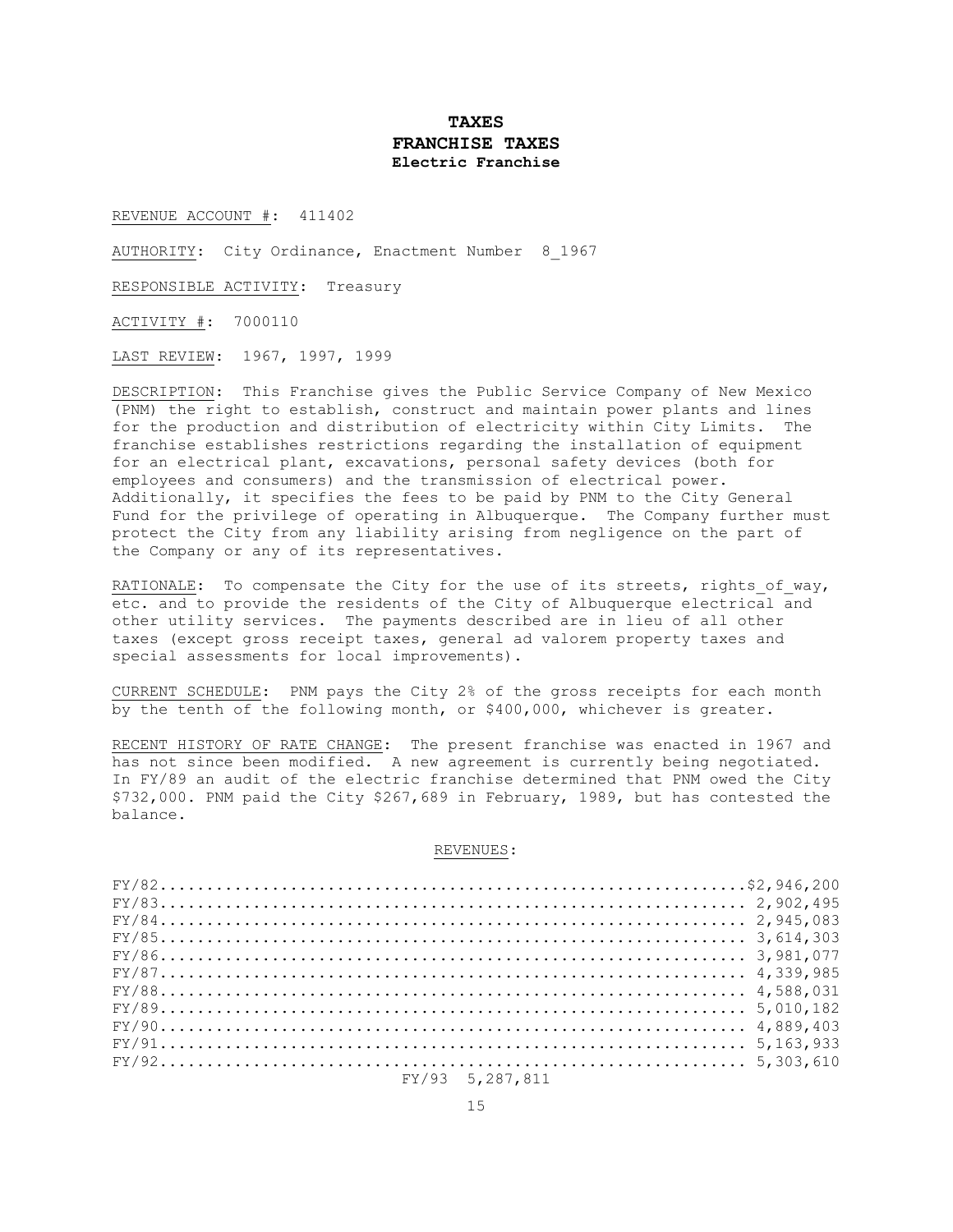|  |  |  |  |  |  |  |  |  |  |  |  |  |  |  |  |  |  |  |  |  |  | $FY/955,684,940$  |  |
|--|--|--|--|--|--|--|--|--|--|--|--|--|--|--|--|--|--|--|--|--|--|-------------------|--|
|  |  |  |  |  |  |  |  |  |  |  |  |  |  |  |  |  |  |  |  |  |  |                   |  |
|  |  |  |  |  |  |  |  |  |  |  |  |  |  |  |  |  |  |  |  |  |  |                   |  |
|  |  |  |  |  |  |  |  |  |  |  |  |  |  |  |  |  |  |  |  |  |  | $FY/98 5,775,592$ |  |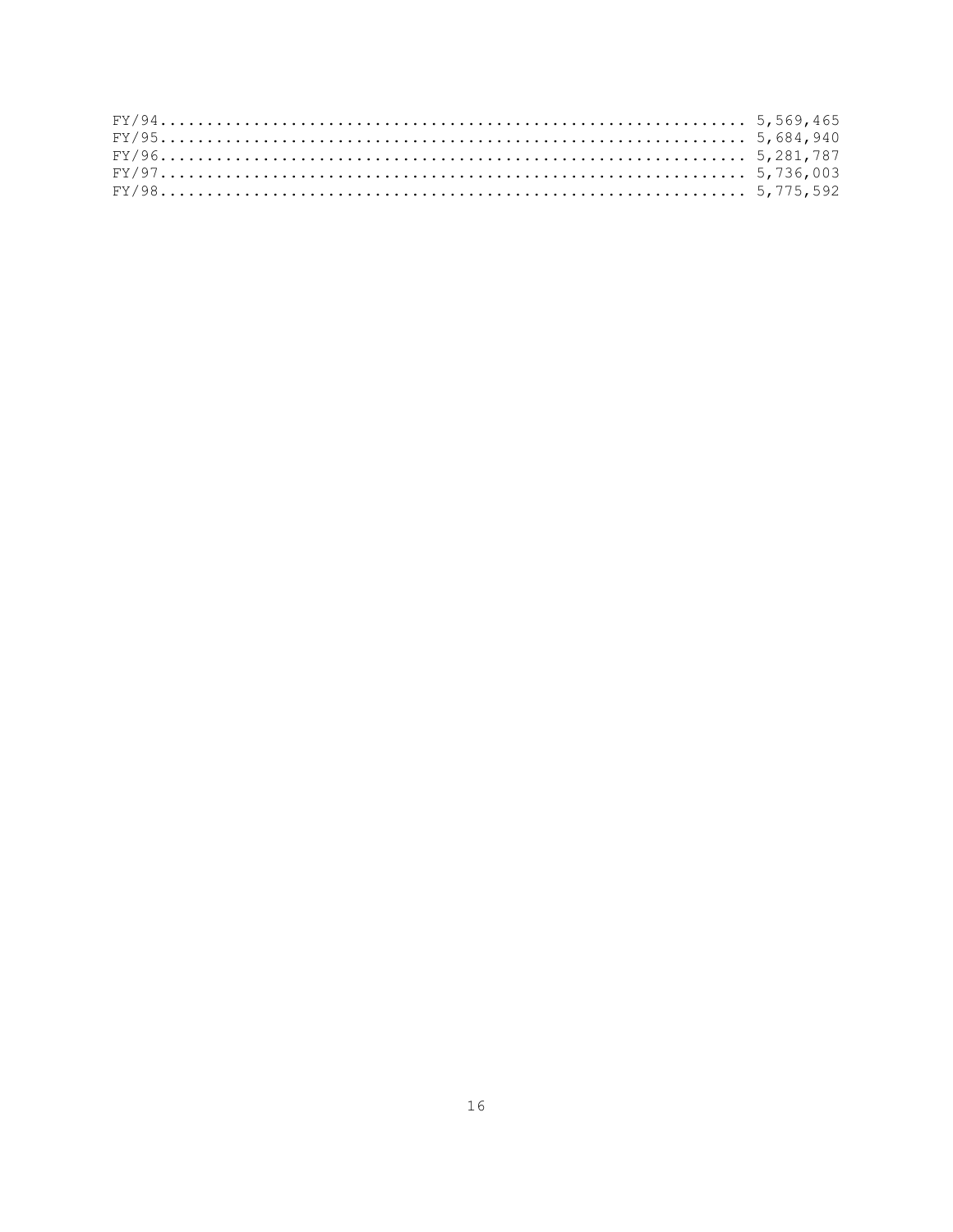## **TAXES FRANCHISE TAXES Gas Franchise**

REVENUE ACCOUNT #: 411403

AUTHORITY: City Ordinance, Enactment Number 17\_1973

RESPONSIBLE ACTIVITY: Treasury

ACTIVITY #: 7000110

LAST REVIEW: 1973, 1997, 1999

DESCRIPTION: The gas franchise gives the Gas Company of New Mexico (GCNM) (formerly, Southern Union Gas Company) the right to operate and establish itself in the community. GCNM has been granted the right to manufacture, store, distribute and furnish its gas to the inhabitants of the City. Furthermore, right of way has been granted the Company to provide its service so long as its installations do not conflict with existing water and sewer systems and so long as any excavations are performed with the least amount of inconvenience possible to the City's residents. GCNM must protect the City from liability for losses, suits and the like resulting from negligence on the part of the company or its representatives. In order that the City be able to determine what charges it may collect from the GCNM, the firm's books must be open to inspection by City auditors at all "reasonable" times.

RATIONALE: The fee charged is levied for the use of the City's streets, right of way and other public places or grounds. The charge is in lieu of all other "municipal taxes" except for the following: gross receipts taxes, excise taxes collected by the company from its consumers, municipal taxes on the sale by the company of appliances, general ad valorem taxes assessed for local improvements by the company and service fees imposed by ordinance and uniformly collected from all such companies.

CURRENT SCHEDULE: GCNM is charged two percent (2%) of gross receipts collected during each year from users and consumers. Payment is made semi annually on or before the last day of January and July in each year. Franchise is currently being renegotiated.

RECENT HISTORY OF RATE CHANGE: The present franchise was entered into with Southern Union Gas Company in January of 1973. The franchise agreement was amended following the franchise audit of 1992 to include contract carriage in the revenue base. Contract carriage consists of transportation charges paid to the Gas Company of New Mexico from independent gas suppliers using the gas company's transportation facilities. Contract carriage became an issue as the development of the gas spot market resulted in incentives for large gas users to contract with independent suppliers, buying only transportation services from the GCNM. Unless otherwise voided, the franchise expires in January 1998.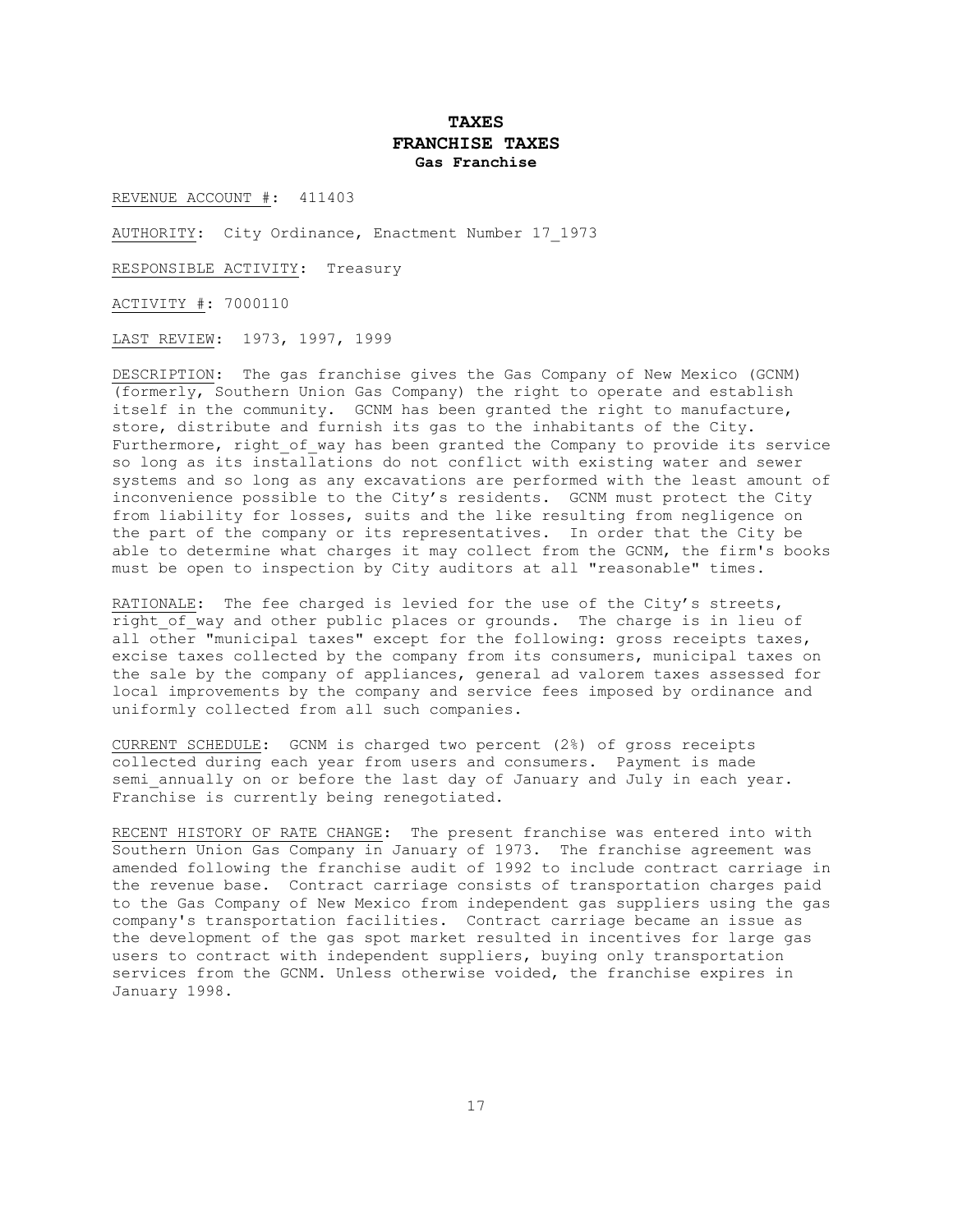| $FY/831,473,726$  |  |
|-------------------|--|
|                   |  |
|                   |  |
|                   |  |
|                   |  |
| $FY/881,408,115$  |  |
| $FY/891,500,385$  |  |
|                   |  |
| $FY/911,642,776$  |  |
|                   |  |
|                   |  |
|                   |  |
| $FY/95 1,306,810$ |  |
|                   |  |
| $FY/97$           |  |
|                   |  |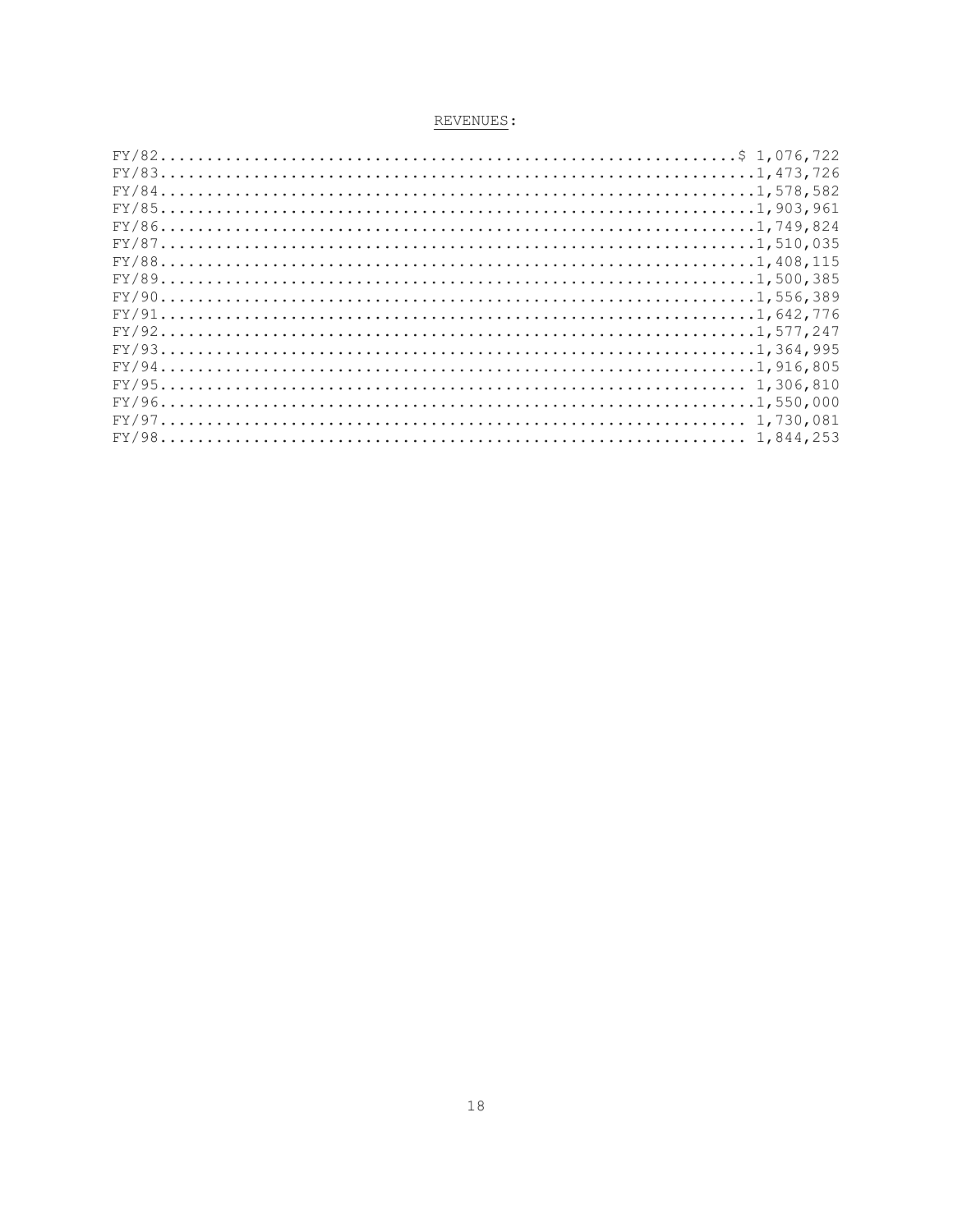## **TAXES FRANCHISE TAXES Cable TV Franchise**

REVENUE ACCOUNT #: 411404

AUTHORITY: City Ordinance, Enactment Number 41\_1970, as amended by Ordinance Enactment Number 21\_1986

RESPONSIBLE ACTIVITY: Treasury

ACTIVITY #: 7000110

LAST REVIEW: 1989, 1997, 1999

DESCRIPTION: The Cable T.V. (CATV) franchise has been granted to Jones Intercable and provides the right/privilege to construct, operate and maintain a Cable T.V. (CATV) system within the City of Albuquerque for the distribution of television signals, radio signals and other services provided by cable. In return, Jones Intercable is required to: (1) transmit the signals of at least two outlying television stations and carry all of the local stations; (2) make available at least one station each for public, educational and governmental access; (3) furnish one or more channels for visual presentation of time, weather and news information in both English and Spanish 24 hours a day; (4) install and complete a CATV system capable of carrying at least forty channels (by 1 Jan., 1988); and (5) furnish whatever else the Company considers "necessary or desirable." The Jones Intercable Company has discretion over charges for service and installation.

Below is the schedule of fees charged by Jones Intercable for Basic Service since 1999. A new fee schedule is normally adopted at the beginning of the year.

| $$21.00/m$ onth<br>\$32.37/month<br>Basic Charge for Basic Services |  |
|---------------------------------------------------------------------|--|
| $$2.10/m$ onth<br>\$3.78/month<br>Remote Control                    |  |
| \$ 3.75/month<br>Additional Outlet<br>$$12.61$ one time             |  |
| \$17.34<br>\$10.00<br>Transfer of Account                           |  |
| Galactic Radio<br>N/A<br>No charge                                  |  |
| \$4.95/month<br>Included in<br>Disney Channel                       |  |
| Basic Services                                                      |  |
| $$10.50/m$ onth<br>\$10.95/month<br>Home Box Office                 |  |
| $9.95/m$ onth<br>Included in<br>Cinemax                             |  |
| $9.95/m$ onth<br>Movie Channel<br>Basic Services                    |  |
| Packages:                                                           |  |
| Basic + 2 premium services<br>\$39.67/month                         |  |
| Basic + 3 premium services 46.67/month                              |  |
| Basic + 4 premium services<br>$53.67/m$ onth                        |  |
| Included below are Hookup and Various Other Charges:<br>Hookup      |  |
| New service<br>\$40.00<br>$$25.22$ (one time)                       |  |
| \$15.00<br>\$17.34<br>Move from one house to another                |  |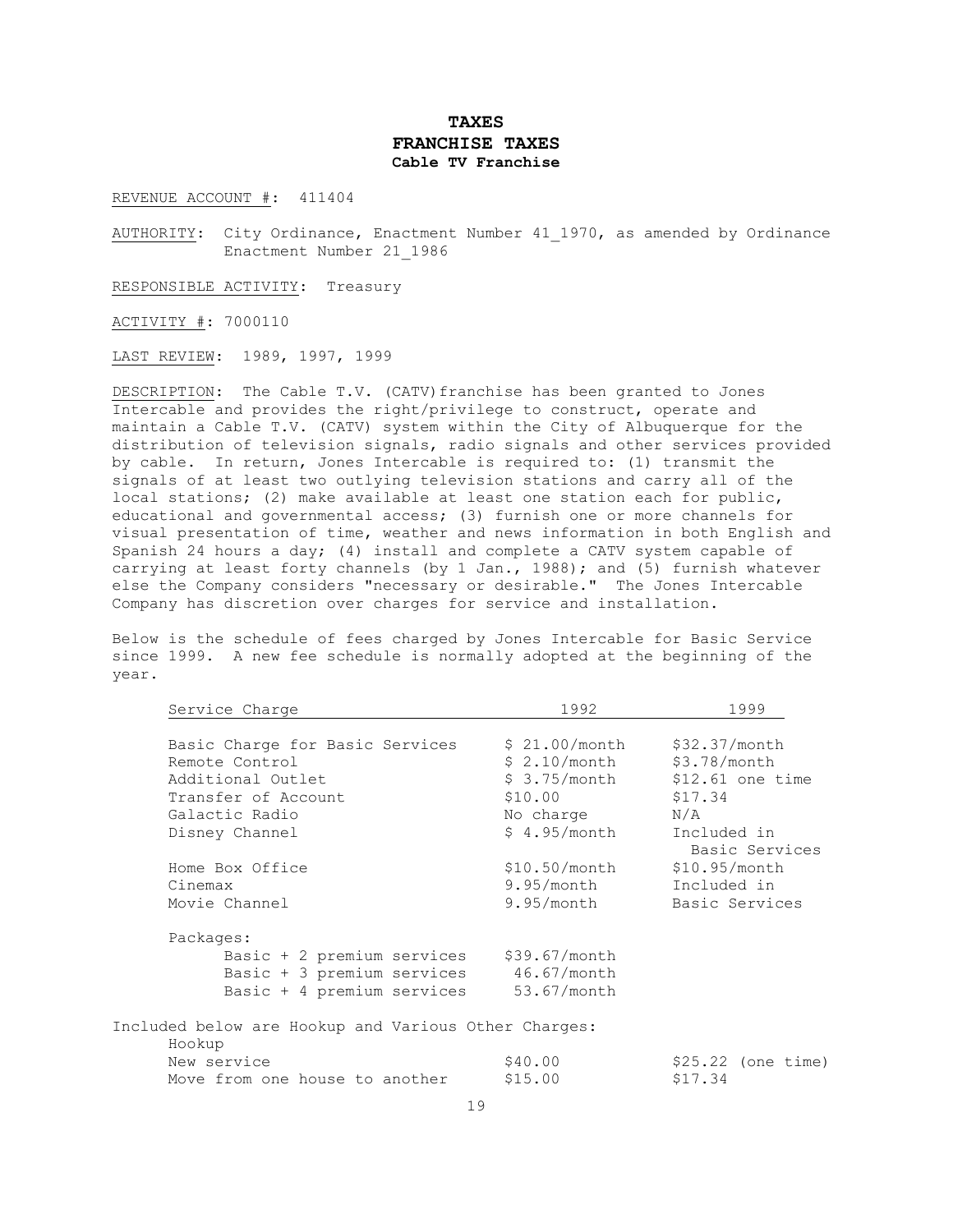| Additional Outlet one time |                          |                                        |
|----------------------------|--------------------------|----------------------------------------|
| installation fee of        | \$7.50                   | \$20.00                                |
|                            | \$3.75/mo                | N/A                                    |
| Relocation of an Outlet    |                          | $$7.50$ (one time) $$20.00$ (one time) |
| FM Stereo Outlet           | $$7.50$ (one time) $N/A$ |                                        |
|                            | \$2.36/mo N/A            |                                        |

RATIONALE: Jones Intercable pays a franchise tax for the privilege/right to construct, operate, and maintain a CATV system within the City, which makes use of City right of way. Funds garnered from this fee are further used for the operation of the Public Access Channel.

CURRENT SCHEDULE: The Cable T.V. franchise agreement between the City and Jones Intercable requires Jones to pay the City five percent (5%) of gross receipts on all revenues earned in connection with the distribution of any service over the CATV system. Quarterly payments, which are based on the estimated annual gross receipts, are made within 30 days after the end of each FY quarter, except for the last quarter payment which includes the annual adjustment and is not due until November 30. Additionally, Jones must provide for the maintenance and repair of the public access equipment which it provided to the Public Access Station as part of the original franchise agreement as well as make 1,800 square feet of studio space available to the Public Access Station.

RECENT HISTORY OF RATE CHANGE: From 1983 until the revision of the ordinance in 1986, the City's CATV franchise was with Mercure Telecommunications. Mercure annually paid three percent (3%) of its gross receipts for the franchise. The 1986 Ordinance awarding the cable franchise to Jones Intercable required Jones to pay the City \$50,000 60 days prior to starting construction of the CATV system. It also required Jones to pay a local nonprofit public access corporation \$250,000 over a three year period for the purchase of public access equipment and to provide for the maintenance and repair of that equipment. Jones first modified its rate schedule, increasing some fees, and repackaging some services, effective January 1, 1988. Since that time, Jones has made periodic changes.

| REVENUES: |  |
|-----------|--|
|-----------|--|

| $FY/82.\dots.\dots.\dots.\dots.\dots.\dots.\dots.\dots.\dots.\dots.\dots.\dots.\dots.\dots.\dots$ | 109,178 |
|---------------------------------------------------------------------------------------------------|---------|
|                                                                                                   |         |
|                                                                                                   |         |
|                                                                                                   | 173,840 |
|                                                                                                   | 232,972 |
| $FY/87$ 704,416                                                                                   |         |
|                                                                                                   |         |
|                                                                                                   |         |
|                                                                                                   |         |
|                                                                                                   |         |
|                                                                                                   |         |
|                                                                                                   |         |
|                                                                                                   |         |
|                                                                                                   |         |
|                                                                                                   |         |
| $FY/972,290,915$                                                                                  |         |
|                                                                                                   |         |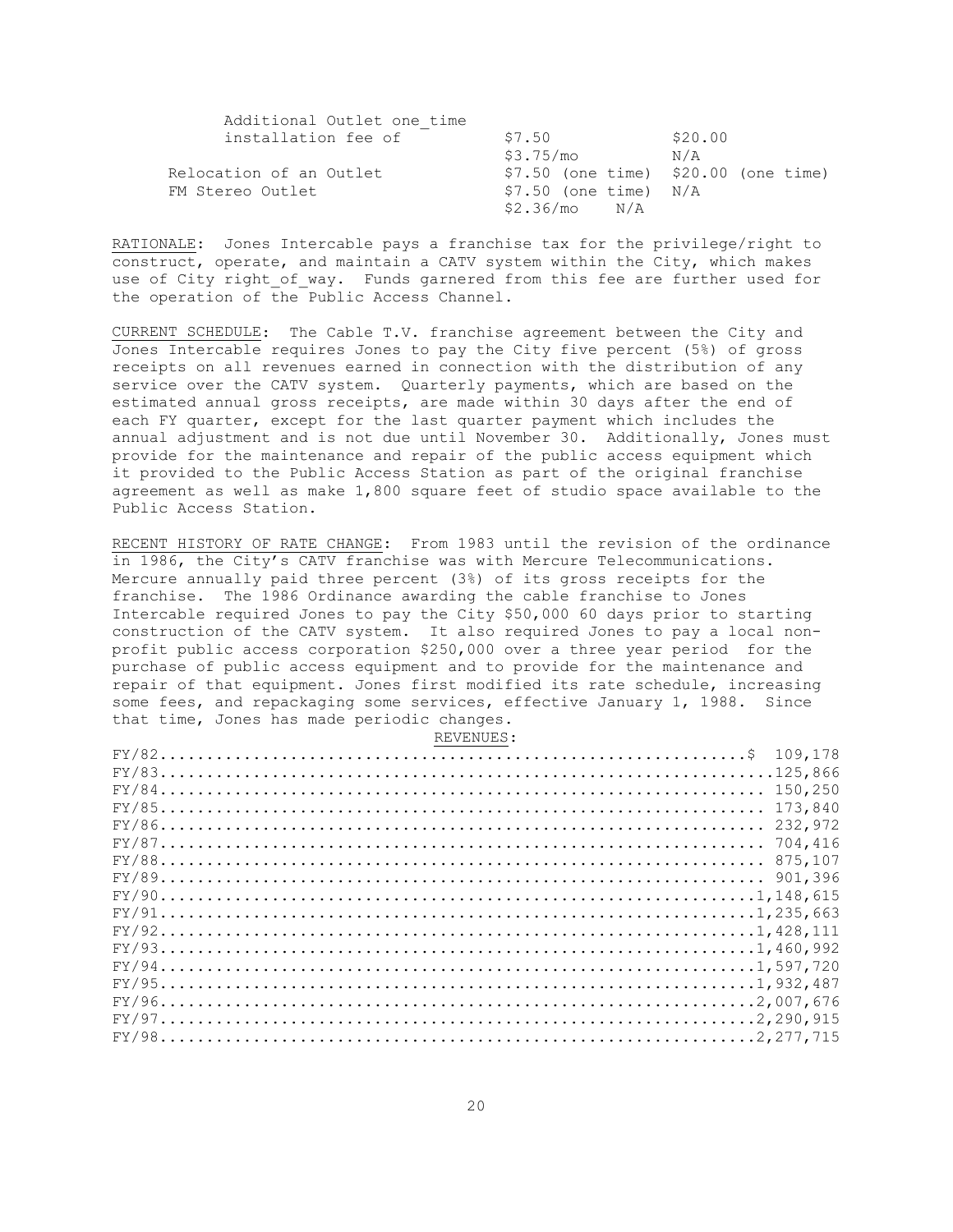# **TAXES FRANCHISE TAXES Telecommunications Competitive Franchise**

REVENUE ACCOUNT #: 411409

AUTHORITY: City Ordinance 13-4-5,6,7

RESPONSIBLE ACTIVITY: Treasury

ACTIVITY #: 7000110

LAST REVIEW: 1998, 1999

DESCRIPTION: The Franchise gives companies, the right to construct, operate and maintain equipment necessary to the provision of communications service within the City of Albuquerque. Currently there are three companies covered by the franchise: Brooks Communications, ESPIRE(formerly ASCI, Inc.), and GST.

RATIONALE: The fee charged is levied for the use of the City's streets, right of way and other public places or grounds for the provision of telephone service to the residents of Albuquerque. The agreed upon charge is in lieu of any other taxes except the following: gross receipts taxes on revenue arising from calls made within the City, ad valorem property taxes and special assessments for local improvements, fees for trench excavation permits, curb and gutter permits and taxes on revenues obtained for directory advertising.

CURRENT SCHEDULE: The companies pay a franchise fee equal to five percent (5%) of gross revenues received for telecommunications services provided by fiber optics cable within the city of Albuquerque. Payments are made monthly within thirty (30) days after the end of each month.

RECENT HISTORY OF RATE CHANGE: The original agreement in September of 1995 was for 3% of revenue, this escalated 1% a year to the 5% currently charged. 1998. Revenues for account 411410 are still (May 1999) being booked to this account.

| $FY/9756,661$ |  |
|---------------|--|
|               |  |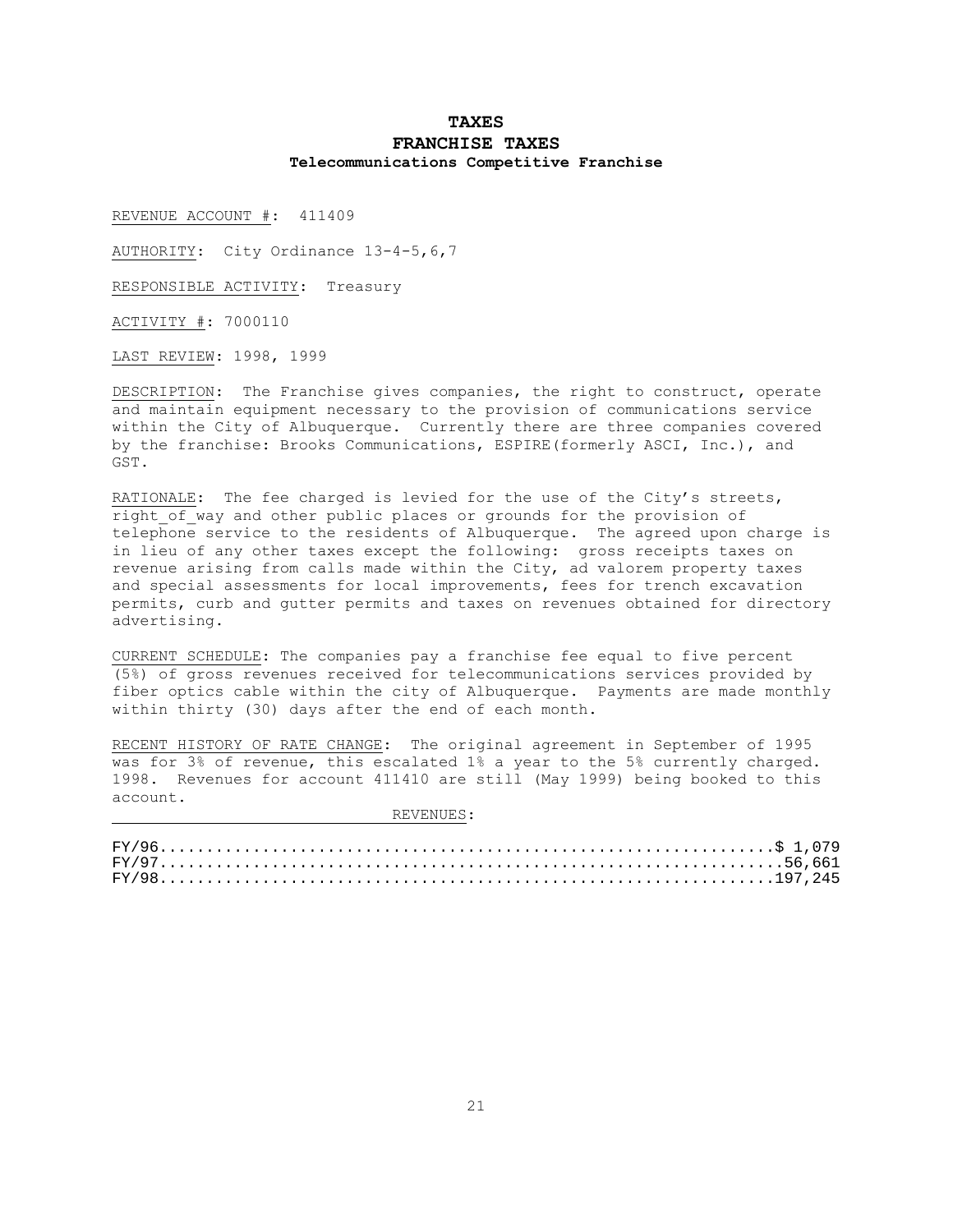# **TAXES FRANCHISE TAXES Local Exchange Telecommunications Franchise**

REVENUE ACCOUNT #: 411410

AUTHORITY: City Ordinance, 13-4-10(Enactment O-69 1997)

RESPONSIBLE ACTIVITY: Treasury

ACTIVITY #: 7000110

LAST REVIEW: 1998, 1999

DESCRIPTION: The Franchise gives Companies in addition to U.S. West, the right to construct, operate and maintain equipment necessary to the provision of communications service within the City of Albuquerque. Each company has a separate franchise with the City, under the same "rules" as all other providers of local exchange telecommunications within the City. The franchise is intended to be neutral in its effect on competition for local exchange services.

RATIONALE: The fee charged is levied for the use of the City's streets, right of way and other public places or grounds for the provision of telephone service to the residents of Albuquerque. The agreed upon charge is in lieu of any other taxes except the following: gross receipts taxes on revenue arising from calls made within the City, ad valorem property taxes and special assessments for local improvements, fees for trench excavation permits, curb and gutter permits and taxes on revenues obtained for directory advertising.

CURRENT SCHEDULE: This franchise fee is three percent (3%) of gross revenues received for "local exchange telephone services" provided to telephone subscribers in Albuquerque. Payments are made in monthly installments within sixty (30) days after the end of each month. An initial registration fee of \$25,000 is required.

RECENT HISTORY OF RATE CHANGE: The current agreement was the result of negotiations that were settled in September 1998. The new rate and base was to be retroactive to July of 1998. The revenue base for this franchise also holds for any other local telecommunications company, operating within the City(see revenue account 44110).

REVENUES: Revenues for this account are at this time (May 1999) still being booked to account 411409.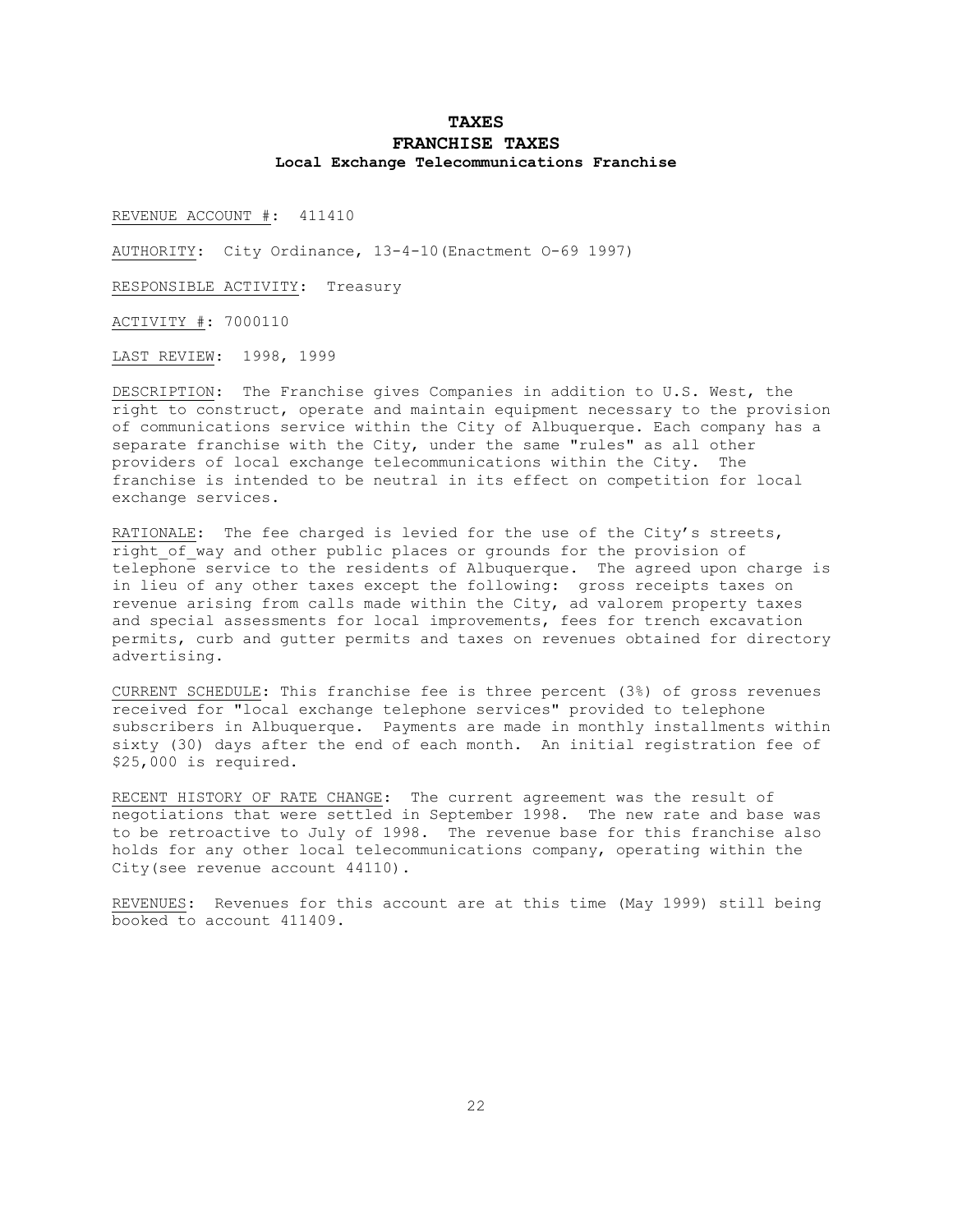# **LOCAL TAXES GROSS RECEIPTS TAX Local Option Gross Receipts Taxes**

| REVENUE ACCOUNT #'S: | 411601 Municipal Gross Receipts Tax (.50%)           |
|----------------------|------------------------------------------------------|
|                      | 411602 Municipal Gross Receipts Penalty and Interest |
|                      | 411604 Municipal Gross Receipts Tax for Basic        |
| Services             | (0.25)                                               |
|                      | 411605 Municipal Infrastructure Gross Receipts Tax   |
|                      | (0.0625)                                             |

AUTHORITY: Sections 7 1 6.2 to 7 1 6.18, 7 19 1 to 7 19 18, 7-19B-7 and 7-19C-7, NMSA 1978; City Ordinances, Chapter 4, Articles IV and VII; Enactment Number 46\_1987, Enactment Number 20\_1989 and Enactment Number O-1992-O14

RESPONSIBLE ACTIVITY: Treasury

ACTIVITY #: 7000110

LAST REVIEW: 1999

DESCRIPTION: The Municipal Gross Receipts Tax is a local option tax. Under the Municipal Gross Receipts Tax Act as amended, the City may levy up to 1.25% in .125% increments on the taxable gross receipts of parties doing business in Albuquerque. The tax may be imposed by ordinance subject to a negative referendum or by a positive referendum. The tax may be used for general purposes or dedicated to specific uses. State law allows revenue raised by the tax to be pledged for debt service. The tax is administered by the New Mexico Taxation and Revenue Department, which monthly distributes the revenues plus penalty and interest along with the 1.225% distribution of state shared receipts. The 1991 State Legislature provided municipalities with the authority to impose a municipal infrastructure gross receipts tax of up to one-eighth of a cent in one-sixteenth cent increments to replace the one-eighth cent distribution previously provided as part of state-shared receipts. The 1992 Legislature modified the original law to permit revenues be used for general purposes and to eliminated the property tax requirement on the second 1/16th and to allow both 1/16th increments to be imposed through passage of a single ordinance. The tax may be imposed by the governing body and is not subject to a referendum. The City also has unused authority under state law to impose a 1/16th cent municipal environmental services gross receipts tax. The purposes for which such a tax could be used are strictly limited by statute. An administrative fee of 3.0% is currently assessed on tax revenues raised on any local option gross receipts tax impositions above the first half cent. In addition, an additional 2% administrative fee is being charged for updating state computer systems. This fee will be in place from July 1, 1997 to July 1, 2000. Taxpayers currently receive a half cent (0.5%) credit against the State tax (currently 5.00%) on the first half cent (0.5%) of tax imposed by the municipality.

The municipal gross receipts tax is applied on taxable gross receipts within the Albuquerque City limits. The tax base is identical with that for the State levy except that, under Section 7 19 5, "no municipal gross receipts tax shall be imposed on gross receipts arising from:

A. the transmission of messages by wire or other means from one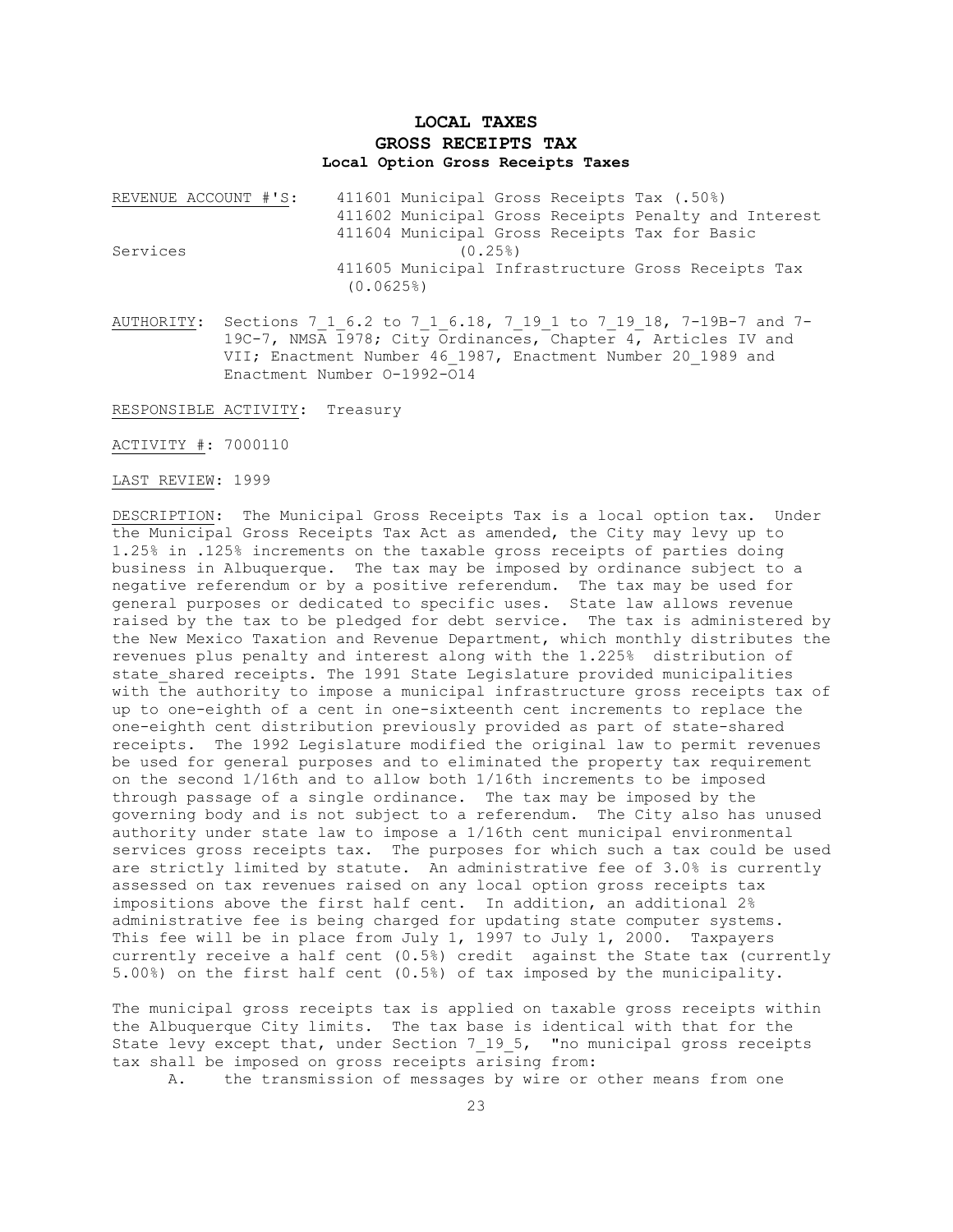point within the municipality to another point outside the municipality;

- B. transporting persons or property for hire by railroad, motor vehicle, air transportation or any other means from one point within the municipality to an other point outside the municipality; or
- C. a business located outside the boundaries of a municipality on land owned by that municipality for which a gross receipts tax distribution is made pursuant to Subsection C of Section 7\_1\_6.4 NMSA 1978."

Also, under Section 7 1 6.4B, the City receives a separate distribution on taxable gross receipts at the State Fairgrounds. That distribution includes only the 1.225% distribution. For purposes of the Municipal Gross Receipts Tax the State Fairgrounds are considered to be outside the City limits. The 1.225% distribution is made in recognition of the demands on City services made by activities at the fairgrounds.

RATIONALE: The Municipal Gross Receipts Tax is the most important of the local option taxes that can be used by municipalities in New Mexico to finance basic government services or for any other lawful purpose. Central administration through the Taxation and Revenue Department results in uniform administration and enforcement throughout the State and is a source of various efficiencies and economies. Yet citizens of the municipalities preserve their rights to determine the level at which they desire to tax themselves.

CURRENT SCHEDULE: The City currently imposes a one cent (1.00%) municipal gross receipts tax. The proceeds from the first half cent (0.50%) come into General Fund revenue account 411601. An additional quarter cent (0.25%) municipal gross receipts tax for Basic Services went into effect July 1, 1989. Revenues from this tax are deposited into General Fund revenue account 411604. Revenues from the one-sixteenth cent (0.0625%) municipal infrastructure tax which became effective July 1, 1992, are deposited in the General Fund Revenue account. Penalty and interest payments for the local option gross receipts taxes are received into General Fund revenue account 411602. A quarter cent tax for transportation goes into effect January 2000, and will be deposited into a separate transportation fund.

RECENT HISTORY OF RATE CHANGE: The City had a one quarter cent municipal gross receipts tax in effect from July 1, 1975 until July 1, 1981, when the State Distribution increased from one percent (1.00%) to one and thirty\_five hundredths percent (1.35%). The 1991 State Legislature decreased the State distribution by one-eighth percent, from 1.35% to 1.225%, effective August 1, 1992. To replace the one-eighth distribution, the legislature provided municipalities the authority to impose a municipal infrastructure gross receipts tax of up to one eighth of a percent in one-sixteenth increments. The one half percent municipal gross receipts tax that comes into the General Fund has been in place since January 1, 1982. Between July 1, 1982 and June 30, 1985, the City had in effect an additional quarter cent tax that was used for open space. Revenues from this tax paid into the Non\_Expendable Trust Fund for Open Space. The Quality of Life Tax, which went into fund 335, went into effect January 1, 1988, with a 10 year sunset; However, due to voter disapproval of some of the uses of this tax, its sunset was December 30, 1996. There was a two year quarter cent tax that went into effect in July 1,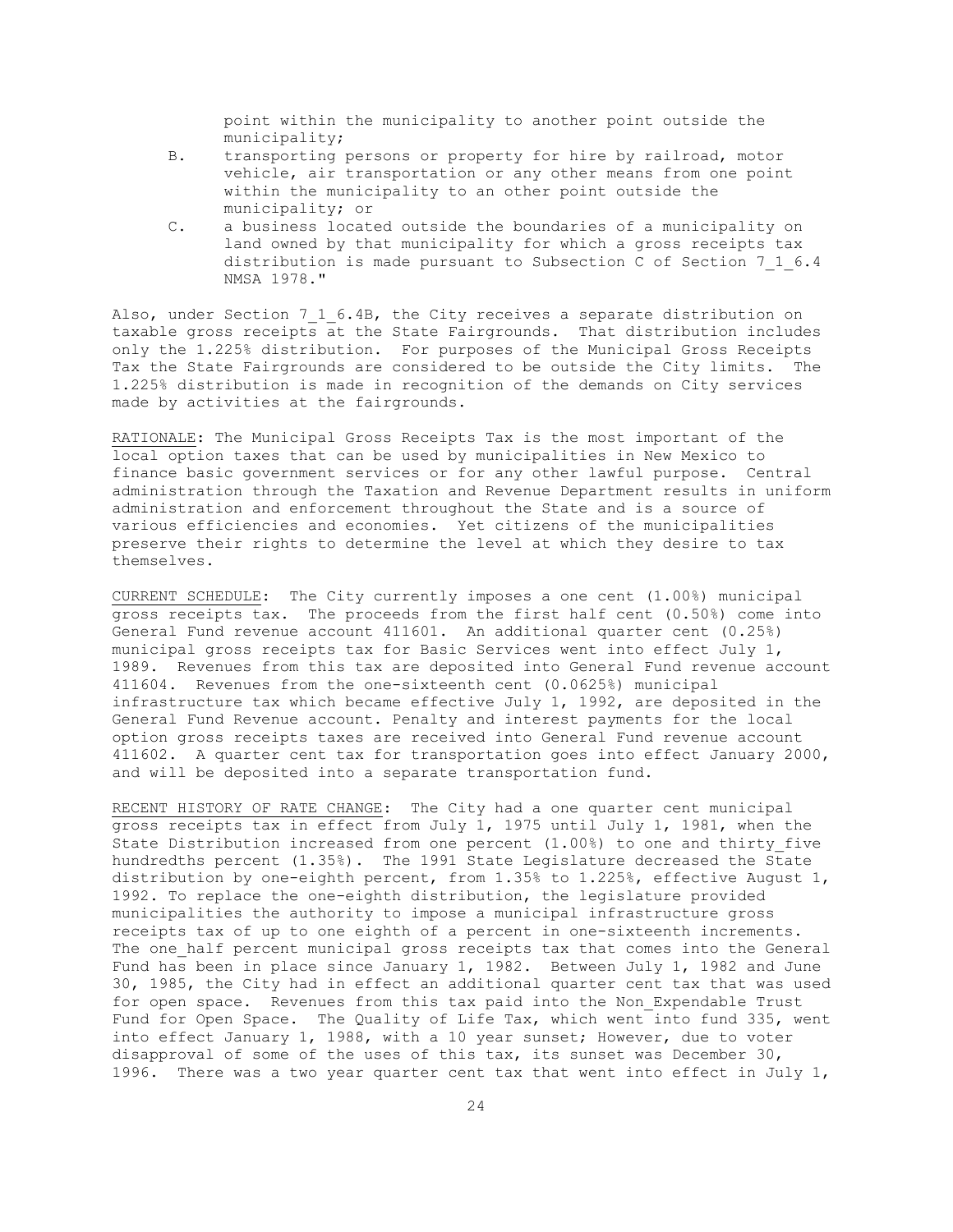1997 and lasted until July of 1999, which was used to fun Open Space purchases. The quarter cent for Basic Services went into effect July 1, 1989. The one-sixteenth municipal infrastructure tax went into effect July 1, 1992. The State only began paying the City penalty and interest payments in 1984 as part of the ERDA agreement.

| REVENUES: |                |              | Municipal Gross Receipts Tax |           |
|-----------|----------------|--------------|------------------------------|-----------|
|           | Basic Services |              | Municipal                    | Penalty & |
|           | $1/2$ Cent     | $1/4$ Cent   | Infrastructure               | Interest  |
| FY/82     | \$6,677,896    |              |                              |           |
| FY/83     | 18,643,015     | 0            |                              |           |
| FY/84     | 20,953,228     |              |                              |           |
| FY/85     | 24,128,886     | 0            |                              | 107,800   |
| FY/86     | 26,991,685     |              |                              | 126,073   |
| FY/87     | 28,028,630     | 0            |                              | 170,676   |
| FY/88     | 28,757,475     |              |                              | 193,035   |
| FY/89     | 30, 192, 194   |              |                              | 376,775   |
| FY/90     | 30,871,131     | 12,535,265   |                              | 395,265   |
| FY/91     | 31,074,853     | 15,283,909   |                              | 500,125   |
| FY/92     | 32,531,003     | 15,777,262   |                              | 422,102   |
| FY/93     | 35, 213, 759   | 17,072,223   |                              | 561,156   |
| FY/94     | 39,067,949     | 18,947,971   | 4,682,908                    | 558,993   |
| FY/95     | 42,810,511     | 20,763,761   | 5, 141, 277                  | 752,932   |
| FY/96     | 46,387,796     | 22,485,408   | 5,544,276                    | 609,261   |
| FY/97     | 47,858,193     | 23, 136, 908 | 5,742,313                    | 689,266   |
| FY/98     | 48,769,844     | 23, 162, 422 | 5,801,861                    | 917,574   |

Note: FY/86 receipts include non recurring payments under the State's Tax Amnesty Program, which ran from August through December, 1985. Amnesty payments associated with the municipal tax have been estimated at \$320,000.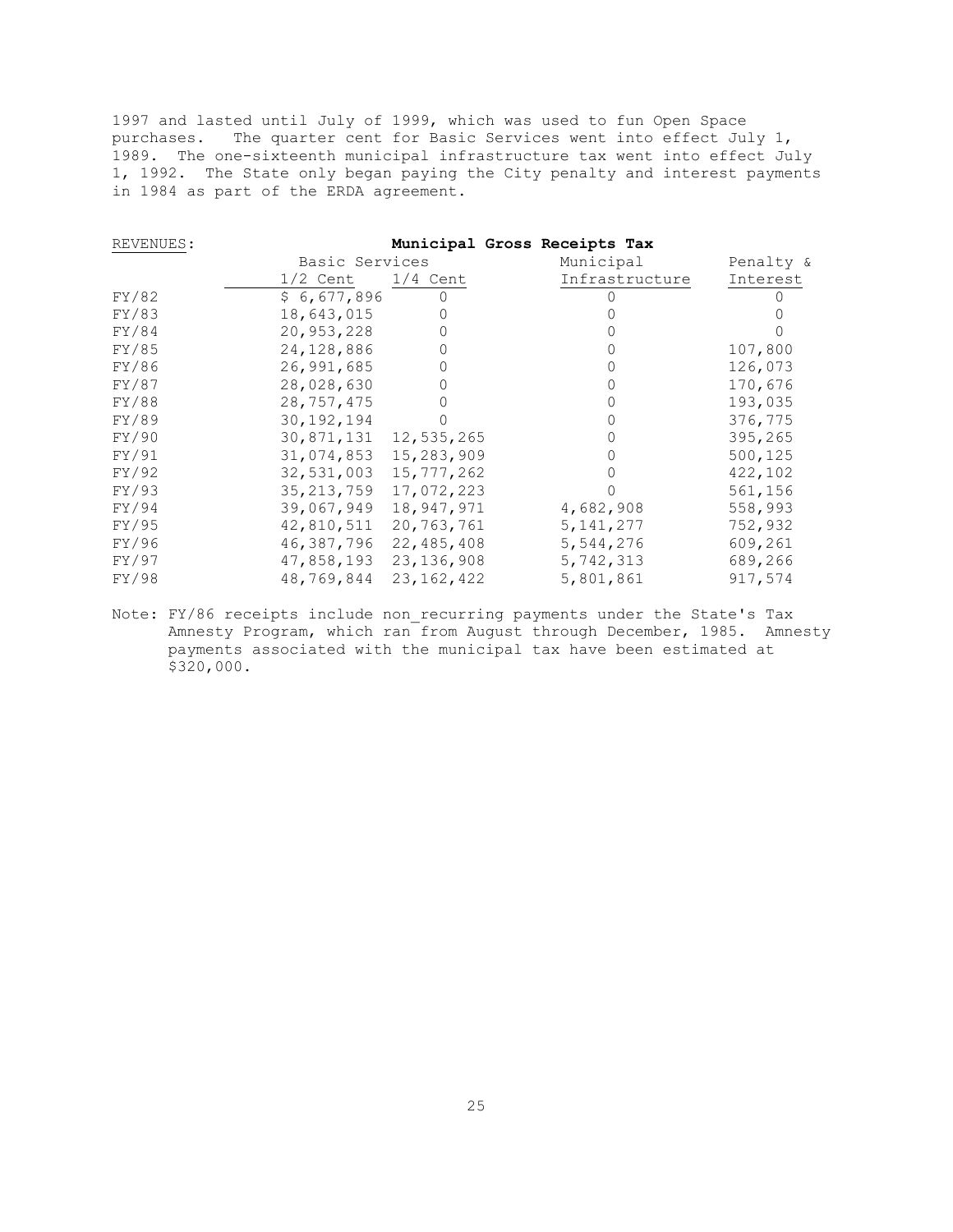## **TAXES PAYMENTS IN LIEU OF TAXES (PILOT) Joint Water and Sewer Fund 621**

REVENUE ACCOUNT #: 494621

AUTHORITY: Administrative, under Sections 3\_18\_1 and 3\_23\_4 NMSA 1978

ACTIVITY #: 7000110

LAST REVIEW: 1987, 1997, 1999

DESCRIPTION: Payments in Lieu of Taxes (PILOT) are charges that the City's enterprise operating funds pay instead of paying the taxes for which they would be liable if under private ownership. In the case of the Joint Water and Sewer Fund 621, the applicable charges are designed to approach tax treatment of private enterprises with respect to the gross receipts taxes (City portion only), property taxes and franchise taxes. For water and sewer, the gross receipts tax component is 0.5625%. As of July 1, 1992, within the City limits, the gross receipts tax paid is 5.8125%. Of this amount 0.25% is for the County, so the State and City taxes combined are 5.5625%. The gross receipts tax component of PILOT is the difference between this 5.5625% and the 5% governmental gross receipts tax which must be paid on receipts from water sales and sewer service. The applicable mill levy, which includes both an operational and a debt service levy (11.893 mills in FY/93), is applied to one third the property value, which is net book value in the case of sewer assets. In the case of water, conformity with state statute requires that the property value be calculated by applying a factor of 2.49 times the gallons of water sold. The franchise tax for use of City right of way is assessed at 2% of revenues for both water and sewer.

RATIONALE: The rationale for the application of PILOT to the City's enterprise funds has two parts. First, if these programs were operated as private businesses, the general government would benefit from the applicable tax levies which include property, gross receipts, and franchise taxes. Second, it has been established as a principle that these City operations should operate at a parity with comparable private enterprises receiving no subsidy from general government. An exemption from locally imposed taxes would represent such a subsidy.

The legal standing for this policy can be found in Sections 3 18 1 and 3 23 4 NMSA 1978, which state that a municipality may "establish rates for services..., including amounts which the governing body determines to be reasonable and consistent with amounts received by private enterprise in the operation of similar facilities," and "any income in excess of (operating costs and debt service) may then be transferred to the general fund of the municipality and expended as the governing body of the municipality directs."

CURRENT SCHEDULE: The gross receipts tax component is 0.8125% debt service on water and sewer revenues within the City limits. The tax base is one third of the net book value for the sewer system and one third of the property value of the water system as approximated by multiplying the gallons of water by the 2.49 statutory factor (Section 7\_36\_28 NMSA 1978). The franchise tax is 2% on revenues from water and sewer services. The property tax rate is 11.458 mills (FY99) and will vary with yield control or changes in the debt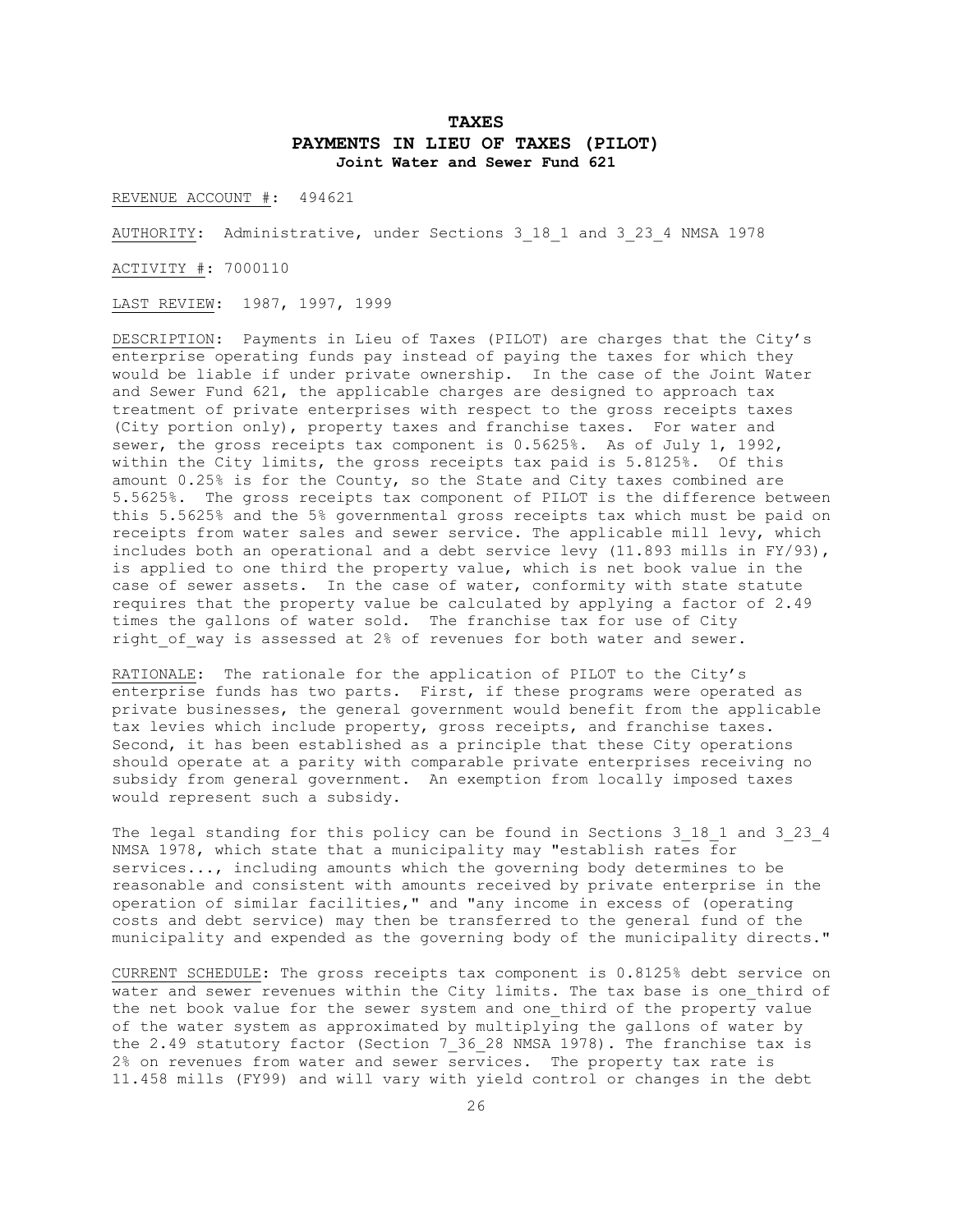service levy.

RECENT HISTORY OF RATE CHANGE: Prior to FY/88, there was no gross receipts tax component to the PILOT charges. Beginning in FY/88, a 1.85% gross receipts tax was imposed. Only the operational mill levy was imposed. With the imposition of the Quality of Life Tax, the gross receipts tax component was raised in FY/89 from 1.85% to 2.10%, with the proceeds from the additional .25% destined for the Quality of Life Fund. The new 1/4 cent for basic services that went into effect July 1, 1989 raised the gross receipts tax component to 2.35%, with 2.10% coming into the General Fund. The imposition of the Governmental Gross Receipts Tax by the 1991 Legislature and the simultaneous repeal of the provision under which water sales were subject to the state gross receipts tax of 5% forced a reconsideration of City policy. The PILOT gross receipts is now based on the total tax rate in the City above 5%. The rate has varied from 0.5625% to 0.8125%. In July of 1999, the quarter cent Open Space tax expires and the rate will to .5625% until January, 2000 when the rate will rise again to 0.8125% as the new 1/4 cent transportation tax is initiated. The property tax portion is now based on water volume as described above.

| $FY/851,259,055$ |  |
|------------------|--|
|                  |  |
| $FY/87$          |  |
| $FY/882,692,563$ |  |
|                  |  |
|                  |  |
| $FY/912,960,677$ |  |
|                  |  |
|                  |  |
|                  |  |
|                  |  |
|                  |  |
|                  |  |
|                  |  |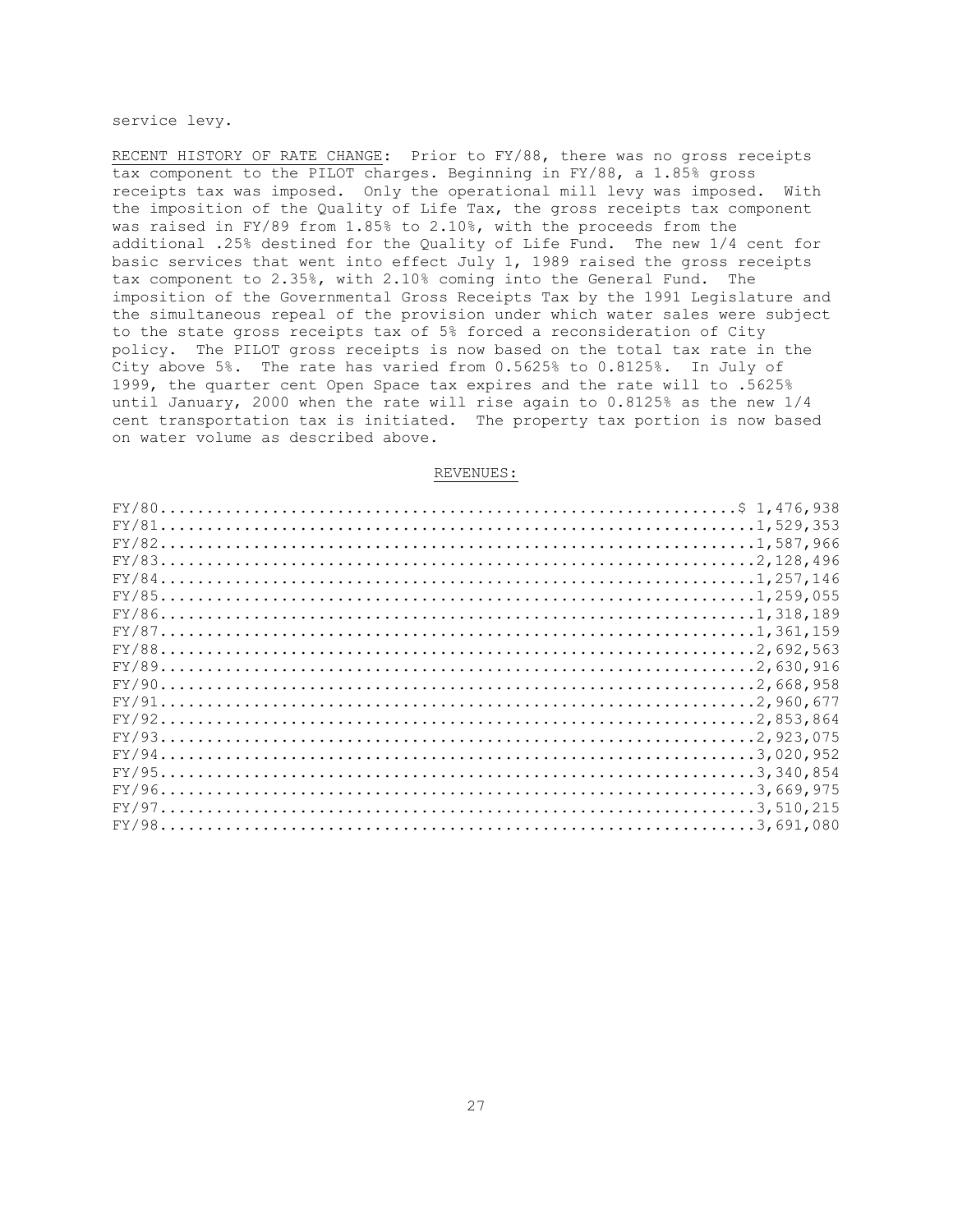# **TAXES PAYMENTS IN LIEU OF TAXES (PILOT) Parking Facilities Fund 641**

REVENUE ACCOUNT #: 494641

AUTHORITY: Administrative, under Sections 3\_18\_1 and 3\_23\_4 NMSA 1978

ACTIVITY #: 7000110

LAST REVIEW: 1987, 1997, 1999

DESCRIPTION: Payments in Lieu of Taxes (PILOT) are charges that the City's enterprise operating funds pay instead of paying the taxes for which they would be liable if under private ownership. As in the case of the Joint Water and Sewer Fund 621, the applicable charges on Parking Facilities Fund 641 are designed to approach tax treatment of private enterprises with respect to the gross receipts taxes (City portion only) and property taxes. There is no franchise tax component.

RATIONALE: See discussion under this same heading for PILOT charges to Water and Sewer Fund 621.

CURRENT SCHEDULE: The gross receipts tax component is 2.0375% on parking revenues. The property tax rate (FY/99) is 11.458 mills on one\_third of net book value of property and equipment in service, and it wil vary with yield control or changes in the debt service levy.

RECENT HISTORY OF RATE CHANGE: Prior to FY/88, there was no gross receipts tax component to the PILOT charges. The property tax component was figured on the basis of replacement value, a practice at odds with statutory treatment for similar types of property, and only the operational mill levy was imposed. With the imposition of the Quality of Life Tax, DFM considered increasing the gross receipts tax component by .25%. As this would, in effect, have resulted in a General Fund subsidy of the Quality of Life Fund, no increase was proposed. The current tax rate does include the .25% for Basic Services and the 0.625% for the municipal infrastructure tax as well as the 0.5% municipal gross receipt tax and State tax shared receipts, now at 1.225%. Parking revenues are not subject to the governmental gross receipts tax. In January of 2000, the rate will be 2.2875% as the new 1/4 cent transportation tax is initiated.

| $FY/8149,145$ |  |
|---------------|--|
|               |  |
| $FY/8374,903$ |  |
| $FY/8417,370$ |  |
| $FY/8517,000$ |  |
|               |  |
| $FY/880000$   |  |
| $FY/8893,600$ |  |
| FY/89 89.300  |  |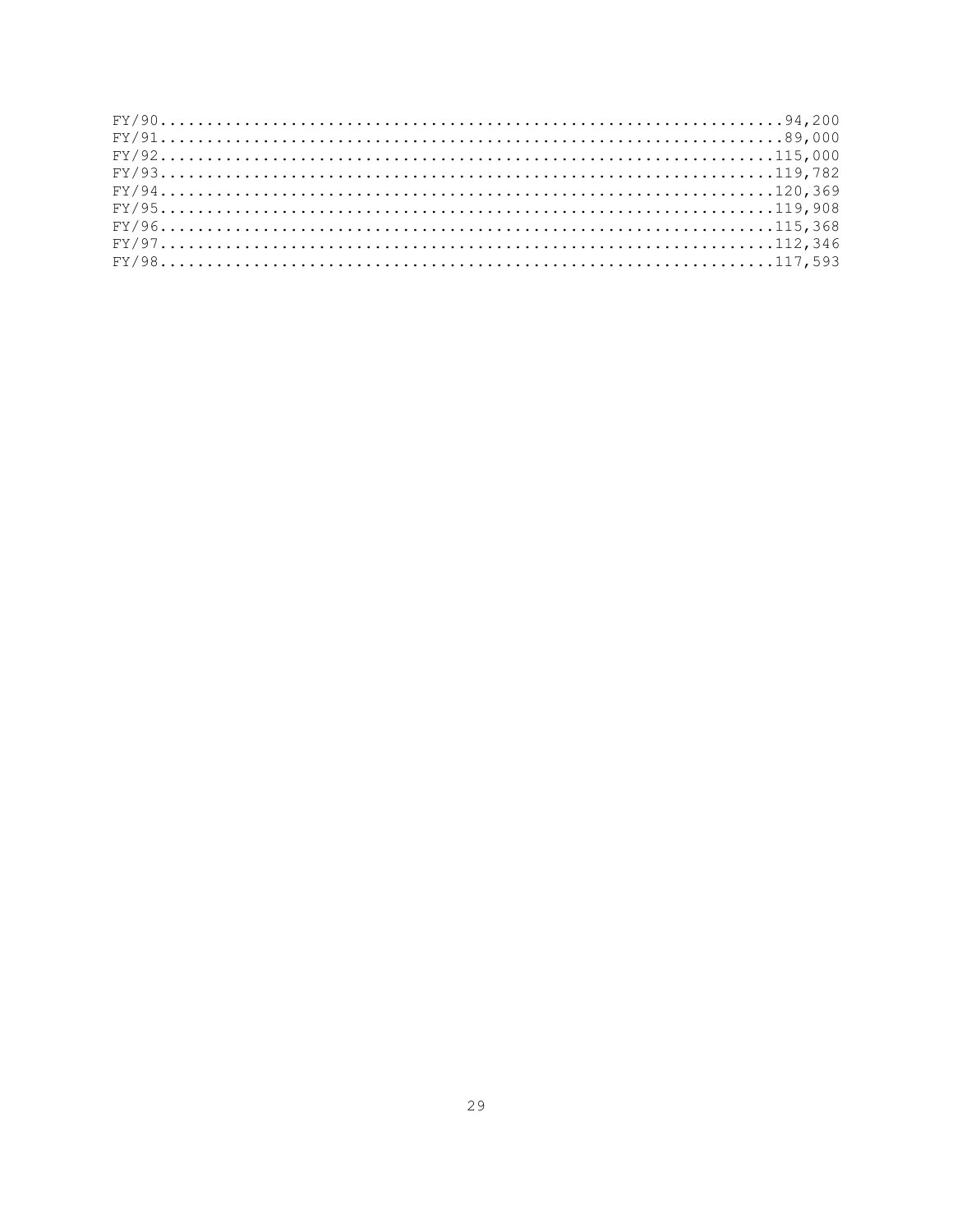## **TAXES PAYMENTS IN LIEU OF TAXES (PILOT) Refuse Disposal Fund 651**

REVENUE ACCOUNT #: 494651

AUTHORITY: Administrative, under Sections 3\_18\_1 and 3\_23\_4 NMSA 1978

ACTIVITY #: 7000110

LAST REVIEW: 1987, 1997, 1999

DESCRIPTION: Payments in Lieu of Taxes (PILOT) are charges that the City's enterprise operating funds pay instead of paying the taxes for which they would be liable if under private ownership. As in the case of the Joint Water and Sewer Fund 621, the applicable charges on Refuse Disposal Fund 651 are designed to approach tax treatment of private enterprises with respect to the gross receipts taxes (City portion only), franchise and property taxes.

RATIONALE: See discussion under this same heading for PILOT charges to Water and Sewer Fund 621.

CURRENT SCHEDULE: For gross receipts tax component, 0.5625% on refuse revenues; for franchise, 2% on refuse revenues; for property tax (FY/90), 11.893% mills on one\_third of net book value of property and equipment in service.

RECENT HISTORY OF RATE CHANGE: Prior to FY/88, there was no gross receipts tax component to the PILOT charges. The franchise tax component was the current 2% of revenues. The property tax component was figured on the basis of replacement value, a practice at odds with the statutes for similar types of property, and only the operational mill levy was imposed. With the imposition of the Quality of Life Tax, the gross receipts tax component was raised in FY/89 from 1.85% to 2.10%, with the proceeds from the additional .25% destined for the Quality of Life Fund. The new 1/4 cent for basic services that went into effect July 1, 1989 raised the gross receipts tax component to 2.35%, 2.10% of which came into the General Fund. Refuse collections are subject to the governmental gross receipts tax. Beginning in FY/92, the gross receipts tax rate assessed by the City as part of PILOT was reduced to 0.5%. The rate was increased to 0.5625% for FY/93 as a result of the new municipal infrastructure gross receipts tax. (In January, 2000 rate will increase to 0.58125%)

| $FY/81218,468$ |  |
|----------------|--|
| $FY/82209,226$ |  |
|                |  |
|                |  |
| $FY/85312,310$ |  |
|                |  |
| $FY/87359,984$ |  |
| FY/88 412.900  |  |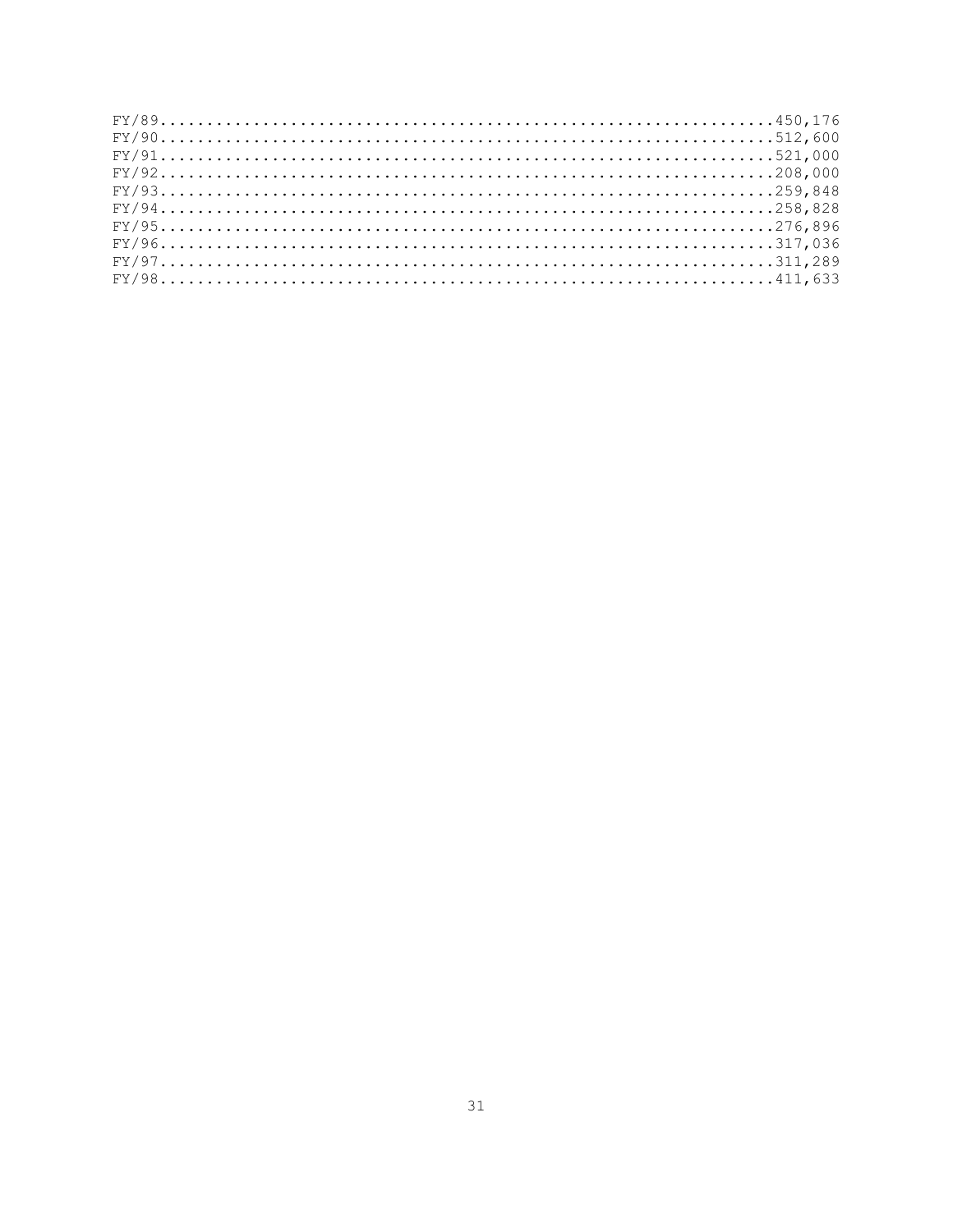## **TAXES PAYMENTS IN LIEU OF TAXES (PILOT) Transit Fund 661**

REVENUE ACCOUNT #: 494661

AUTHORITY: Administrative, under Sections 3\_18\_1 and 3\_23\_4 NMSA

ACTIVITY #: 7000110

LAST REVIEW: 1987, 1997, 1999

DESCRIPTION: Payments in Lieu of Taxes (PILOT) are charges that the City's enterprise operating funds pay instead of paying the taxes for which they would be liable if under private ownership. As in the case of the Joint Water and Sewer Fund 621, the applicable charges on Transit Fund 661 are designed to approach tax treatment of private enterprises with respect to the gross receipts taxes (City portion only) and property taxes. There is no franchise tax component.

RATIONALE: See discussion under this same heading for PILOT charges to Water and Sewer Fund 621.

CURRENT SCHEDULE: For gross receipts tax component, 2.0375% on transit revenues; for property tax (FY/90), 11.893 mills on one\_third of net book value of property and equipment in service.

RECENT HISTORY OF RATE CHANGE: Prior to FY/88, there was no gross receipts tax component to the PILOT charges. The property tax component was figured on the basis of replacement value, a practice at odds with statutory treatment for similar types of property, and only the operational mill levy was imposed. With the imposition of the Quality of Life Tax, DFM considered increasing the gross receipts tax component on Transit by .25%. As this would, in effect, have resulted in a General Fund subsidy of the Quality of Life Fund, no increase was proposed. The current tax rate does include the .25% for Basic Services and the 0.625% for the municipal infrastructure tax. Transit revenues are not subject to the governmental gross receipts tax. In January of 2000, the rate will be 2.2875% as the new 1/4 cent transportation tax is initiated.

| $FY/8149,400$ |
|---------------|
| $FY/82$       |
| $FY/832,505$  |
|               |
|               |
|               |
|               |
| $FY/8855,900$ |
|               |
|               |
| FY/91 63.000  |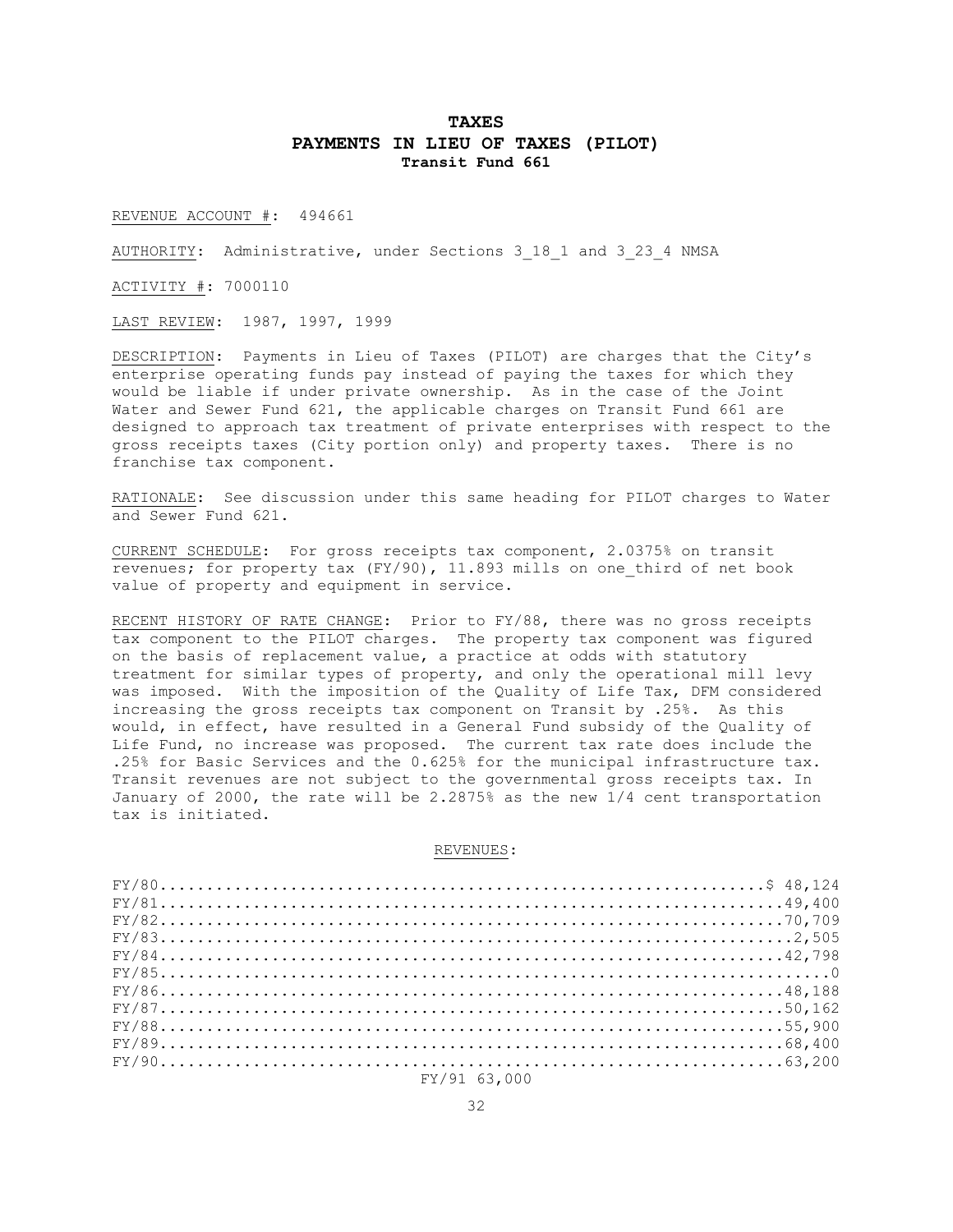| $FY/92115,000$ |  |  |  |  |  |  |  |  |  |  |  |  |  |  |  |  |  |  |  |  |  |  |  |  |  |  |  |  |  |
|----------------|--|--|--|--|--|--|--|--|--|--|--|--|--|--|--|--|--|--|--|--|--|--|--|--|--|--|--|--|--|
|                |  |  |  |  |  |  |  |  |  |  |  |  |  |  |  |  |  |  |  |  |  |  |  |  |  |  |  |  |  |
|                |  |  |  |  |  |  |  |  |  |  |  |  |  |  |  |  |  |  |  |  |  |  |  |  |  |  |  |  |  |
|                |  |  |  |  |  |  |  |  |  |  |  |  |  |  |  |  |  |  |  |  |  |  |  |  |  |  |  |  |  |
|                |  |  |  |  |  |  |  |  |  |  |  |  |  |  |  |  |  |  |  |  |  |  |  |  |  |  |  |  |  |
|                |  |  |  |  |  |  |  |  |  |  |  |  |  |  |  |  |  |  |  |  |  |  |  |  |  |  |  |  |  |
|                |  |  |  |  |  |  |  |  |  |  |  |  |  |  |  |  |  |  |  |  |  |  |  |  |  |  |  |  |  |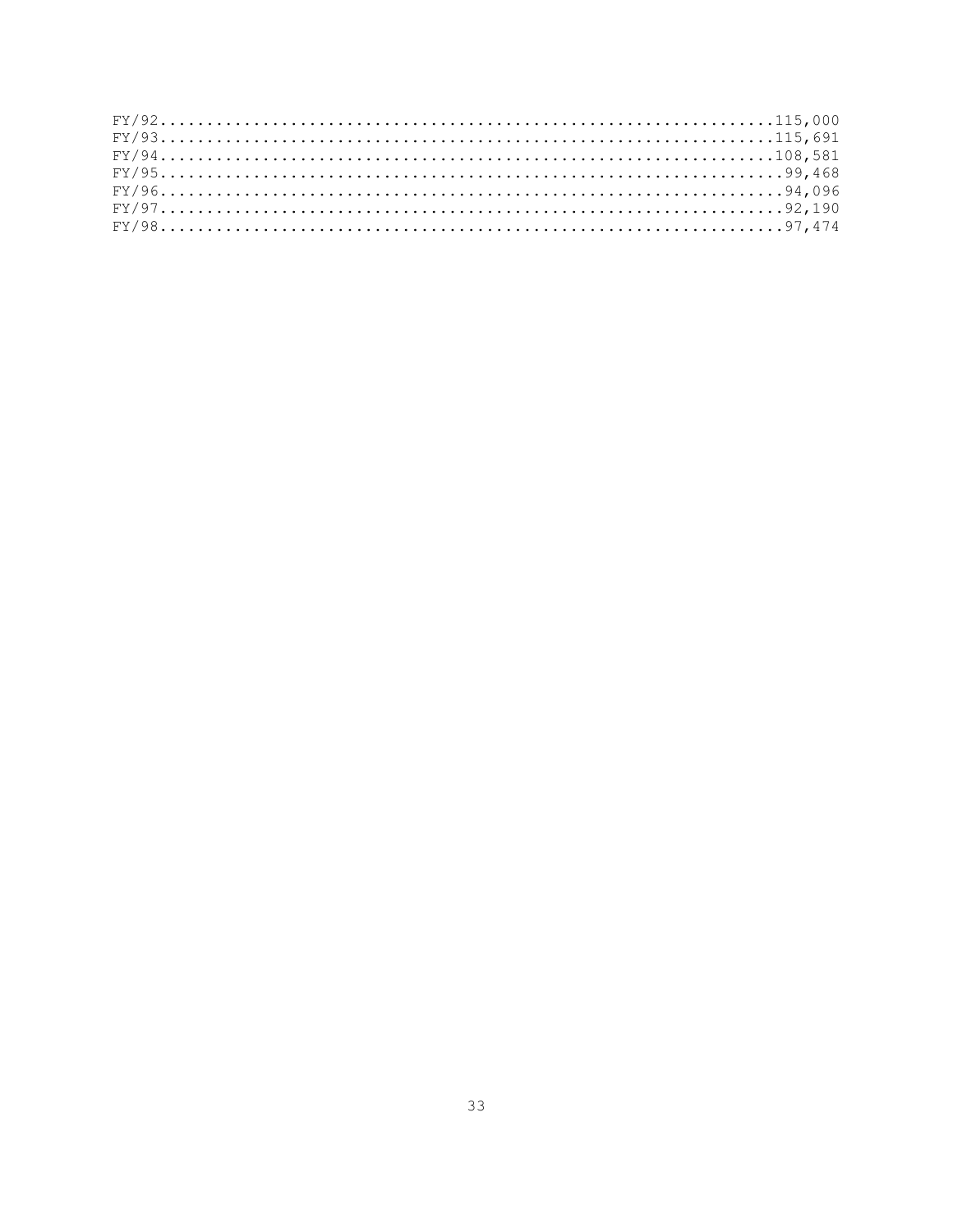### **TAXES PAYMENTS IN LIEU OF TAXES (PILOT) Golf Enterprise Fund 681**

REVENUE ACCOUNT #: 494681

AUTHORITY: Administrative

RESPONSIBLE ACTIVITY: Golf Management Division

ACTIVITY #: 7000110

LAST REVIEW: 1989, 1997, 1999

DESCRIPTION: Payments in Lieu of Taxes (PILOT) are charges that the City's enterprise operating funds pay instead of paying the taxes for which they would be liable if under private ownership. As in the case of the Joint Water and Sewer Fund 621, the applicable charges on Golf Fund 681 are designed to approach tax treatment of private enterprises with respect to the gross receipts taxes (City portion only) and property taxes. There is no franchise tax component.

RATIONALE: See discussion under this same heading for PILOT charges to Water and Sewer Fund 621.

CURRENT SCHEDULE: For gross receipts tax component, 2.0375% on golf revenues; for property tax (FY/90), 11.893 mills on one-third of net book value of property and equipment in service.

RECENT HISTORY OF RATE CHANGE: Effective July 1, 1991, the Golf Management Division became the Golf Enterprise Fund. Resolution R-252, Enactment 20- 1991, established the Golf Enterprise Fund to recover all costs associated with providing this service through user charges, concession fees, other miscellaneous revenues and earned interest. Golf revenues are subject to the governmental gross receipts tax. Beginning in FY/92, the gross receipts tax rate assessed by the City as part of PILOT was reduced to 0.5%. The rate was increased to 0.5625% for FY/93 as a result of the new municipal infrastructure gross receipts tax. FY/94 is the first year property taxes will be recovered for fund 681. Prior to that, no value assessment had been done on golf course land. In January of 2000, the rate will be 2.2875% as the new 1/4 cent transportation tax is initiated.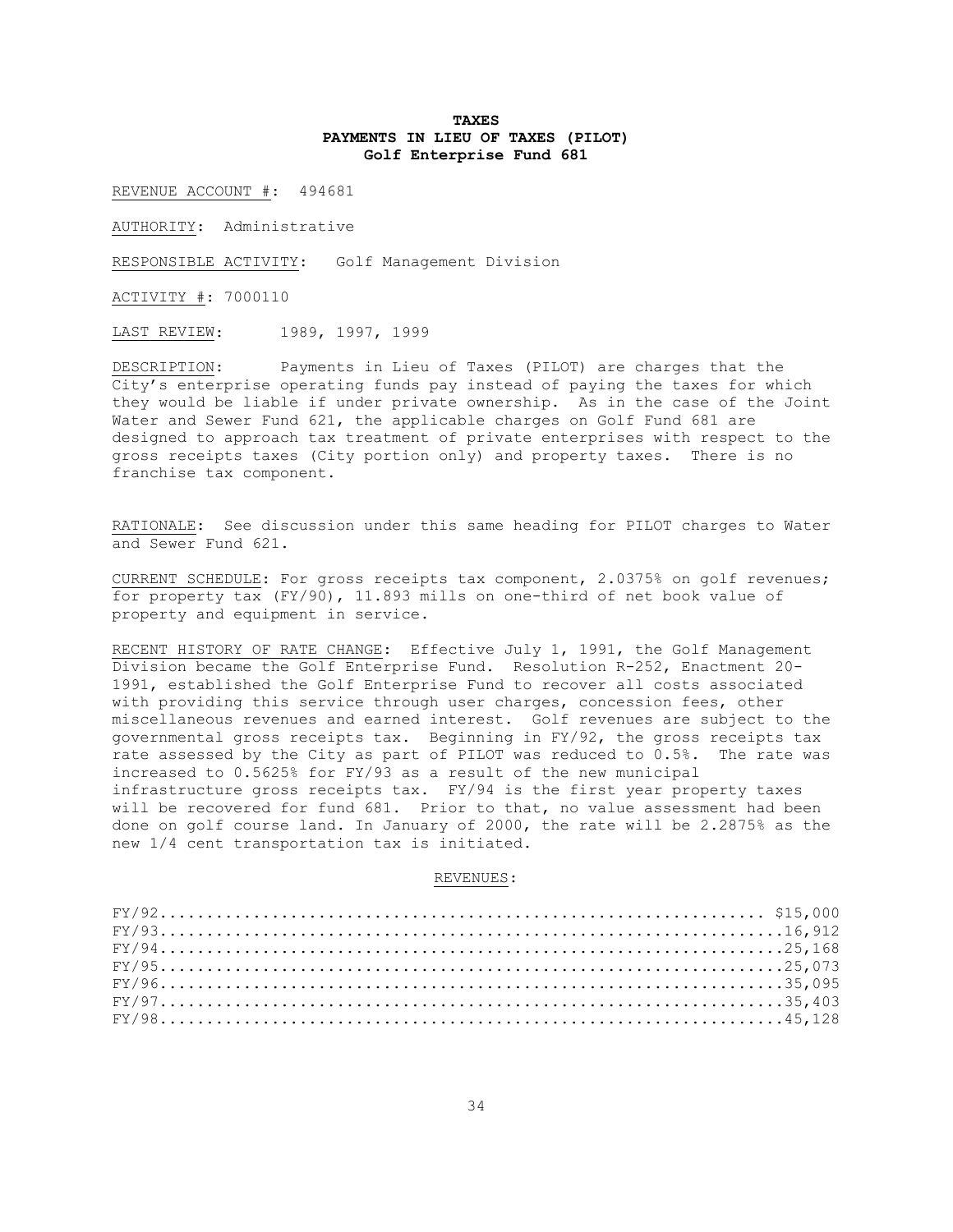## **TAXES PAYMENTS IN LIEU OF TAXES (PILOT) Aviation Fund 611**

REVENUE ACCOUNT #: 494611

AUTHORITY: Administrative, under Sections 3\_18\_1 and 3\_23\_4 NMSA

LAST REVIEW: 1987,97

DESCRIPTION: Payments in Lieu of Taxes (PILOT) are charges that the City's enterprise operating funds pay instead of paying the taxes for which they would be liable if under private ownership. In the case of the other enterprise operating funds, the applicable charges are designed to approach tax treatment of private enterprises with respect to the gross receipts taxes (City portion only), franchise, and property taxes. PILOT charges used to be assessed against Aviation Fund 611, but this practice ceased as a result of a Federal Aviation Administration (FAA) ruling.

RATIONALE: See discussion under this same heading for PILOT charges to Water and Sewer Fund 621.

CURRENT SCHEDULE: No charge.

RECENT HISTORY OF RATE CHANGE: Prior to FY/84, PILOT charges on Aviation Fund 611 consisted of the ad valorem (property tax) component.

| $FY/8171,853$                                                          |  |
|------------------------------------------------------------------------|--|
|                                                                        |  |
|                                                                        |  |
|                                                                        |  |
|                                                                        |  |
|                                                                        |  |
| $FY/87$                                                                |  |
|                                                                        |  |
|                                                                        |  |
|                                                                        |  |
|                                                                        |  |
|                                                                        |  |
| FY/93<br>0INCLUDE X:\\BUDGET\\SHARE\\INTERN\\REVEMAN\\REVMAN99\\SEC-2. |  |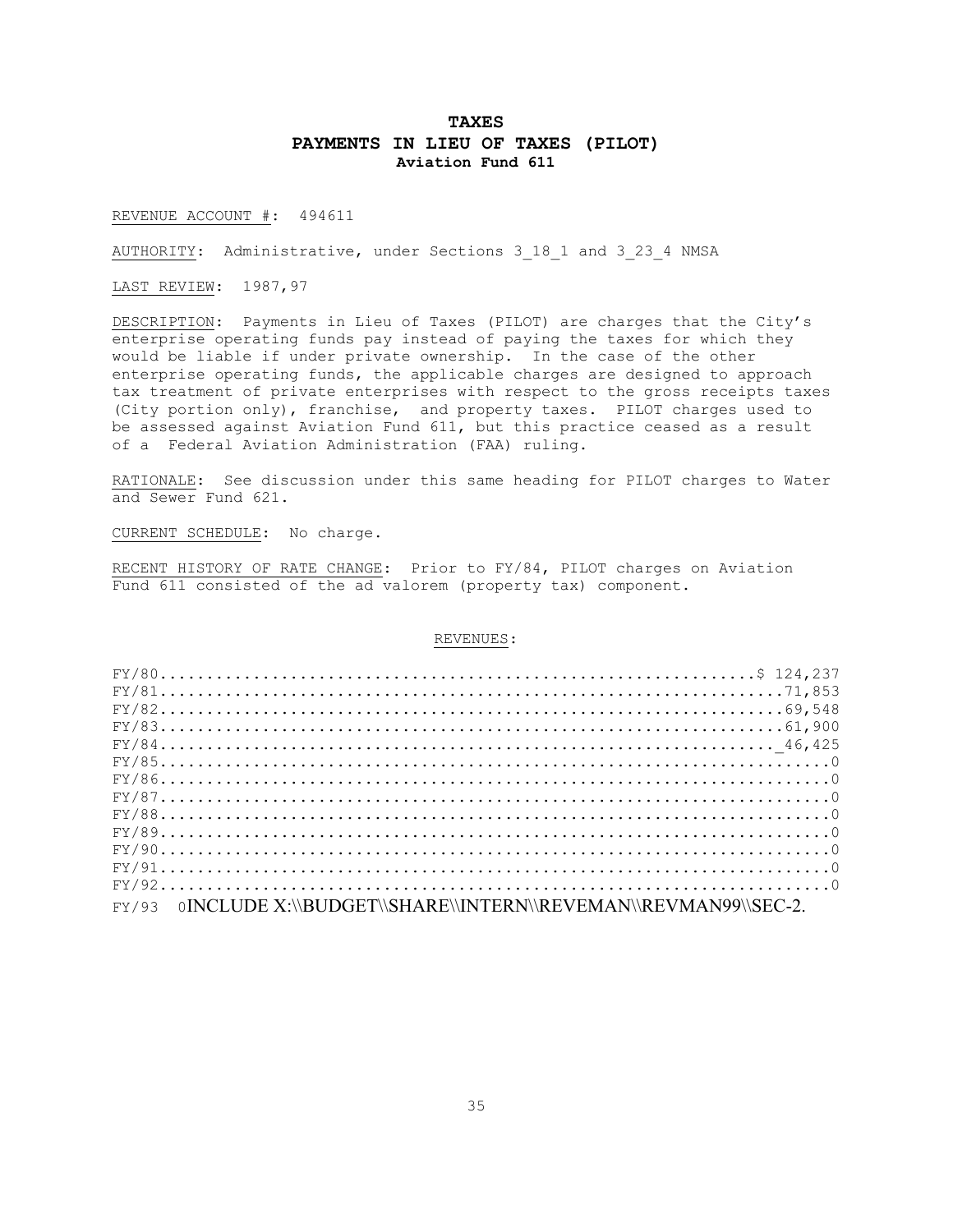# **SECTION 2: LICENSES AND PERMITS**

### **LICENSES AND PERMITS Liquor License Tax**

REVENUE ACCOUNT #: 421001

AUTHORITY: Ordinance, Chapter 4, Article 5, "Alcoholic Liquor License Tax"; Sections 7\_24\_1 to 7\_24\_7 NMSA 1978

RESPONSIBLE ACTIVITY: Treasury

ACTIVITY #: 7000110

LAST REVIEW: 1993, 1997, 1999

DESCRIPTION: All liquor vendors operating within Albuquerque City Limits must pay taxes to the City for the privilege of dispensing alcohol. Licenses are also granted for those wishing to transfer their dispenser's license into the City's boundaries from elsewhere. Five categories of liquor licenses are taxed by the City: Dispenser, Retailer and Canopy Licenses, and Club and Beer/Wine licenses. The latter two licenses described do not have a property right attached to them. Canopy licenses (where more than one establishment operating under the same roof can use a neighboring establishment's license to qualify for one of their own) are no longer issued. Taxes are collected semiannually on January 1 and on July 1. A fee is charged for every day that a person is late in paying his/her tax.

RATIONALE: There is no relationship between the tax collected and the cost associated with administration of the charges.

CURRENT SCHEDULE:

A fee of \$10 per day is charged for late submissions of taxes. A \$150 hearing fee is also deposited into this account.

RECENT HISTORY OF RATE CHANGE: Those rates were established by changes in State Statute in 1981. Before the 1981 changes, which set the maximum tax at \$1,000, the tax on a dispenser's license was \$3,700, while that on a retailer was \$1,500. The fee structure that went into effect July 1, 1982 reduced club licenses by \$250 to \$450 and initiated the Restaurant license. Prior to 1993, Dispenser, Retailer and Canopy Licenses were \$1,000; Club and Restaurant (Beer and Wine) Licenses were \$450. The Liquor Reform Act, passed by the 1993 Legislature placed a \$250 maximum on liquor license taxes.

ACTIVITY LEVELS: There were over 500 liquor licenses in FY/94. Approximately 450 liscenses were issued for FY/2000.

| $FY/85329,240$ |
|----------------|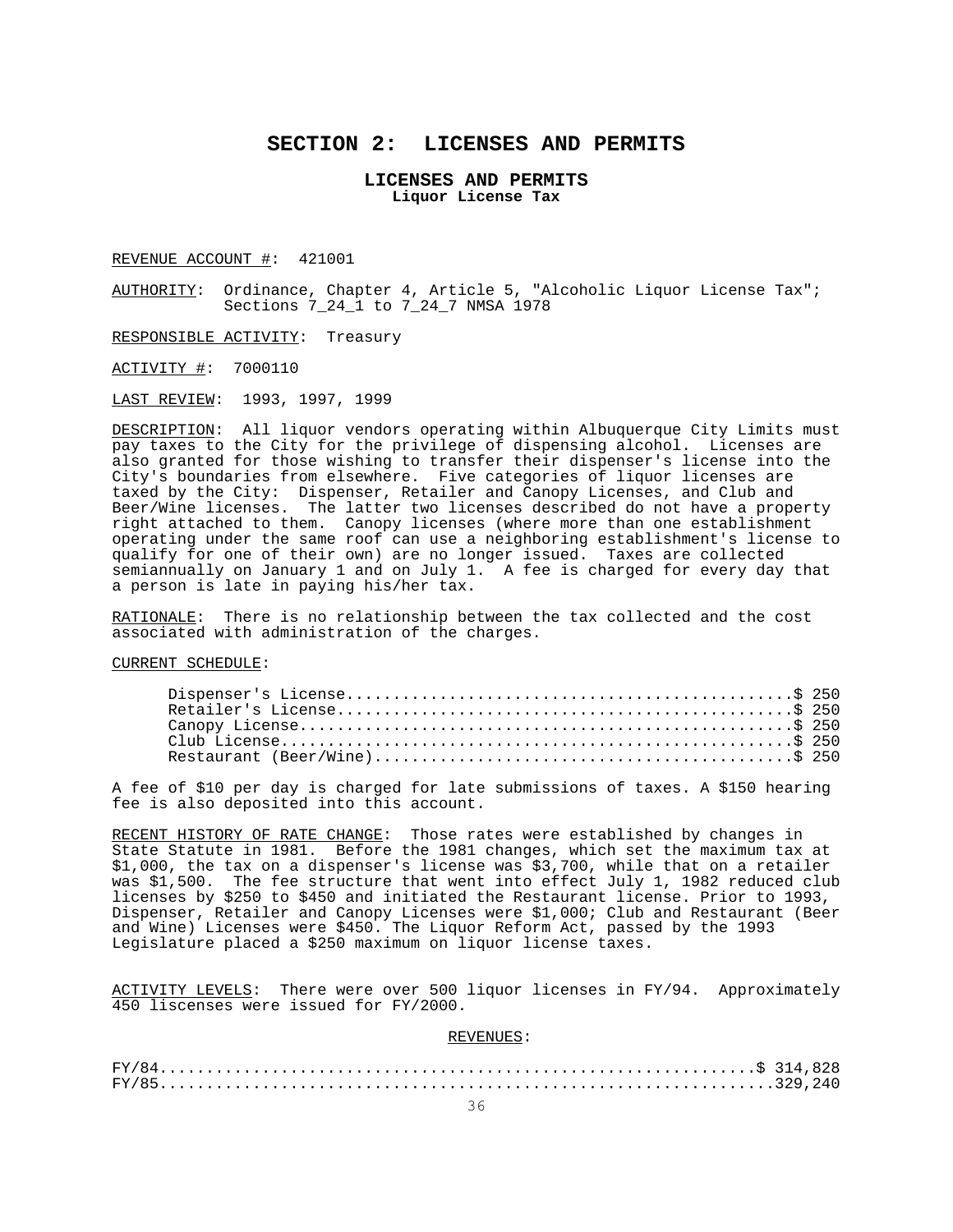| Contact Rose Dupree 768-3300 |  |  |  |  |  |  |  |  |  |  |  |  |  |  |  |  |  |  |  |  |  |  |  |  |  |  |
|------------------------------|--|--|--|--|--|--|--|--|--|--|--|--|--|--|--|--|--|--|--|--|--|--|--|--|--|--|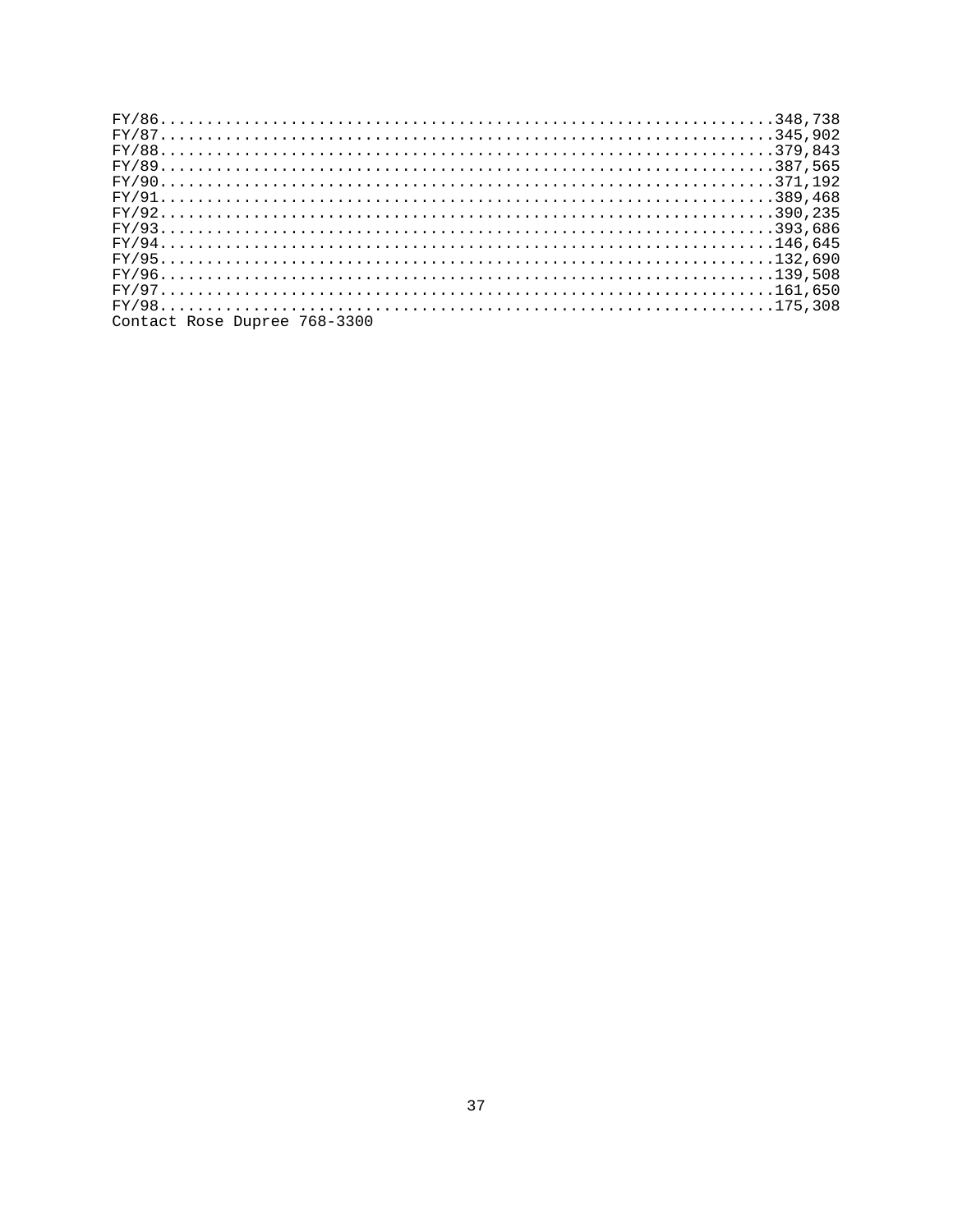### **LICENSES AND PERMITS BUILDING PERMITS/INSPECTION CHARGES Building Permit Fees**

REVENUE ACCOUNT #: 421210

AUTHORITY: Ordinance, Enactment No. 35-1990, "The Administrative Code and Technical Codes"

RESPONSIBLE PROGRAM: Code Administration Division

ACTIVITY #: 4944000

LAST REVIEW: 1993, 1997, 1999

DESCRIPTION: The Code Administration Division of the Planning Department is responsible for administering these fees. Building permit fees are typically collected for three major purposes \_\_ new construction, additions to and alterations of existing structures. All building fees are collected by Code Administration Division prior to the issuance of the permit. The owner of the structure for which a building permit is requested is responsible for fee payment.

RATIONALE: The Building Permit fees are modeled after the Uniform Building Code (UBC) adopted by the International Conference of Building Officials (ICBO) in 1988. The UBC contains recommended fees and uses a valuation basis for setting the charges. The fee structure currently in place covers direct costs associated with inspection and permitting by Code Administration. costs of other City agencies directly or indirectly required to provide service to support the Code Administration Program are not fully received. It is the stated policy objective eventually to recover the full cost of the program.

CURRENT SCHEDULE: Two types of buildings have been recognized by the City Council for the purpose of determining fees: Commercial (includes apartments, public and commercial construction) and Residential (comprised of one\_ and two family homes). The actual value of the building to be constructed is multiplied by the regional modifier and the fee charged is determined from the table below based on the attained value. The modifier has been determined to be 0.67 for commercial buildings and 0.50 for residential building construction. The following table reflects the building permits fees adopted under the latest (1993) construction codes of the State. These new fees did not go into effect until mid-August of FY/94.

#### TABLE NO. 3\_A: BUILDING PERMIT FEES

| TOTAL VALUATION                                   | FEE                                                                                                                         |
|---------------------------------------------------|-----------------------------------------------------------------------------------------------------------------------------|
| \$1 to \$500                                      | \$15.00                                                                                                                     |
| \$ 501 to \$ 2,000                                | \$15.00 for the first \$500 plus \$2.00 for each<br>additional \$100 or fraction thereof, to and<br>including \$2,000.      |
| $$2,001$ to $$25,000$                             | \$45.00 for the first \$2,000 plus \$9.00 for each<br>additional \$1,000 or fraction thereof, to and<br>including \$25,000. |
| $$25,001$ to $$50,000$<br>and including \$50,000. | $$252.00$ for the first $$25,000$ plus $$6.50$ for<br>each additional \$1,000 or fraction thereof, to                       |
| $$50,001$ to $$100,000$                           | \$414.50 for the first \$50,000 plus \$4.50 for<br>each additional \$1,000 or fraction thereof, to                          |

38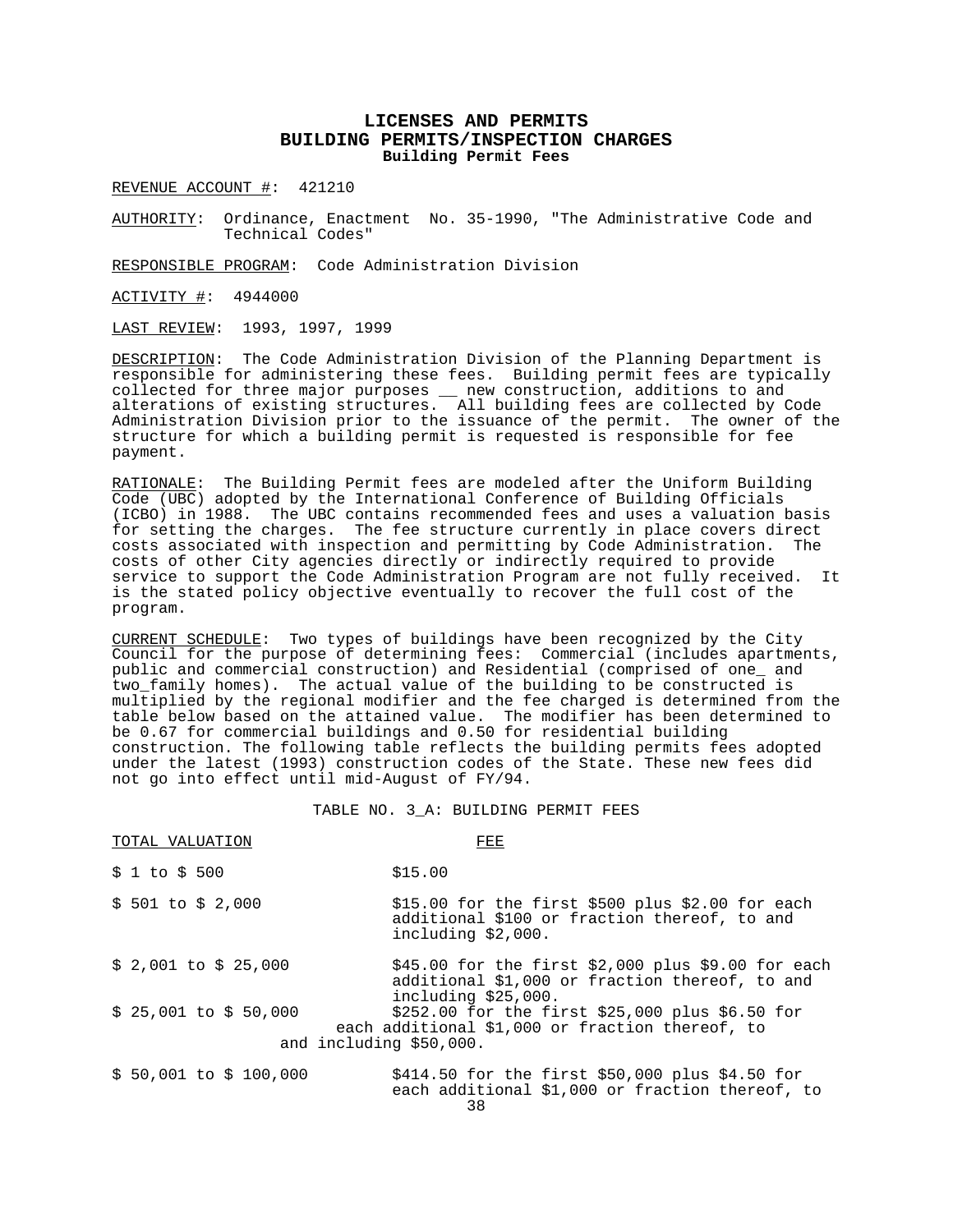and including \$100,000.

| $$100,001$ and up |  | \$639.50 for the first \$100,000 plus \$3.50 for |  |
|-------------------|--|--------------------------------------------------|--|
|                   |  | each additional \$1,000 or fraction thereof.     |  |

### **Other Inspections and Fees:**

| 1. | Inspections outside of normal business hours\$35.00/hr.<br>$(minimum \ charge = two \ hours)$                                       |
|----|-------------------------------------------------------------------------------------------------------------------------------------|
| 2. | Reinspection fee assessed under provisions of Section                                                                               |
| 3. | Inspections for which no fee is specifically indicated                                                                              |
|    | (Minimum charge__one_half hour)                                                                                                     |
| 4. | Additional plan review required by changes, additions<br>or revisions to approved plans (min. charge $\frac{1}{2}$ hour)\$30.00/hr. |
| 5. | Additional plan review required by rechecking lost or                                                                               |
| б. |                                                                                                                                     |
| 7. | Preliminary plan review \$50.00/hr.                                                                                                 |
| 8. | Demolition permit fee: fee for wrecking and                                                                                         |
|    | demolishing up to and including 1,500 square feet of                                                                                |
|    | floor area including all floors and basements \$30.00                                                                               |
|    | Each additional 500 sq. ft. or fraction thereof $\ldots \ldots \ldots$ \$10.00                                                      |
| 9. | Reinspection Fee Deposit or Reinspection Fee Bond;                                                                                  |
|    | Every person, firm or corporation that obtains                                                                                      |
|    | building permits from the City of Albuquerque may make                                                                              |
|    | a minimum cash deposit of three hundred dollars (\$300)                                                                             |
|    | with the City. The cash deposit will apply to the                                                                                   |
|    | bill accumulated due to reinspection charges. The                                                                                   |
|    | affected person, firm or corporation shall restore the                                                                              |
|    | minimum deposit on a monthly basis. A Reinspection                                                                                  |
|    | Fee Bond acceptable to the City Attorney may be filed<br>with the Code Administration Division in lieu of the                       |
|    | cash deposit.                                                                                                                       |
|    |                                                                                                                                     |

RECENT HISTORY OF RATE CHANGE: The basis for establishing the Building Permit Fees was changed in 1980 to reflect a valuation basis for both commercial and residential construction. Prior to that time, commercial fees were based upon the valuation method while residential fees were based upon a square foot method. Overall building code fees were increased in FY/89 by approximately 20% They were increased another 10% in June, 1990.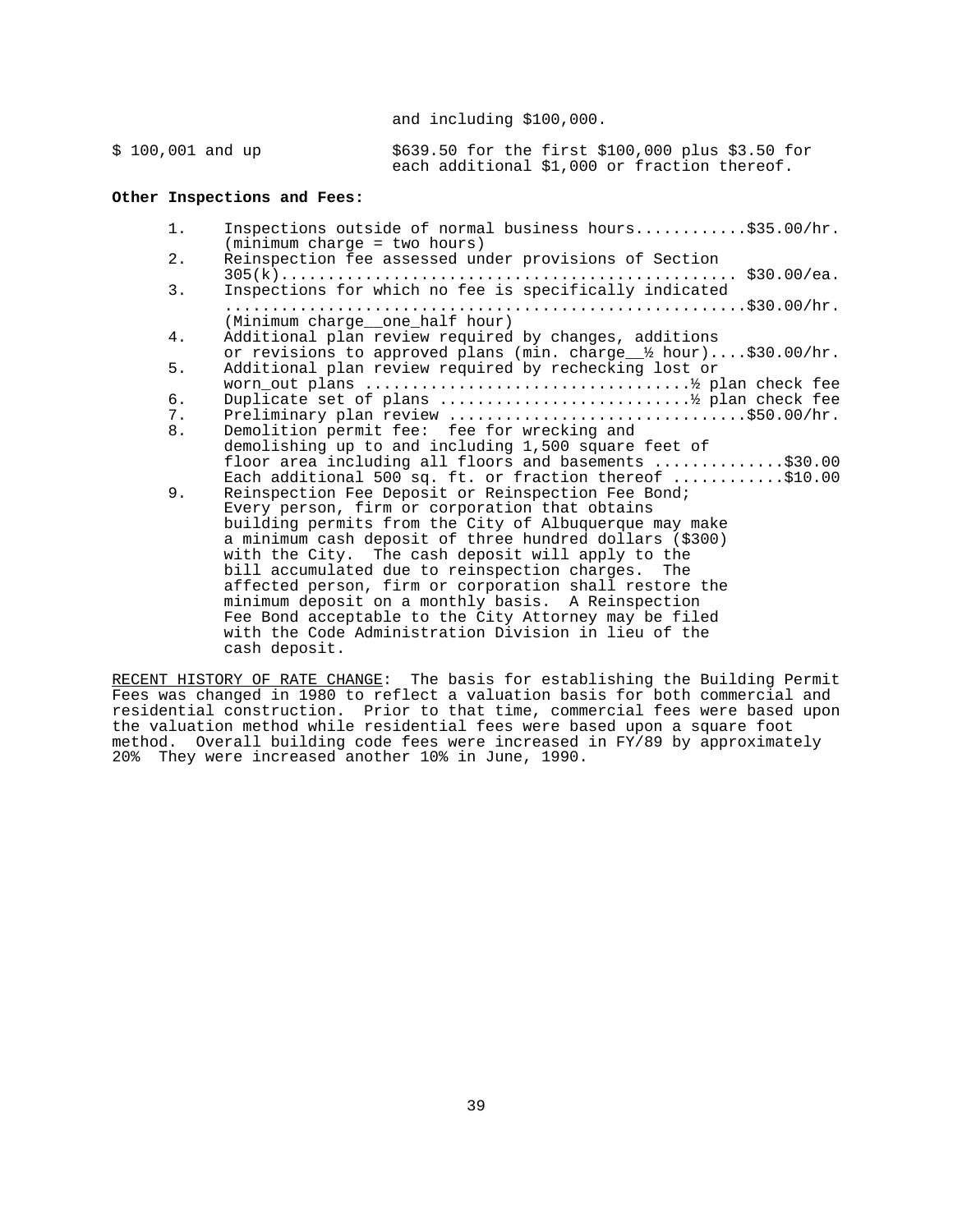| FY/82<br>FY/83<br>FY/84<br>FY/85<br>FY/86 | \$352,775<br>407,909<br>729,022<br>896,596<br>1,022,542 |
|-------------------------------------------|---------------------------------------------------------|
| FY/87<br>FY/88                            | 1,025,487<br>781,851                                    |
| FY/89                                     | 863,814                                                 |
|                                           |                                                         |
| FY/90                                     | $804, 793 \ldots \ldots \ldots 3, 333$                  |
| FY/91                                     | $676, 459 \dots \dots \dots \dots 3, 129$               |
| FY/92                                     | $920, 853 \ldots \ldots \ldots \ldots 4, 048$           |
| FY/93                                     | 974,295                                                 |
| FY/94                                     | 1,465,405                                               |
| FY/95                                     | 1,658,487                                               |
| FY/96                                     | 1,930,450                                               |
| FY/97                                     | 1,764,580                                               |
| FY/98                                     | 1,803,425                                               |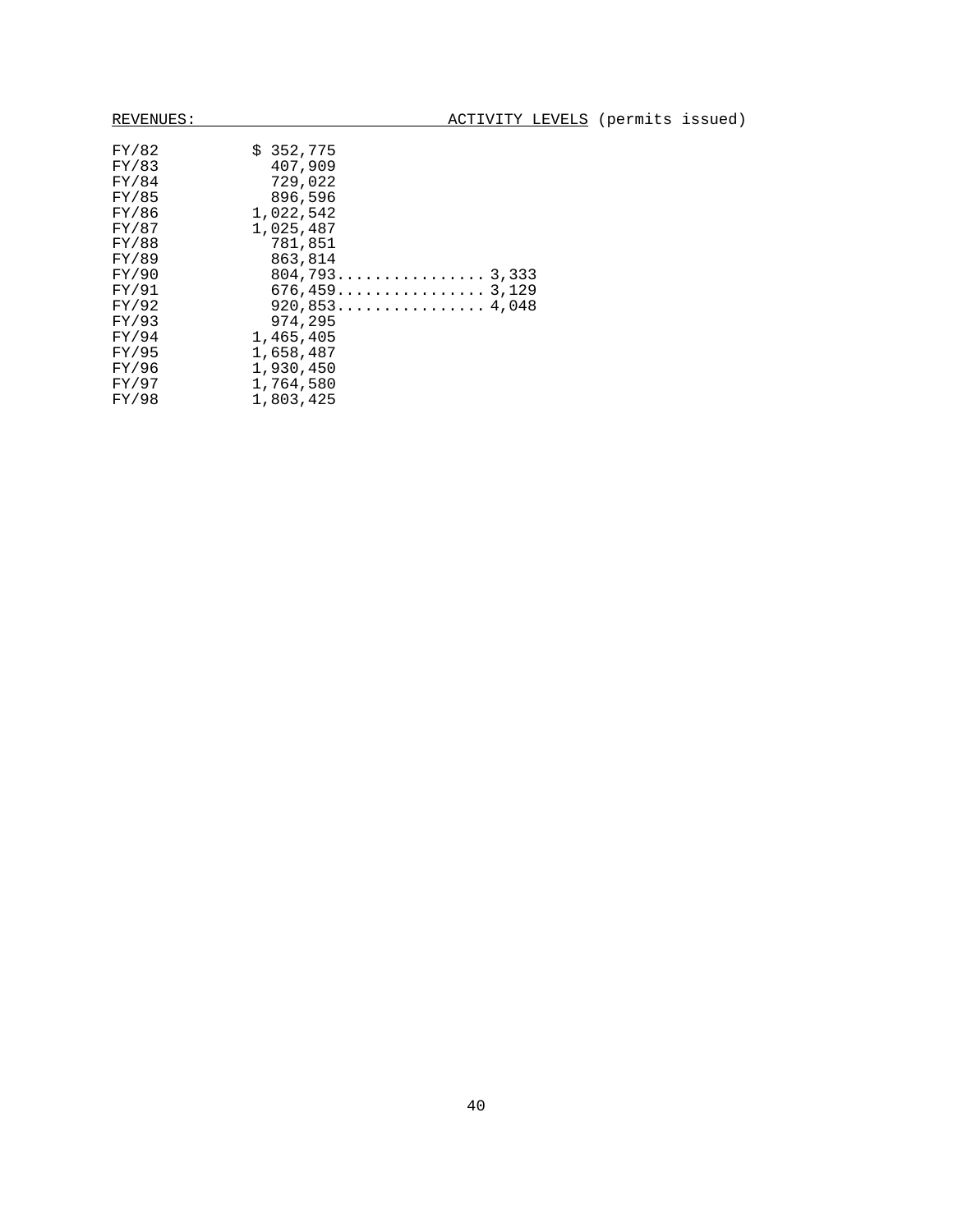### **LICENSES AND PERMITS BUILDING PERMITS/INSPECTION CHARGES Plumbing and Mechanical Permits**

REVENUE ACCOUNT #: 421220

AUTHORITY: Ordinance, Enactment No. 35-1990, "The Administrative Code and Technical Codes"

RESPONSIBLE ACTIVITY: Code Administration Division

ACTIVITY #: 4945000

LAST REVIEW: 1990,97

DESCRIPTION: The Code Administration Division of the Planning Department is responsible for administering these fees. The fees are modeled after the Uniform Building Code (UBC) adopted by the International Conference of Building Officials in 1988. Some modifications were made to fit local circumstances. All State\_licensed firms or corporations doing work within the City limits are required to pay these fees. In addition, an individual may do plumbing or mechanical work only on his private residence upon satisfactory completion of a State examination. Licensed firms may pay for necessary permits in cash or may secure fee payment bonds and receive permit books from the division to cover permit work they anticipate to perform. The payment bonds range up to \$10,000 for a G.F. 9 rating. Firms using payment bonds are monitored on a monthly basis and are required to replenish these bonds as necessary. Individuals doing work on their private residences must pay for necessary permits in advance.

RATIONALE: The Plumbing and Mechanical Fees are designed to cover the direct costs incurred by the Code Administration operating sections. Full cost recovery, however is the ultimate policy objective.

CURRENT SCHEDULE: The Albuquerque Regional Modifier (what fraction of any charge recommended by the ICBO applies in Albuquerque) is 1.1 for the included series of charges. The fee charged by the City is consequently ten percent higher than those in the national schedule listed below.

#### **TABLE 3\_C: MECHANICAL PERMIT FEES**

| $1$ . | Admin. charge applicable to all applications for permit<br>$$15.00$ ea. |
|-------|-------------------------------------------------------------------------|
|       | (EXCEPTION: Permits written for rejection of work)                      |
| 2.    | Mercury test with no outlets or appliances\$5.00 ea.                    |
| 3.    | Recording chart test or other high pressure test\$8.00 ea.              |
| 4.    | Temporary gas shall not exceed 90 days. No temporary gas shall be       |
|       | allowed before October 1, or after April 30, \$20.00 ea.                |
| 5.    |                                                                         |
| б.    | Each appliance, includes ducts and venting (does not include            |
|       | boilers, refrigeration units, air conditioning units, or absorption     |
|       |                                                                         |
| 7.    | For the repair, alteration of, or addition to each heating              |
|       | appliance, refrigeration unit, cooling unit, boiler, absorption or      |
|       | evaporative cooling system, including installation of controls          |
|       |                                                                         |
| 8.    | For the installation or relocation of each boiler or each               |
|       | absorption system to and including 100,000 B.T.U. input and each        |
|       | condensing unit to and including 36,000 B.T.U. output. Includes cost    |
|       | of first routine inspection for boilers, does not include cost of       |
|       |                                                                         |
| 9.    | For the installation or relocation of each boiler or each               |
|       | Absorption system over 100,000 B.T.U. input to and including 500,000    |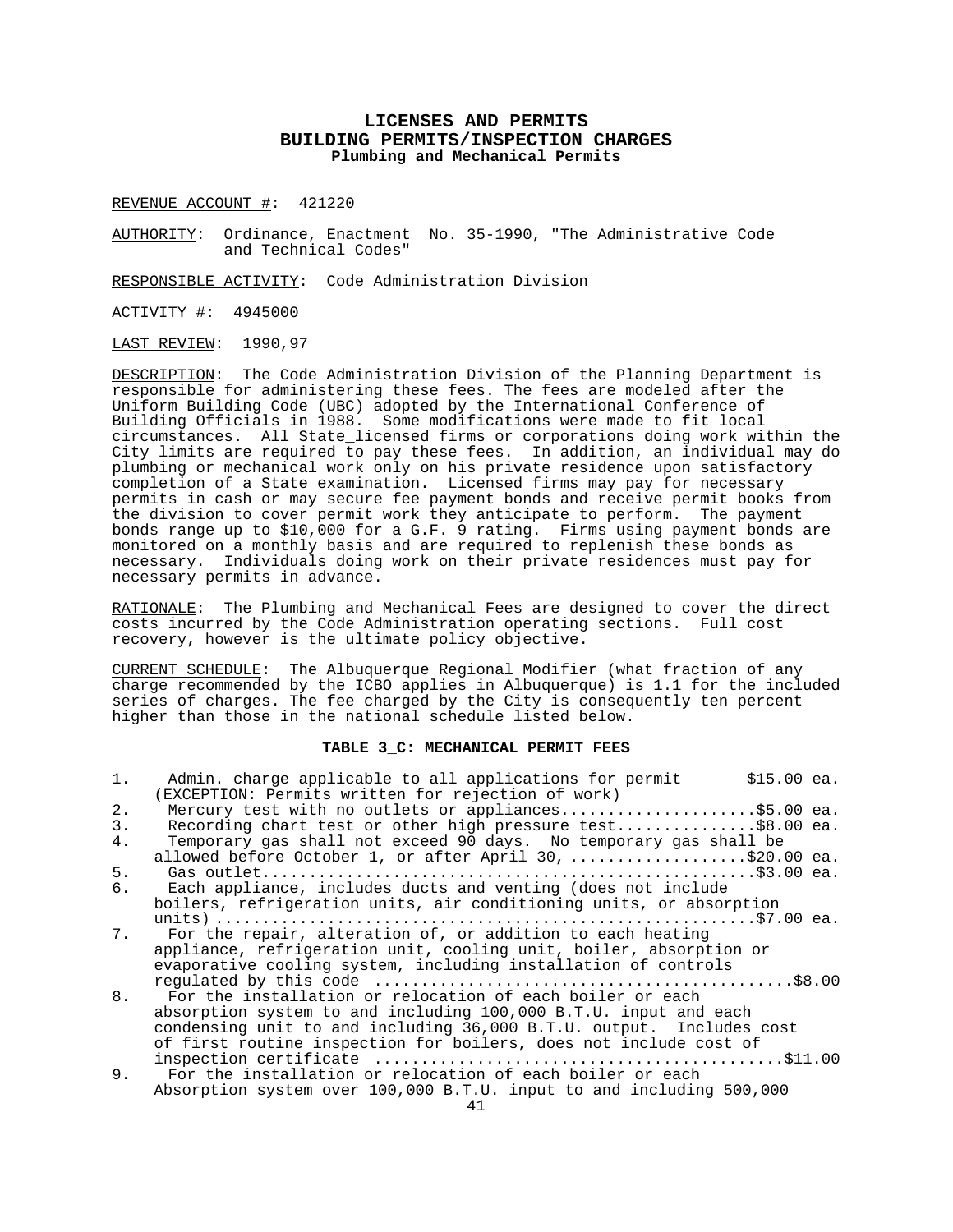B.T.U. input, and each condensing unit over 36,000 B.T.U. output. Includes cost of first routine inspection of boiler, does not include cost of inspect

10. For the installation or relocation of each boiler or each absorption system over 500,000 B.T.U. input to and including 1,000,000 B.T.U. input, and each condensing unit over 180,000 B.T.U. output to and including 360,000 B.Y.U. output. Includes cost of first routine inspection for boiler, does not include cost of inspection certificate ............................................\$27.00 11. For the installation or relocation of each boiler or each absorption system over 1,750,000 B.T.U. input and each condensing unit over 600,000 B.T.U. output. Includes cost of first routine inspection for boilers, does not include cost of inspection certificate .......................................................\$40.00 12. For the installation or relocation of each boiler or each absorption system over 1,750,000 B.T.U. input and each condensing unit over 600,000 B.T.U. output. Includes cost of first routine inspection for boilers, does not include cost of inspection certificate .......................................................\$67.00 13. For each air\_handling unit including ducts attached thereto (charged as an appliance) ..........................................\$7.00 14. For each evaporative cooler other than a portable type.............\$7.00 15. For each ventilation fan connected to a single duct ..............\$7.00 16. For each ventilation system which is not a portion of any heating or air conditioning system authorized by a permit ..................\$7.00 17. For the installation of each hood which is served by mechanical exhaust including the ducts for such hood .............................\$7.00 18. For the installation or relocation of each crematory or pathological destructor ..........................................\$45.00 For each appliance or piece of equipment required by this code but not classed in other appliance categories, or for which no other fee is listed in this code .............................................\$7.00 20. For solar collectors (including related piping, duct work and regulating devices): C Up to 1000 sq. ft.  $(93 \text{ square meters})$  ...................\$4.00 C 1001 sq. ft.  $(93.1 \text{ sq. m})$  to 2000 sq. ft.  $(186 \text{ sq. m})$  ... \$6.00 C More than 2000 sq. ft. (186 sq. m), \$5.00 plus  $$1.00$  per 1000 sq. ft. (93 sq. m) or fraction<br>thereof over 2000 sq. ft. (186 sq. m) 2000 sq. ft. (186 sq. m) 21. For solar storage tanks (including related piping and regulating devices): C Up to 750 gallons (3 cubic m) ........................... \$3.00 C 751 gallons (3 cubic meters) to 2000 gallons (3 cubic m) ............................................. \$4.00 C More than 2000 gallons (8 cubic m), \$3.00 plus \$1.00 per 1000 gallons (4 cubic m) or fraction thereof over 2000 gallons (8 cubic m). 22. For solar rock storage: C Up to 1500 cu. ft. (42 cu. m) ........................... \$3.00 C 1501 cu. ft. (42.1 cu. m) to 3000 cu. ft. (84 cu. m) .... \$4.00 C More than 3000 cu. ft. (84 cu. m), \$3.00 plus \$1.00 per 1000 cu. ft. (28 cu. m) or fraction thereof over 3000 cu. ft. (84 cu. m).

### **Other Inspections and Fees:**

1. Overtime and after hour inspections (minimum of two hours charged) \$35.00 hr.

- 2. Reinspection fee assessed under provisions of Section 305(k) \$30.00 ea.
- 3. Permit Deposit or Payment Fee Bond: Every firm or corporation before engaging in the business of mechanical contracting as described in the State of New Mexico Construction Industries Division Rules and Regulations, issued 1985, shall make a cash deposit of two thousand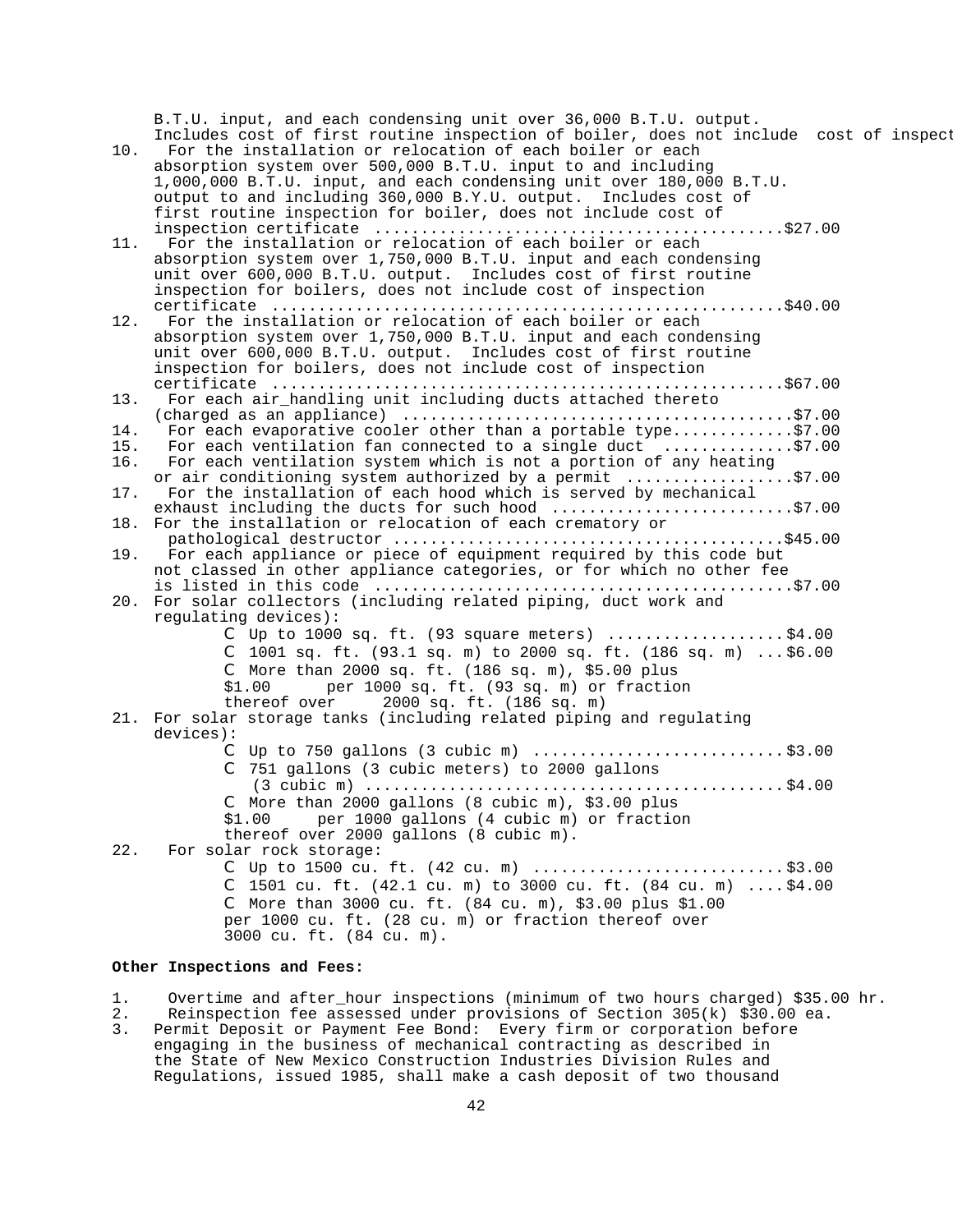dollars (\$2,000) for each license held with the State to a maximum of six thousand dollars (\$6,000). If more than three state licenses are held as described above, the maximum deposit will apply. The cash deposit will apply to the total bill accumulated due to permits or other charges incurred under all licenses. Every person, firm or corporation shall send monthly, or more often as required, sums necessary to restore the deposit to the original amount. A payment Bond acceptable to the City Attorney may be filed with the Division of Code Administration in lieu of the cash deposit. Also, in lieu of both methods mentioned above, a cash basis of obtaining permits may be used; if this method is used, permits may only be obtained at the Albuquerque Code Administration Division Office and each Correction Tag must be paid before a reinspection is made.

Whichever of the above methods is selected, the same methods must be used consistently for all the licenses held by each contractor.

All persons engaged in Utility Contracting under a GF\_9 license or GF\_98 as defined by the State of New Mexico Construction Industries Commission Rules and Regulations, issued 1985, shall make a cash deposit of ten thousand dollars. The cash deposit will apply to all permits and other charges issued under the license. A ten thousand dollar (\$10,000) payment bond or the method of cash permits may be substituted for the ten thousand dollar cash deposit. The building official may establish a higher cash deposit or bond amount for a contractor in all classifications if the contractor's monthly charges exceed his fee payment bonds or cash deposit.

### **BOILER INSPECTIONS**

- 1. Inspection Certificates:
- (a) If upon inspection, a boiler is found to comply with the rules and regulations, the chief inspector or the deputy shall issue an inspection certificate to the owner or user of such boiler. The inspection certificate shall state the date of inspection and the maximum pressure at which the boiler may be operated. The owner or user of said boiler shall pay ten dollars (\$10.00) to the City of Albuquerque upon issuance of the inspection certificate. Inspection certificates shall be valid for not more than fourteen (14) months from the date of inspection in case of power boilers and twenty\_six (26) months in the case of low pressure boilers. Certificates shall be posted in the room containing the boiler inspected, or, for a portable boiler, in a metal container to be fastened to the boiler or to be kept in a tool box accompanying the boiler.
- (b) The Chief inspector may at any time revoke an inspection certificate when, in his opinion, the boiler for which it was issued cannot be operated without menace to the public safety, or when the boiler is found not to comply with the lawful rules and regulations of the Board. Such revocation of an inspection certificate shall continue in effect until such boiler shall have been made to conform to the rules and regulations of the Board.
- 2. Inspection Fees: The owner or user of a boiler required by this ordinance to be inspected by the Chief Inspector or a deputy inspector shall pay to the City of Albuquerque upon completion of inspection, fees in accordance with the following schedule:
- (a) Power Boilers and High Pressure, High Temperature Water Boilers:

### Certificate Inspections:

Boiler of 50 sq. ft. of heating surface or less .................. \$20.00 Boilers over 50 sq. ft. of heating surface and less than 4,000 sq. ft. of heating surface ........................................... \$40.00 Boilers over 4000 sq. ft. of heating surface and less than 10,00 sq. ft. of heating surface ........................................... \$50.00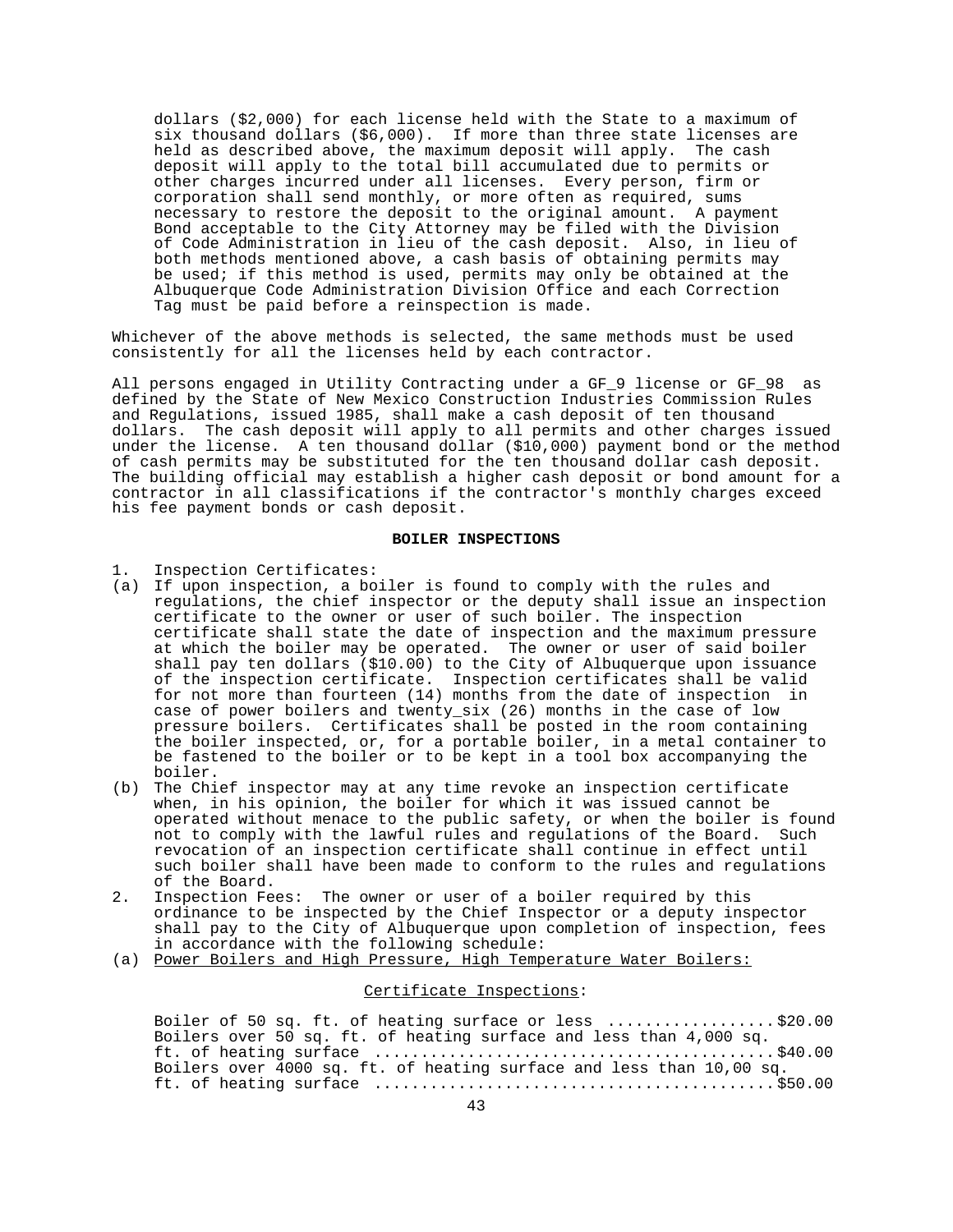Boilers over 10,000 sq. ft. of heating surface ................... \$60.00

#### External Inspections

Boilers of 50 sq. ft. of heating surface or less ................. \$15.00 Boilers over 50 sq. ft. of heating surface ....................... \$20.00

(b) Heating Boilers:

### Certificate Inspections

|  |  | Heating Boilers without a manhole or handhole \$20.00 |  |
|--|--|-------------------------------------------------------|--|
|  |  |                                                       |  |
|  |  |                                                       |  |

© Hydrostatic Test: When it is necessary to make a special trip to witness the application of a hydrostatic test, an additional fee, based on the scale of fees applicable to a certificate inspection of the boiler or the pressure vessel shall be charged.

#### **Other Inspections and Fees:**

- 1. All other inspections, including shop inspections, special inspections and inspections of secondhand or used boilers or pressure vessels ...................................................... \$30.00 hr. "Secondhand shall mean an object which has changed ownership and location after primary use."
- 2. A City of Albuquerque Boiler Commission may be issued upon receipt of the inspector's National Boiler Commission ................ \$25.00 ea.

New installations, repairs or alterations must be accompanied by a record\_of\_repair form.

#### **TABLE NO. 3\_D: PLUMBING PERMIT FEES**

| $1$ . | Administrative charge applicable to all participants for                 |
|-------|--------------------------------------------------------------------------|
|       |                                                                          |
|       | EXCEPTION: Permits written for rejection of work.                        |
| 2.    | Mercury test with no outlets on appliances \$5.00 ea.                    |
| 3.    | Recording chart test or other high pressure test \$8.00 ea.              |
| 4.    | Temporary gas shall not exceed 90 days. No temporary gas shall be        |
|       | allowed before October 1 or after April 30. \$20.00 ea.                  |
| 5.    |                                                                          |
| б.    |                                                                          |
|       | (A water heater or swimming pool heater_resident pools only; need        |
|       | only be permitted once. They may be permitted either as a plumbing       |
|       | fixture or as an appliance)                                              |
| 7.    |                                                                          |
| 8.    | Water service (from prop. line to house or building) \$7.00              |
| 9.    | For new storm sewer or sanitary sewer tap inspection (connection to      |
|       | public storm or sanitary sewer) \$9.00 ea.                               |
| 10.   | House or building sewer (from property line to house or building)        |
|       |                                                                          |
| 11.   | Lawn sprinkler system on any one meter including back flow               |
|       |                                                                          |
| 12.   | For atmospheric_type vacuum breakers not in Item 11 above: 1 to 5 \$7.50 |
|       |                                                                          |
| 13.   | For each back flow protective device other than atmospheric type         |
|       | vacuum breakers:                                                         |
|       |                                                                          |
|       |                                                                          |
|       | 14. For sewer repair in public street \$8.00                             |
|       |                                                                          |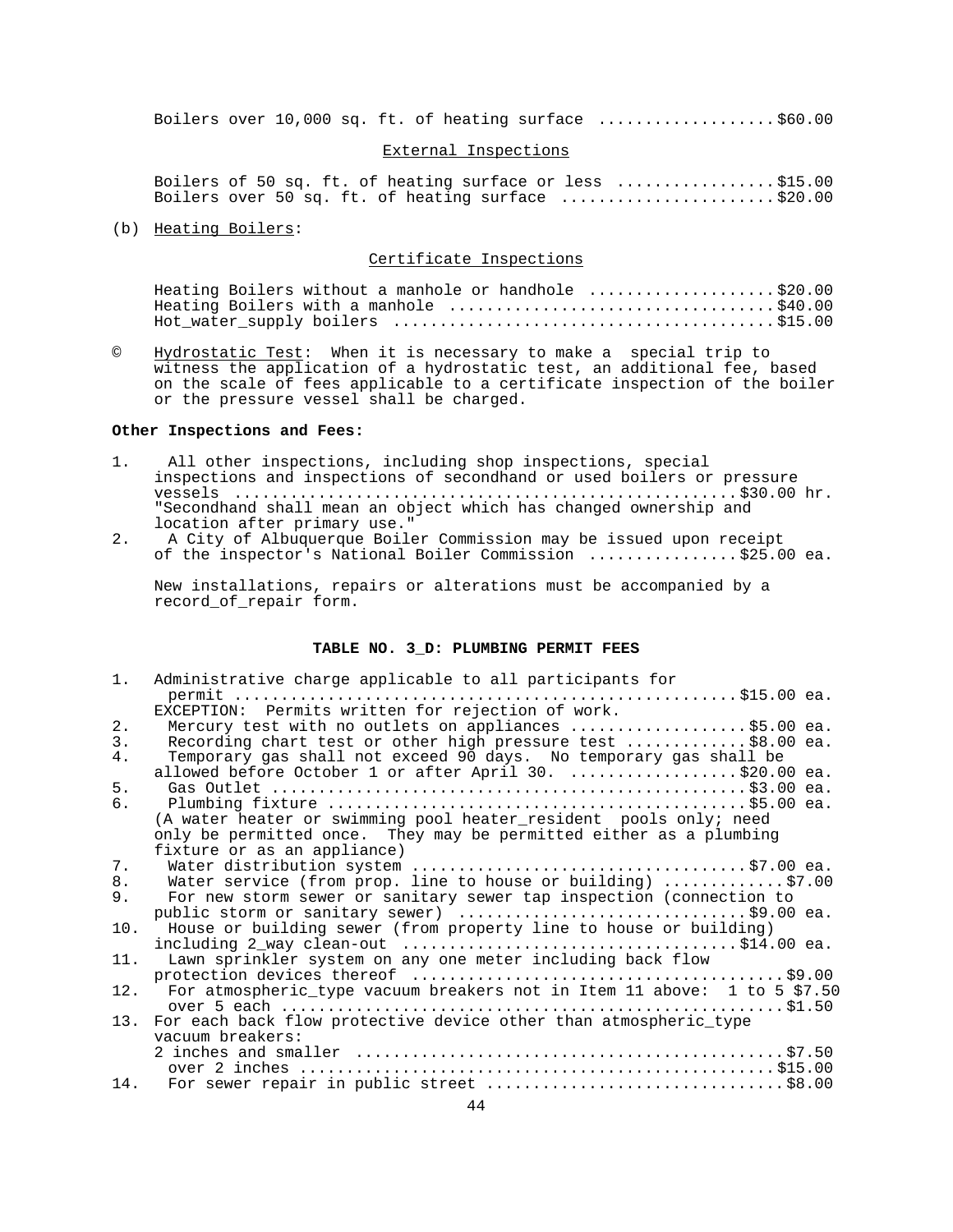| 15. |                                                                       |
|-----|-----------------------------------------------------------------------|
| 16. |                                                                       |
| 17. |                                                                       |
| 18. |                                                                       |
| 19. | Automatic fire extinguishing system, wet standpipe system, dry        |
|     | standpipe system, combination standpipe system installed in a         |
|     |                                                                       |
| 20. | Utility service lines 300' section (or portion) sewer collecting      |
|     |                                                                       |
| 21. | Utility service lines sewer connection outlets \$3.00                 |
| 22. |                                                                       |
| 23. | Utility service lines 300' section (or portion) water service lines   |
|     | \$10.00                                                               |
| 24. | Utility service lines water connection outlets \$3.00                 |
| 25. |                                                                       |
| 26. | Interceptor or sewer ejector pump \$12.00 ea.                         |
| 27. | For each fixture or piece of equipment required by this code but      |
|     | not classed in other fixture categories, or for which no other fee is |
|     |                                                                       |

#### **Other Inspections and Fees:**

1. Overtime and after\_hour inspections (minimum of two hours charged) ..................................................... \$35.00 hr. 2. Reinspection fee assessed under provisions of Section 305(k) ....................................................... \$30.00 ea. 3. Permit deposit or Payment Fee Bond: Every firm or corporation, before engaging in the business of plumbing contracting as described in the State of New Mexico Construction Industries Division Rules and Regulations, issued 1985, shall make a cash deposit of two thousand dollars for each license held with the State to a maximum of six thousand dollars. If more than three state licenses are held as described above, the maximum deposit will apply. The cash deposit will apply to the total bill accumulated due to permits or other charges incurred under all licenses. Every person, firm or corporation shall send monthly, or more often as required, sums necessary to restore the deposit to the original amount. A payment Bond acceptable to the City Attorney may be filed with the Division of Code Administration in lieu of the cash deposit. Also, in lieu of both methods mentioned above, a cash basis of obtaining permits may

Whichever of the above methods is selected, the same methods must be used consistently for all licenses held by each contractor. All persons engaged in Utility Contracting under a GF\_9 license or FY\_98 as defined by the State of New Mexico Construction Industries Division Rules and Regulations issued 1985, shall make a cash deposit of ten thousand dollars. The cash deposit will apply to all permits and other charges issued under the license. A ten thousand dollar payment bond or the method of cash permits may be substituted for the ten thousand dollar cash deposit. The Building Official may establish a higher cash deposit or bond amount for a contractor in all classifications if the contractor's monthly charges exceed his fee payment bonds or cash deposit.

be used; if this method is used, permits may only be obtained at the Albuquerque Code Administration Division office and each Correction

### **TABLE NO. 3\_F: ELEVATOR, DUMBWAITER, ESCALATOR, AND MOVING WALK PERMIT FEES**

**New Installations:** Passenger or freight elevator, escalator, moving walk:

Tag must be paid before a reinspection is made.

Up to and including  $$40,000$  of valuation  $\ldots$ .......................\$110.00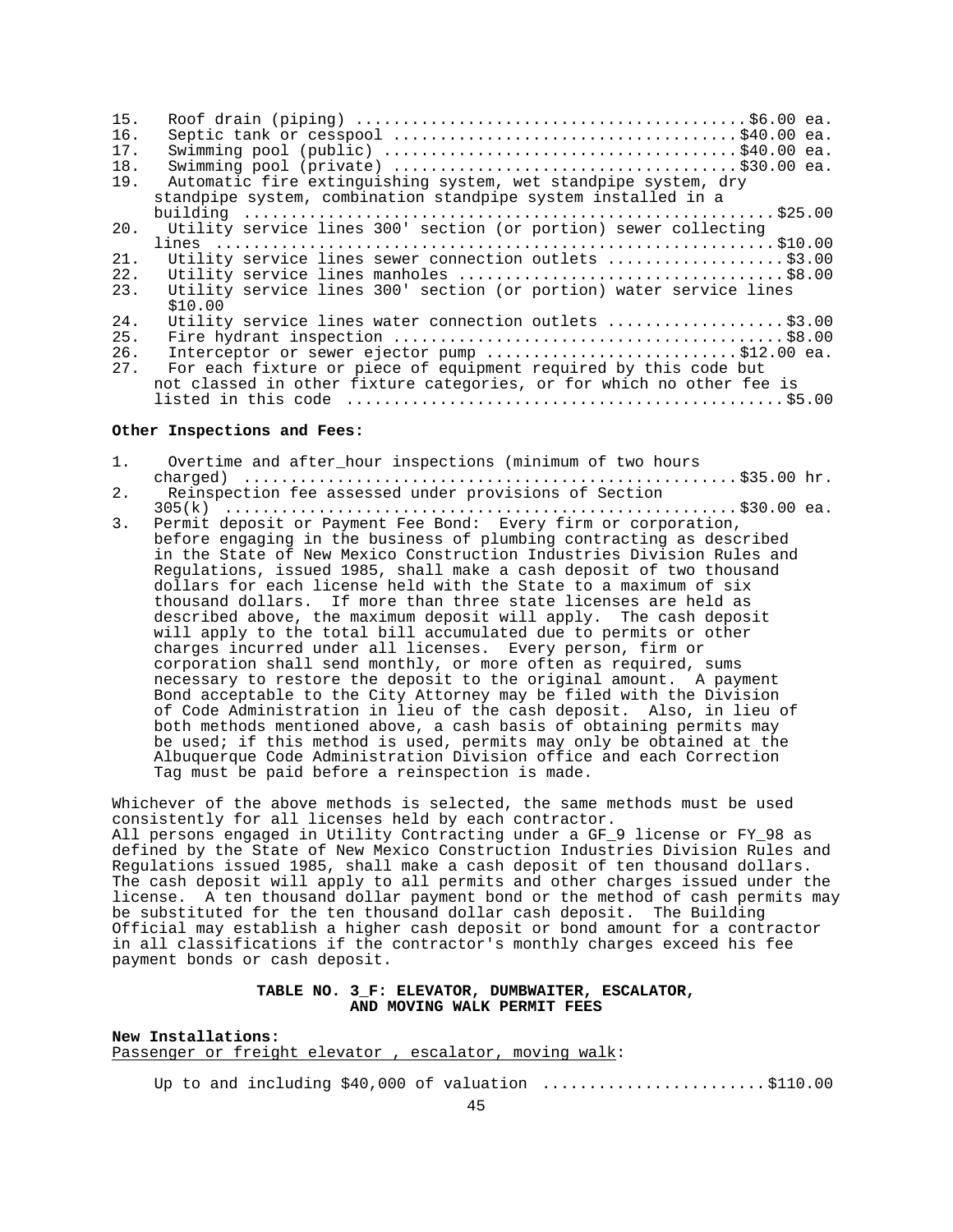Over \$40,000 of valuation \_ \$110.00 plus \$2.00 for each \$1,000 or fraction thereof over \$40,000.

Dumbwaiter or private residence elevator:

Up to and including \$10,000 of valuation ................................\$30.00 Over \$10,000 or valuation \_ \$60.00 plus \$2.00 for each \$1,000 or fraction thereof over \$10,000

#### **Major Alterations:**

Fees for major alterations shall be as set forth in Table No. 3\_A. Installation fees include charges for the first year's annual inspection fee and charges for electrical equipment on the conveyance side of the disconnect switch.

### **Annual Certificates of Inspection:**

|  | For each escalator and moving walk \$50.00                     |  |
|--|----------------------------------------------------------------|--|
|  |                                                                |  |
|  | (Each escalator or moving walk unit powered by one motor shall |  |
|  | be considered as a separate escalator or moving walk.)         |  |

### **Other Inspections and Fees:**

| 1. | Traction Elevator Maintenance Load Test                                   |
|----|---------------------------------------------------------------------------|
|    | 5-year Maintenance load test (includes operating permit)\$125.00          |
|    | For each elevator equipped with counterweights safeties, add \$50.00      |
|    | For each reduced stroke buffer, add\$20.00                                |
|    | For each traction elevator with spring buffer\$75.00                      |
| 2. | Hydraulic elevator 3-year load test (includes operating permit). \$100.00 |
| 3. | Inspection outside of normal business hours \$35.00 hr.                   |
| 4. | Reinspection fee assessed under provisions of Section                     |
|    |                                                                           |
| 5. | Inspections for which no fee is specifically indicated                    |
|    |                                                                           |
| б. | Additional plan review required by changes, additions or                  |
|    | revisions to approved plans\$30.00 hr.                                    |
|    |                                                                           |

RECENT HISTORY OF RATE CHANGE: In 1988 fees were raised approximately 25%. In 1990, the City Council adopted the permit fees as recommended in the guidelines of the ICBO Uniform Administrative Code. In June 1990, fees were increased by 10%. The most recent fee increase which raised fees by approximately 12%, became effective mid-August 1993, (though it was supposed to take effect July 1).

| REVENUES: |                                                        |  |  | ACTIVITY LEVELS: (permits issued by the entire |  |
|-----------|--------------------------------------------------------|--|--|------------------------------------------------|--|
|           |                                                        |  |  | plumbing and mechanical section)               |  |
| FY/82     | \$290.553                                              |  |  |                                                |  |
| FY/83     | 399,145                                                |  |  |                                                |  |
| FY/84     | 566,291                                                |  |  |                                                |  |
| FY/85     | 739,475                                                |  |  |                                                |  |
| FY/86     | 756,321                                                |  |  |                                                |  |
| FY/87     | 649,936                                                |  |  |                                                |  |
| FY/88     | 481,490                                                |  |  |                                                |  |
| FY/89     | 463,576                                                |  |  |                                                |  |
|           | $FY/90 \ldots  \ldots .575,863 \ldots  \ldots .13,637$ |  |  |                                                |  |
|           | $FY/91 \ldots  484,952 \ldots  10,037$                 |  |  |                                                |  |
|           | $FY/92 \ldots  \ldots 624,675 \ldots  \ldots 11,617$   |  |  |                                                |  |
|           | $FY/93 \ldots  \ldots .647,299 \ldots  \ldots 15,106$  |  |  |                                                |  |
|           | FY/94  1,000,072                                       |  |  |                                                |  |
|           | FY/95  1,080,092                                       |  |  |                                                |  |
|           | $FY/96$ 1, 214, 377                                    |  |  |                                                |  |
|           | $FY/97 \ldots 1,050,479$                               |  |  |                                                |  |
|           | $FY/98$ 1, 162, 135                                    |  |  |                                                |  |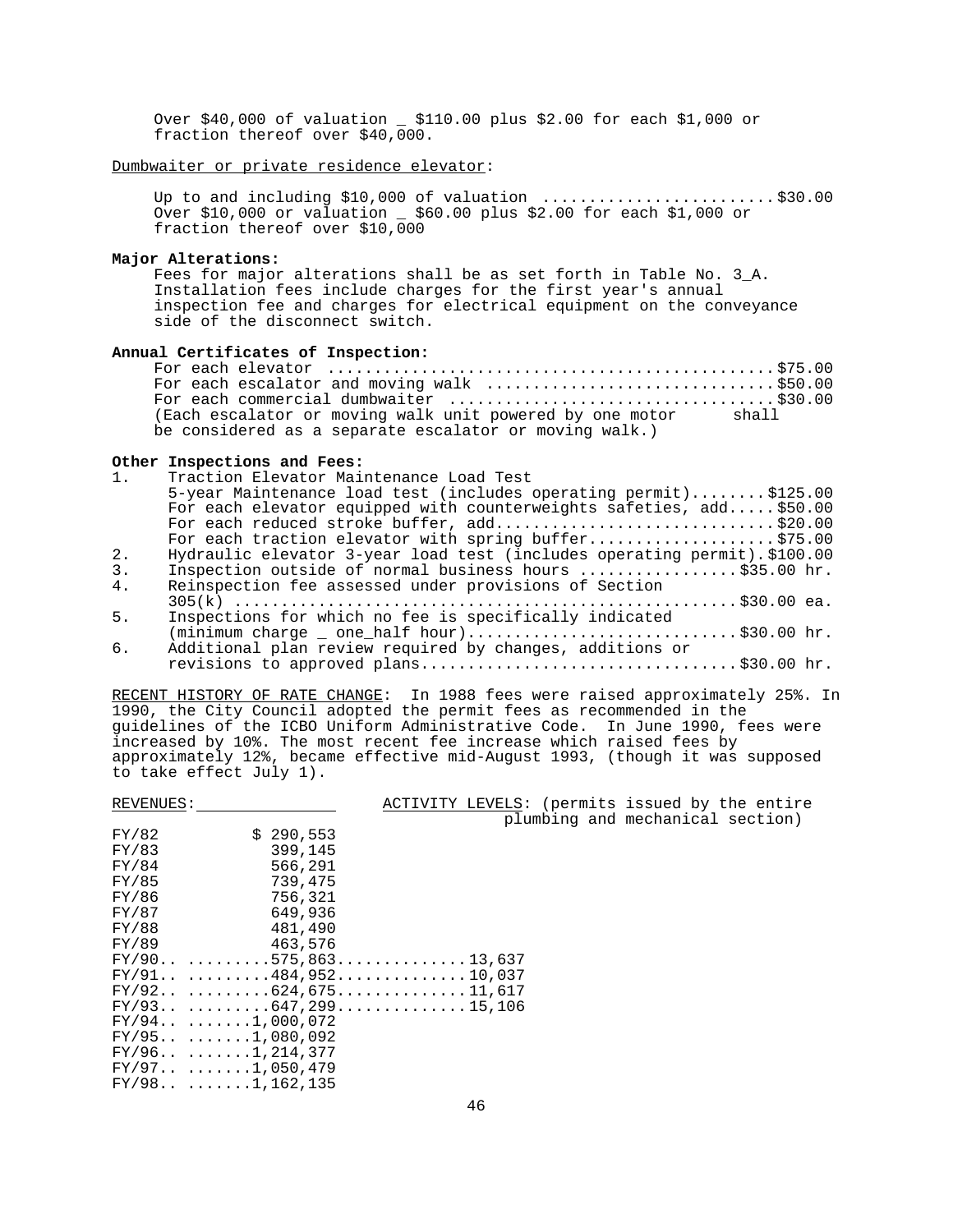Contact: David Steele, 764\_1626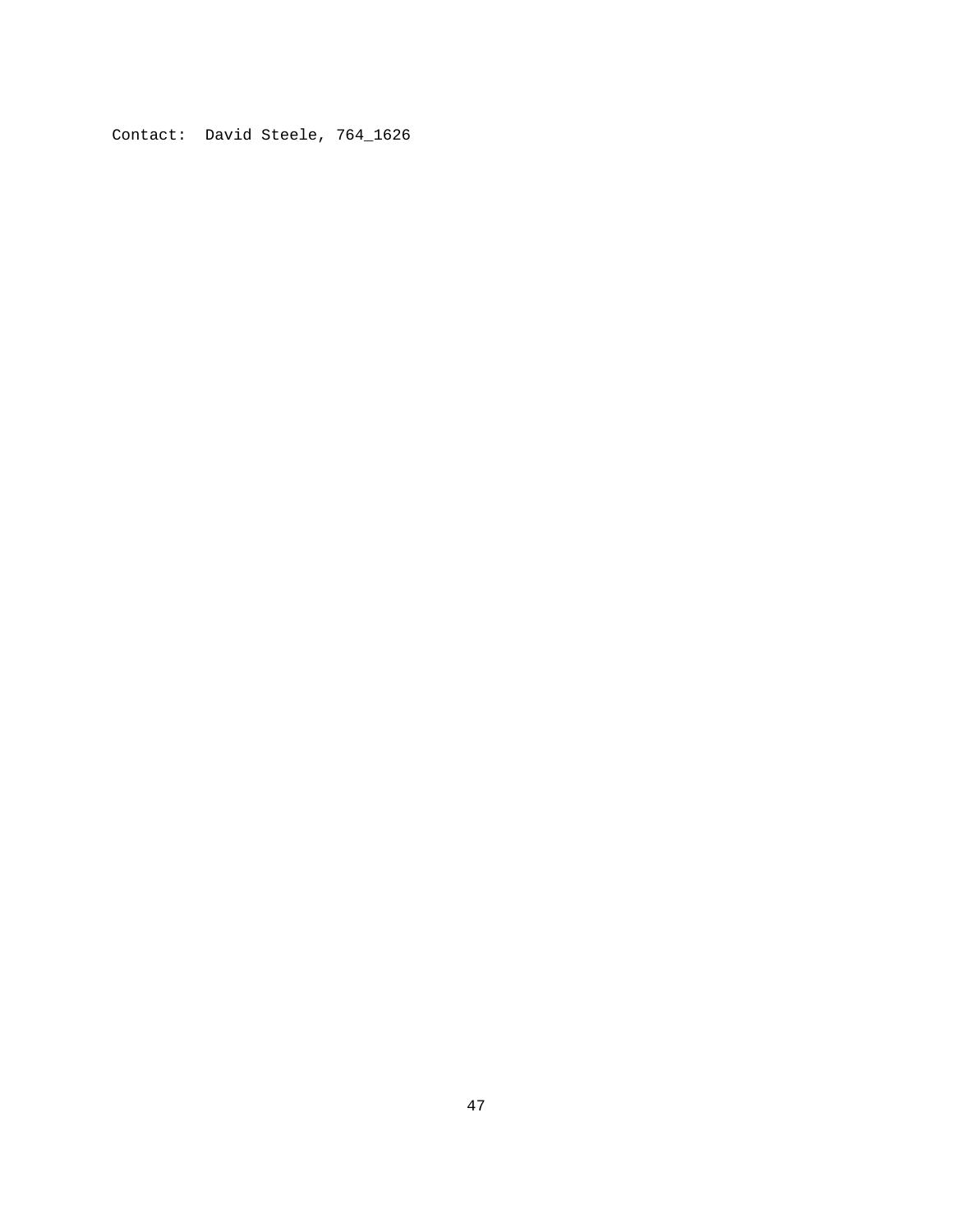## **PERMITS AND LICENSES BUILDING PERMITS/INSPECTION CHARGES Electrical Permits**

REVENUE ACCOUNT #: 421230

AUTHORITY:Ordinance, Enactment No. 35-1990, "The Administrative Code and Technical Codes"

RESPONSIBLE ACTIVITY: Code Administration Division

ACTIVITY #: 4946000

LAST REVIEW: 1990,97

DESCRIPTION: The Code Administration Division of the Planning Department is responsible for administering these fees. The fees are modeled after the Uniform Administrative Code Published in 1988 by the International Conference of Building Officials (ICBO). Some modifications to these guidelines were made to meet local circumstances. All State\_licensed firms or corporations doing work within the City limits are required to pay these fees. In addition, an individual may do electrical work only on his private residence upon satisfactory completion of a state examination. Fees for such individuals must be paid prior to permitting work. State licensed firms may pay for necessary permits in cash or may secure fee payment bonds and receive permit books from the division to cover permit work they anticipate to perform. The payment bonds range up to \$6,000 for an EE\_98 rating. Firms using payment bonds are monitored periodically and are required to replenish these bonds as necessary.

RATIONALE: Electric Permit fees were designed to cover the direct costs incurred by the Code Administration operating sections. Full cost recovery is the ultimate policy objective.

CURRENT SCHEDULE: The Albuquerque regional modifier (what fraction of any charge recommended by the ICBO applies to Albuquerque) is 1.1. As a result, the recommended charges listed below should be increased by 10% to obtain the fee charged in Albuquerque.

### **TABLE NO. 3\_B: ELECTRICAL PERMIT FEES**

| $1$ . | Admin. charge applicable to all application for permits\$15.00 ea.<br>(EXCEPTION: Permits written for rejection of work; pre finals and<br>temporary poles)                                                                                                       |  |
|-------|-------------------------------------------------------------------------------------------------------------------------------------------------------------------------------------------------------------------------------------------------------------------|--|
| 2.    | (a) Temporary meters $\ldots \ldots \ldots \ldots \ldots \ldots \ldots \ldots \ldots \ldots \ldots \ldots \ldots \$                                                                                                                                               |  |
| 3.    | Outlets (fixtures, switches and receptacles):                                                                                                                                                                                                                     |  |
|       |                                                                                                                                                                                                                                                                   |  |
| 4.    | For installation of commercial lighting fixtures:                                                                                                                                                                                                                 |  |
|       | When fluorescent lighting is installed in continuous rows each unit<br>shall be considered a separate fixture. (The term fixture shall be<br>interpreted to mean the lighting device at any outlet.)                                                              |  |
| 5.    | Motor Operated Equipment:<br>(a) Less than one horsepower unit $\,\ldots\ldots\ldots\ldots\ldots\ldots\ldots\ldots\,$ \$4.00 ea.<br>(b) One horsepower and over, based on total horsepower of all motors<br>in any one unit (per horsepower) $\ldots$ \$10.00 ea. |  |
| б.    | Evaporative Coolers (any size) \$4.00 ea.                                                                                                                                                                                                                         |  |
|       | $\overline{A}$ $\overline{O}$                                                                                                                                                                                                                                     |  |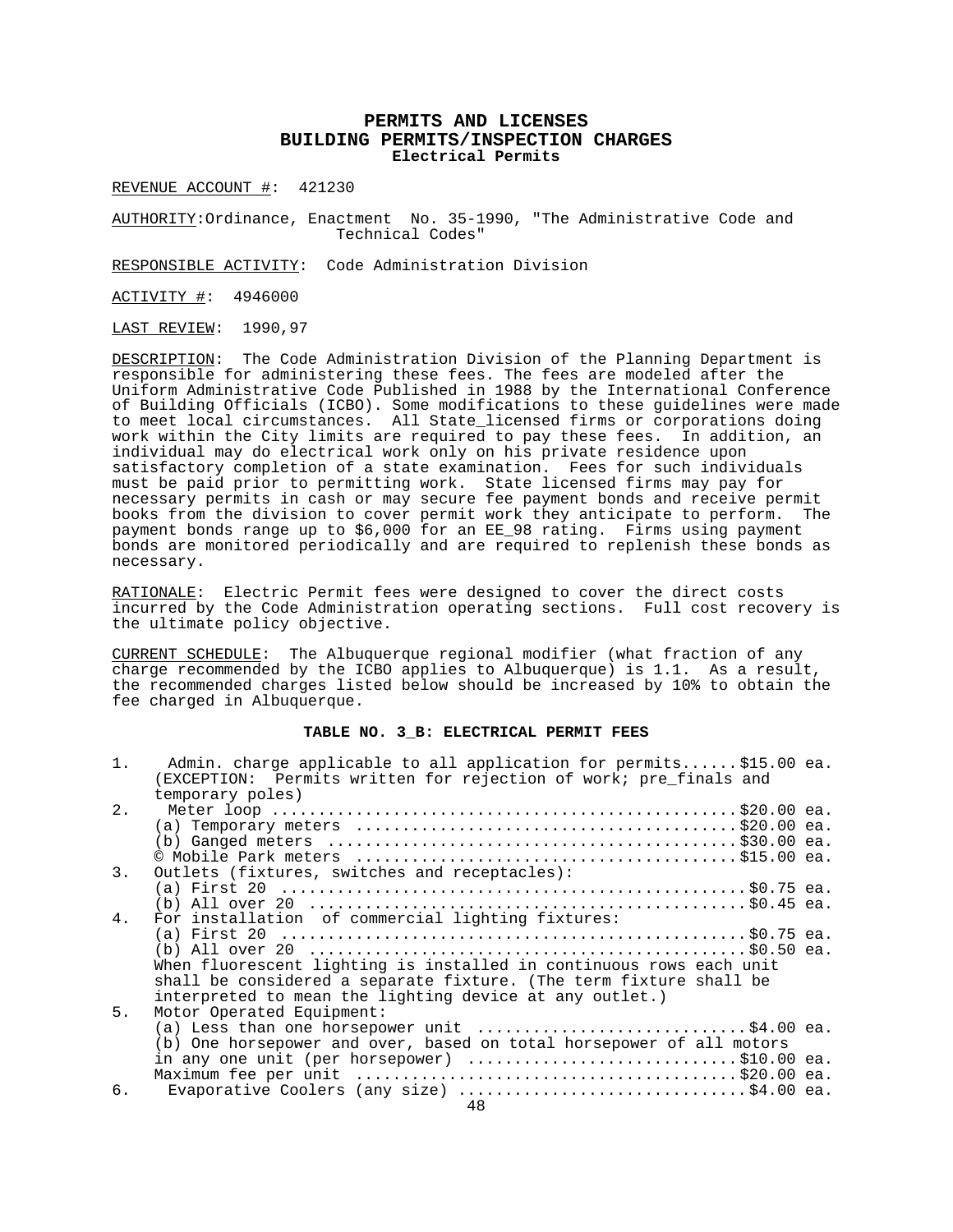| 7 <sub>1</sub> | Receptacle Outlet (30 amp or over) \$4.00 ea.                 |  |
|----------------|---------------------------------------------------------------|--|
| 8.             | Residential Fixed Appliances (30 amps or over) \$4.00 ea.     |  |
| 9.             |                                                               |  |
| 10.            | Transformers, Dry Type (power) \$4.00 ea.                     |  |
| 11.            | Space Heating Equipment: (Each Unit) Per 1000 watt \$4.00 ea. |  |
| 12.            | Communication and Signal: Min. each system \$10.00 ea.        |  |
| 13.            |                                                               |  |
| 14.            |                                                               |  |
|                |                                                               |  |

#### **Other Inspections and Fees:**

- 1. Apparatus for which no fee is prescribed (Minimum of one\_hour charged) ..................................................... \$30.00 hr. 2. Reinspection fee assessed under provisions of Section
- 305(k) ...................................................... \$30.00 ea. 3. Overtime and after\_hour inspections (minimum of two hours
- charged) ................................................... \$35.00 hr. Permit Deposit or Permit Fee Bond: Every firm or corporation, before engaging in the business of electrical contracting as described in the State of New Mexico Construction Industries Commission Rules and Regulations, Issued 1990, shall make a cash deposit of six thousand dollars for each license held with the State. The cash deposit will apply to the total bill accumulated due to permits or other charges incurred. Every person, firm or corporation shall send monthly, or more often as required, sums necessary to restore the deposit to the original amount. A payment bond acceptable to the City Attorney may be filed with the Division of Code Administration in lieu of the cash deposit. Also, in lieu of both mentioned above, a cash basis of obtaining permits may be issued; if this method is used, permits may only be obtained at the Albuquerque Code Administration Division, and each Correction Tag must be paid before a reinspection is made. Whichever of the above methods is selected, the same method must be used consistently. The building official may establish a higher cash deposit or bond amount for a contractor in all classifications if the contractor's monthly charges exceed his fee payment bonds or cash deposit.

EXCEPTION: An electrical contractor without an EE\_98 license but with one or more specialty (ES) license(s) may post a two thousand dollar bond for each specialty license up to a maximum of six thousand dollars.

RECENT HISTORY OF RATE CHANGE: In 1988, the City Council adopted these permit fees as recommended in the guidelines of the ICBO Uniform Administrative Code. The fees were increased by approximately 23% in 1988 and an additional 10% in June, 1990.

REVENUES: ACTIVITY LEVELS: (permits issued)

| FY/82 | 159,184<br>\$                                             |
|-------|-----------------------------------------------------------|
| FY/83 | 205,002                                                   |
| FY/84 | 309,676                                                   |
| FY/85 | 430,266                                                   |
| FY/86 | 410,317                                                   |
| FY/87 | 393,162                                                   |
| FY/88 | 304,360                                                   |
| FY/89 | 311,777                                                   |
| FY/90 | $311,775 \ldots \ldots \ldots 4,931$                      |
| FY/91 | 289,7424,645                                              |
| FY/92 | $370,085 \ldots \ldots \ldots 5,749$                      |
| FY/93 | $457,007\ldots\ldots\ldots\ldots\ldots\ldots\ldots\ldots$ |
| FY/94 | 647,059                                                   |
| FY/95 | 711,499                                                   |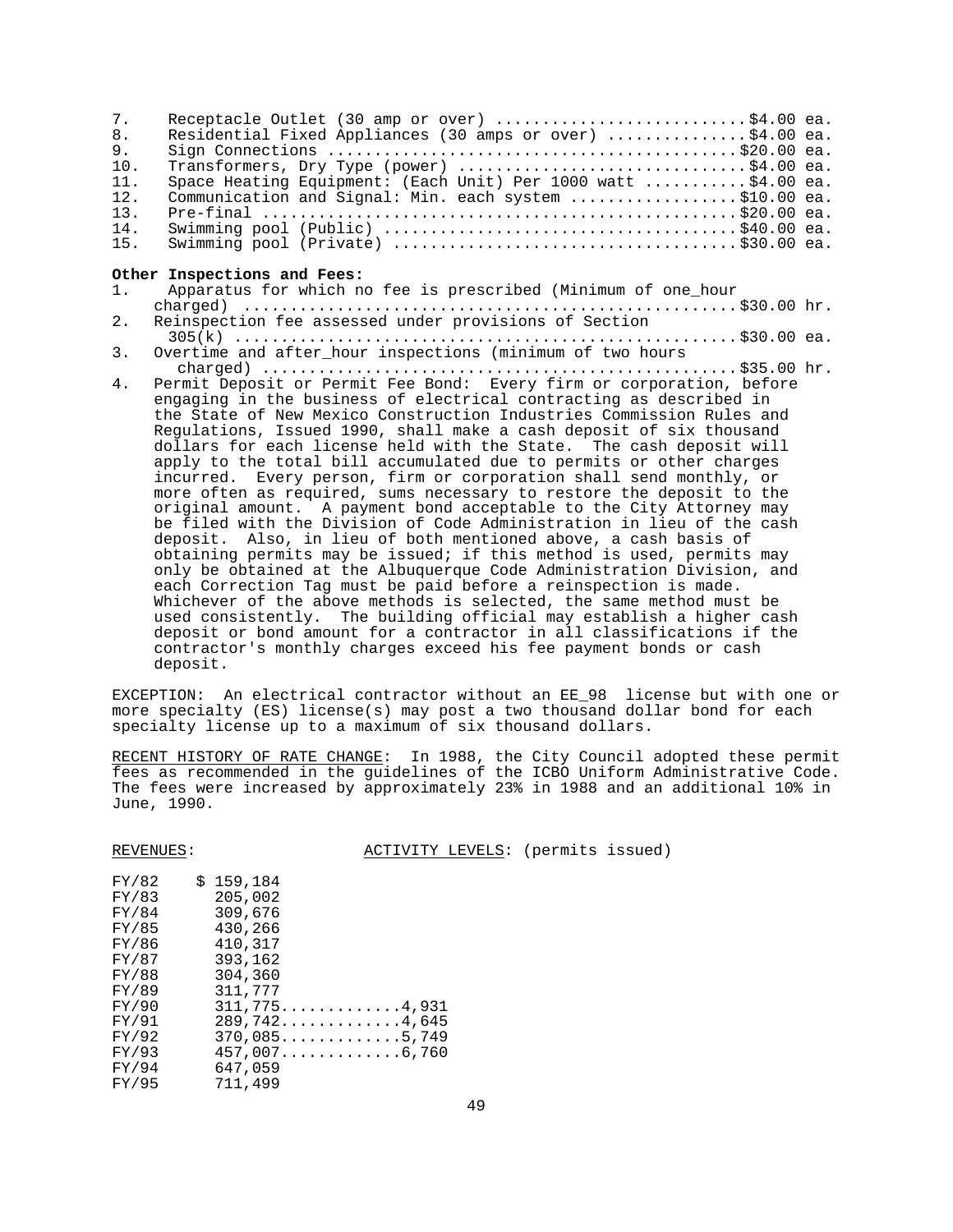| FY/96                           | 822,169            |  |  |
|---------------------------------|--------------------|--|--|
| FY/97<br>FY/98                  | 770,601<br>804,181 |  |  |
| Contact: David Steele, 764 1626 |                    |  |  |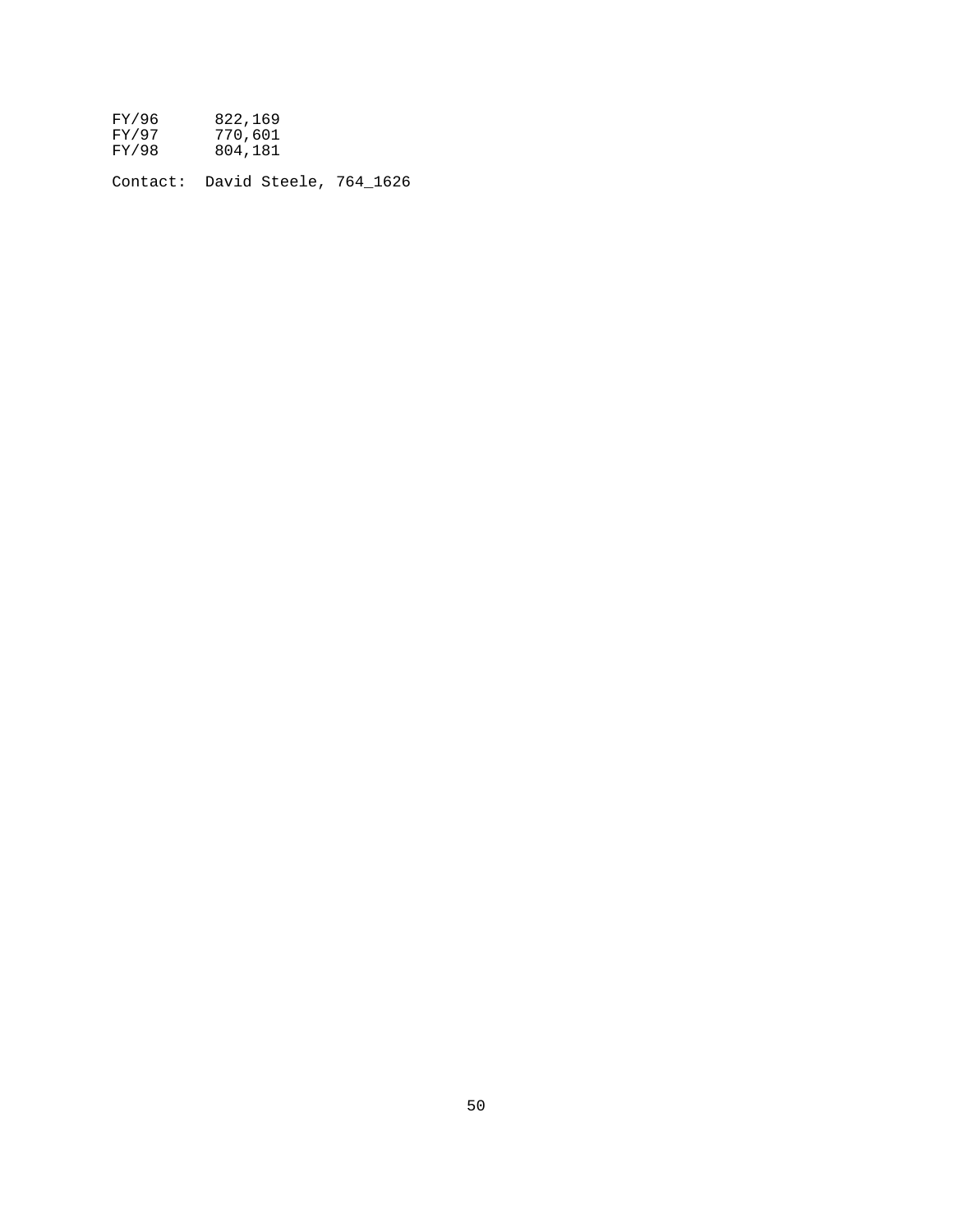## **PERMITS AND LICENSES BUILDING PERMIT/INSPECTION CHARGES Plan Checking Permits**

REVENUE ACCOUNT #: 421240

AUTHORITY:Ordinance, Enactment No. 35-1990, "The Administrative Code and Technical Codes"

RESPONSIBLE ACTIVITY: Code Administration Division

ACTIVITY #: 4943000

LAST REVIEW: 1989,97

DESCRIPTION: The Code Administration Division of the Planning Department is responsible for administering these fees. The fees are modeled after the Uniform Building Code adopted by the International Conference of Building Officials (ICBO) in 1989. Plan Check Fees are collected for each case in which any of the aforementioned fees is paid. All Plan Checking Fees are collected upon submission of a plan for review and, consequently, prior to the issue of the other permits. The owner of the structure for which plans need to be reviewed is responsible for fee payment.

RATIONALE: The City Council has specified that the General Fund collect 100 percent of the direct costs encountered by the Code Administration Division, with 100 percent of the full costs of the program eventually being recovered. The purpose of these fees is thus to recover costs involved with the review of building plans done by City Departments, whether or not actual construction of a project begins.

CURRENT SCHEDULE: The Plan Checking fee is derived in a fashion similar to other Building Department fees. For Building Permits, the appropriate modifier is multiplied by the suggested value (as quantified in table 3\_A; see "Building Permit Fees," revenue account # 421210). Sixty\_five percent (65%) of this quantity is then charged the prospective permit\_holder for plan review. The same process is repeated when determining the review fee for electrical, mechanical, etc. plans. Unlike Building Permits, however, 25 percent of the building permit charges are levied for review of these latter plans.

RECENT HISTORY OF RATE CHANGE: The separate Plan Checking Fee was initiated by the City Council in 1977. At that time, the fee was set at a level equal to 50 percent of the Building Permit Fee. In 1980, the Building Permit Plan Check modifier was increased from 50 percent to 65 percent of the Building Permit Fee, and has not changed since. The increases in the building permit fees in 1988 and 1990 had the effect of increasing the Plan checking fee. **Note:** there also exists a 25 percent modifier for electrical, plumbing and mechanical permits that are not associated with a building, e.g. plans for a mobile home park. However, such plans are rarely seen in practice.

ACTIVITY LEVELS: The Plan Review Section reviewed 3,333 permits in FY/90, 3,129 in FY/91, 4,048 in FY/92 and 4,875 in FY/93.

REVENUES:  $\overline{ACTIVITY LEVELS}$ : (permits reviewed)

 $FY/82.........$ ; 236,724  $FY/83...$ .........280,391  $FY/84...$ .........529,168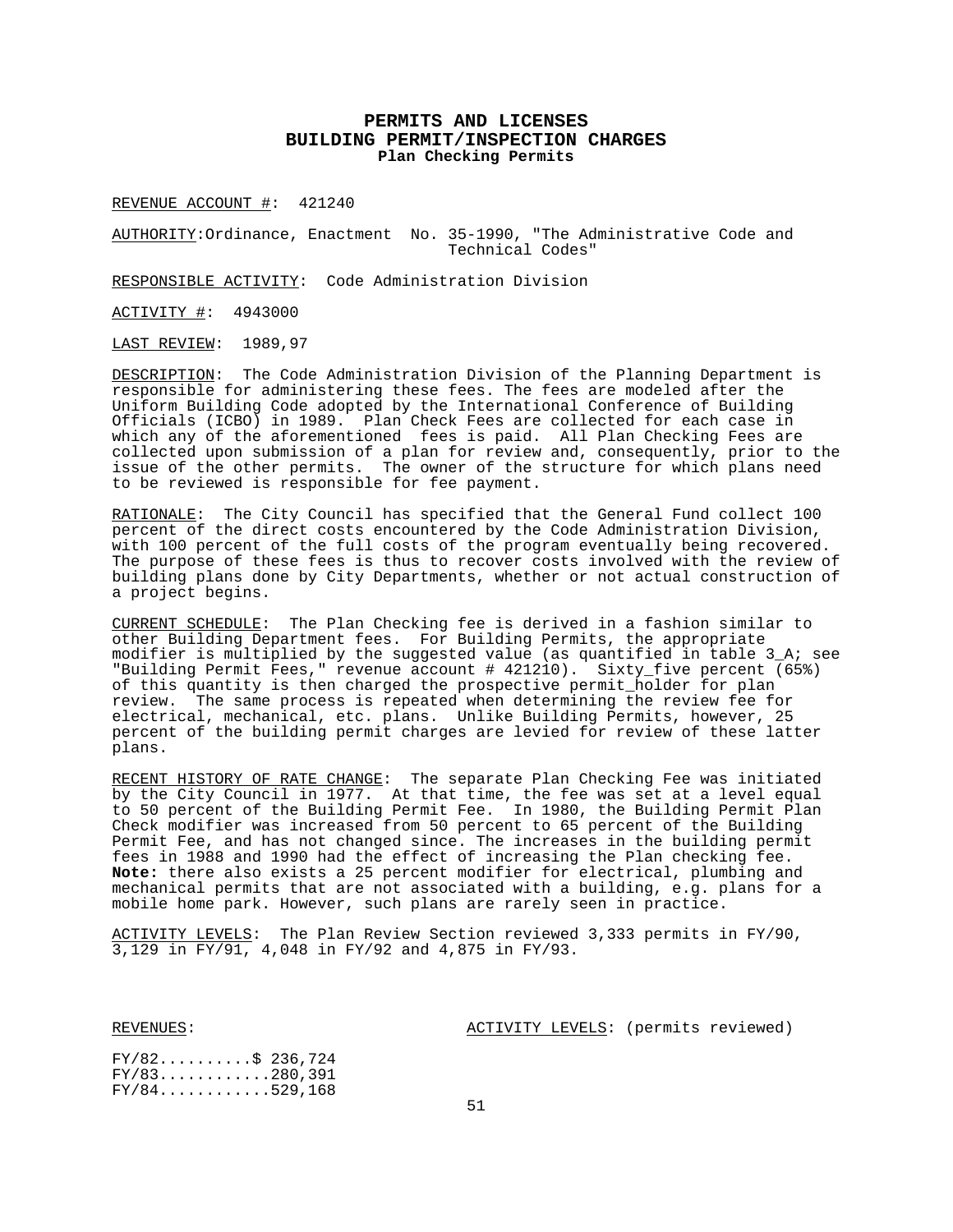| $FY/85$ 646,648     |                      |
|---------------------|----------------------|
| $FY/86$ 679,237     |                      |
| FY/87679,062        |                      |
| $FY/88$ 514,739     |                      |
| $FY/89$ 622,037     |                      |
|                     | $FY/90$ 494,8583,333 |
|                     | $FY/91442,6343,129$  |
|                     |                      |
|                     | $FY/93666,2504,875$  |
| $FY/94$ 1,051,176   |                      |
| $FY/95$ 1, 277, 441 |                      |
| $FY/96$ 1,302,227   |                      |
| $FY/97$ 1,253,435   |                      |
| $FY/98$ 1, 198, 982 |                      |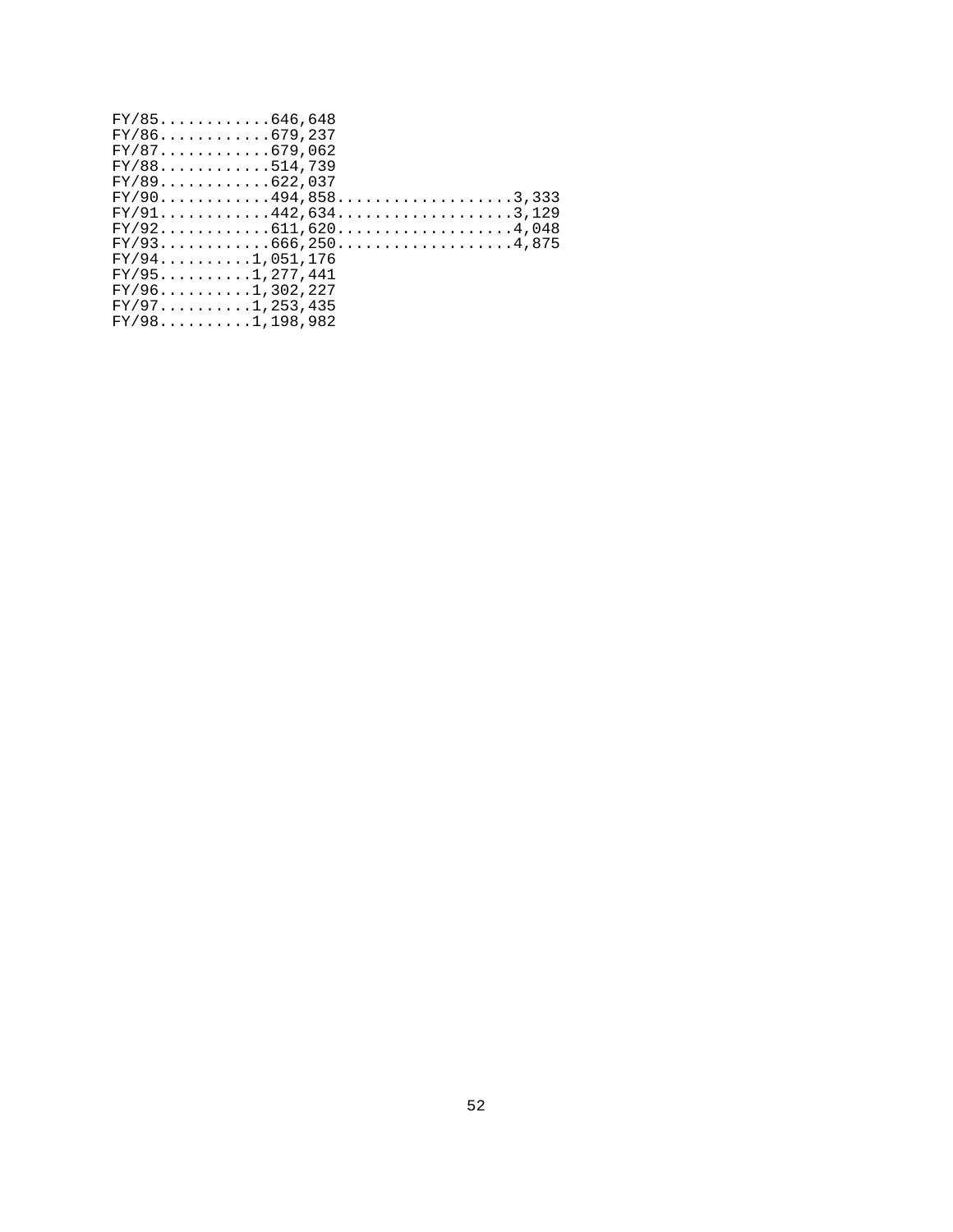## **PERMITS AND LICENSES BUILDING PERMIT/INSPECTION CHARGES Flood Plain Certification**

REVENUE ACCOUNT #: 421250

AUTHORITY: Administrative

RESPONSIBLE ACTIVITY: Development and Building Services

ACTIVITY #: 5815000

LAST REVIEW: 1995, 1997, 1999

DESCRIPTION: All building permit applications submitted to the City of Albuquerque are reviewed by the hydrology inspector so as to determine whether or not the incipient building will be located in a 100-year flood plain as shown on the flood insurance rate maps (FIRM effective data Oct. 14, 1983). If the property is located within the flood plain, the building plan reviewer will not issue a permit until the builder contacts the hydrology office and is informed of Federal Emergency Act regulations and complies with the City's Flood Hazard Ordinance. The Development and Building Services Division of the Public Works Department also issues Flood Hazard Certificates to owners of buildings on the Flood Plain for use in documentation, insurance determination, etc. All revenues generated from the issue of flood hazard certificates enter revenue account 421250. Through a joint powers agreement, Bernalillo County reimburses the City for half of the salary of the Flood Plain Administrator, who implements and enforces the County flood plain ordinance.

RATIONALE: The fee charged is designed to cover all expenses associated with determining if a property is located within a flood plain.

CURRENT SCHEDULE: Flood Hazard Certificates cost the builder a one\_time fee of \$31.00 per building.

HISTORY OF RATE CHANGE: In March, 1989, fees were raised from \$10.00 to \$15.00 a certificate. During FY/95, the fee was reviewed again. Effective July 1, 1995, the fee was increased to \$31.00 per building. The monies received from the County were deposited into this revenue account until FY/91 when deposits began to be made into the County Shared Operations revenue account # 433001.

ACTIVITY LEVELS: Flood plain certificates issued for new buildings: 1,814 in FY/91; and 1,949 in FY/92; 2,298 in FY/93, and 2,700 in FY/94.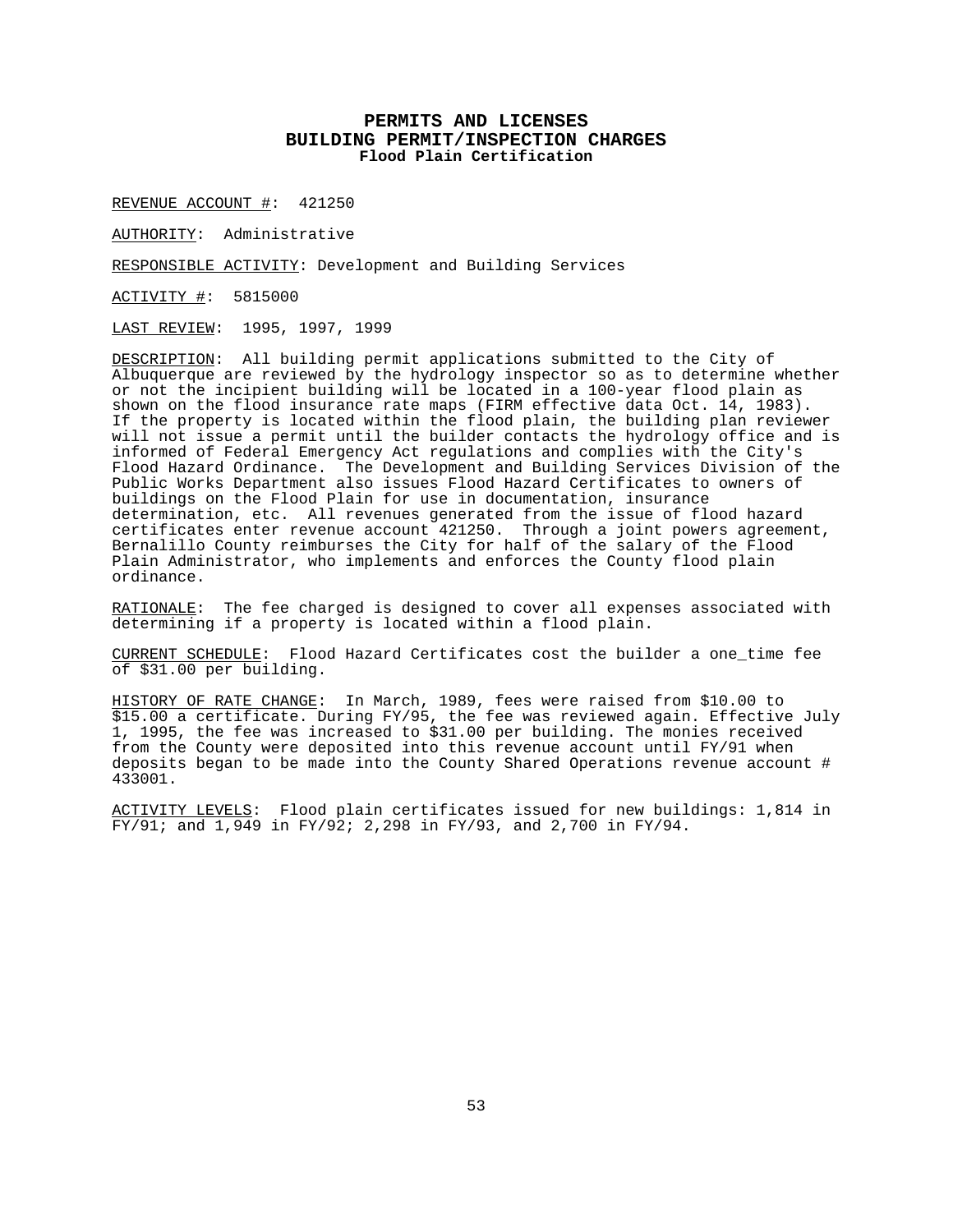```
Contact: Susan Calongue, 924-3982
```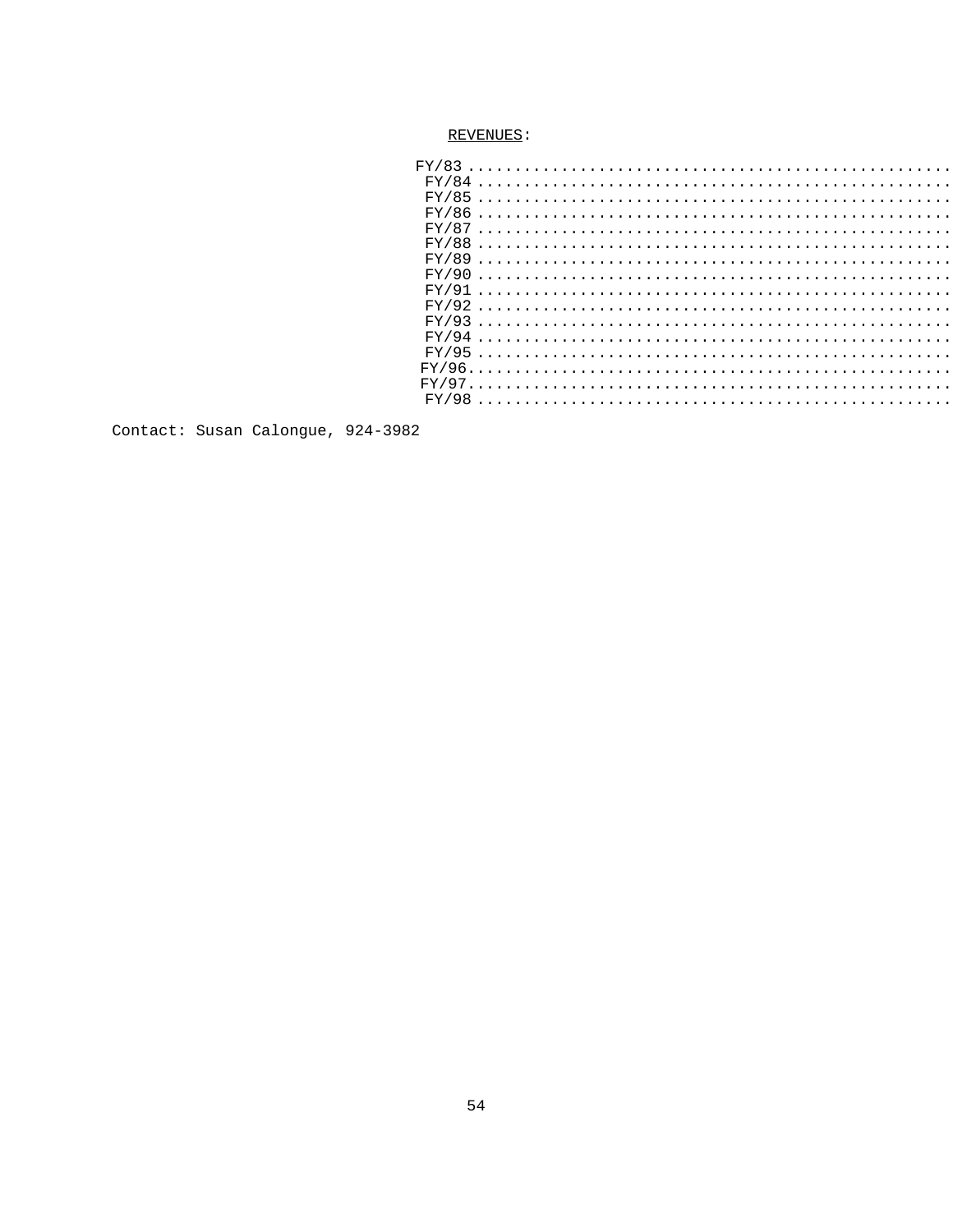## **PERMITS AND LICENSES BUILDING PERMIT/INSPECTION CHARGES Re-Roofing Fee**

REVENUE ACCOUNT #: 421260

AUTHORITY: Ordinance, Enactment No. 44-1992

RESPONSIBLE PROGRAM: Code Administration Division

ACTIVITY #: 4944000

LAST REVIEW: 1992

DESCRIPTION: The Code Administration Division of the Planning Department is responsible for administering these fees. Re-Roofing Permits are required for all re-roofing jobs in the city. The owner of the building is responsible for paying the fee to the Code Administration Division.

RATIONALE: The Re-Roofing Permit was established as an amendment to the City's Uniform Administrative Code to incorporate Chapter 32 of the New Mexico Building Code. Chapter 32 requires all Cities and Municipalities to implement the permit and inspection process for re-roofing projects. The fee was determined so as to recover the costs of inspection.

### CURRENT SCHEDULE:

| Valuation         | Administrative | Inspection | Total  |
|-------------------|----------------|------------|--------|
| $$501 - 5,000$    | 25.00          | 25.00      | 50.00  |
| $5.001 - 10.000$  | 25.00          | 35.00      | 60.00  |
| $10.001 - 20.000$ | 25.00          | 55.00      | 80.00  |
| $20,001 - 30,000$ | 25.00          | 75.00      | 100.00 |
| $30.001 - 40.000$ | 25.00          | 95.00      | 120.00 |
| $40,001 - 50,000$ | 25.00          | 115.00     | 140.00 |
| over 50,000       | 25.00          | 125.00     | 150.00 |
| Residential       | 15.00          | 25.00      | 40.00  |

RECENT HISTORY OF RATE CHANGE: N/A.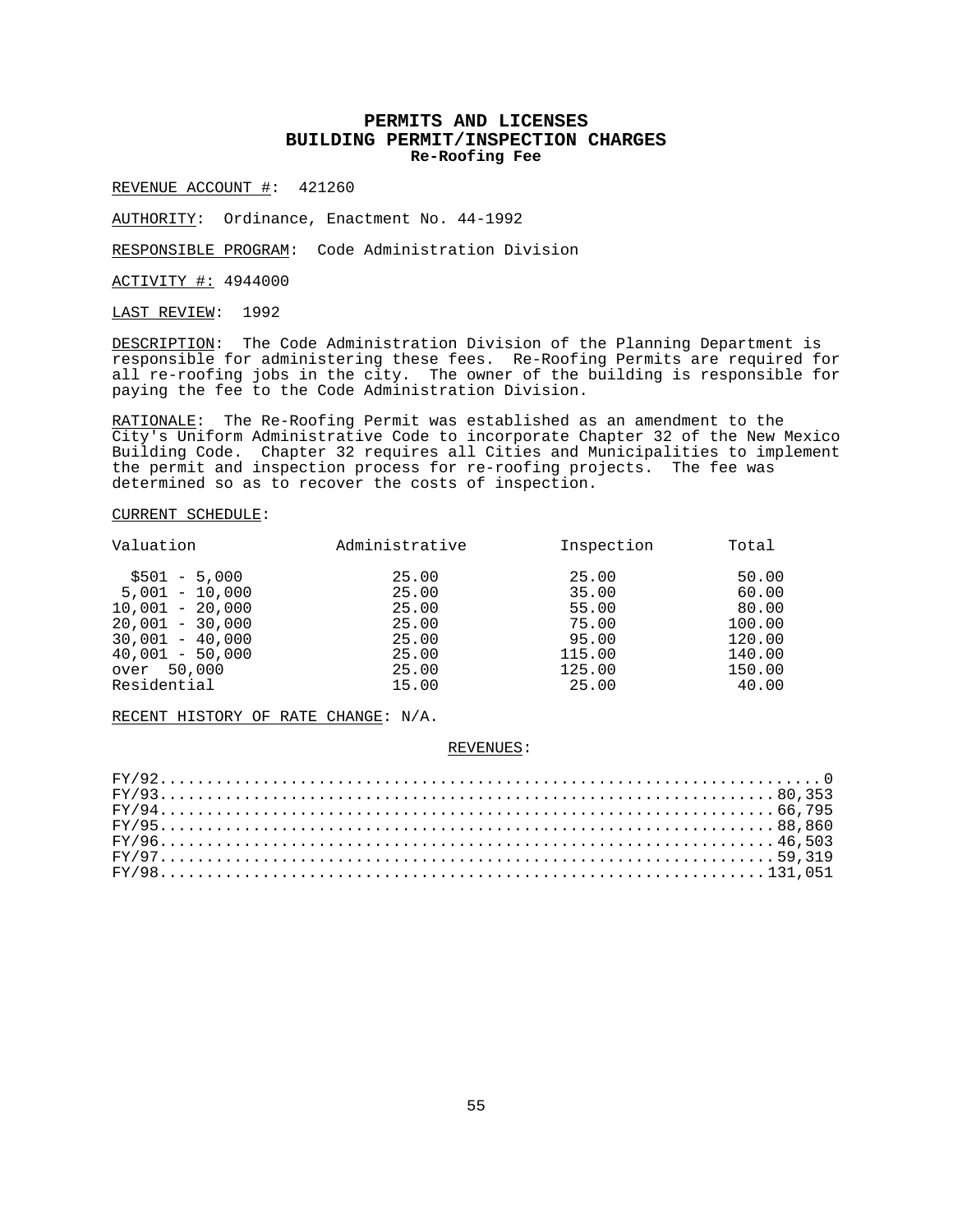## **LICENSES AND PERMITS ENVIRONMENTAL HEALTH PERMITS Restaurants/Food Processors Inspection Fees and Permits**

REVENUE ACCOUNT#: 421401

AUTHORITY: City Ordinances, Chapter 6, Article XXV; "Food Sanitation"

RESPONSIBLE ACTIVITY: Consumer Protection

ACTIVITY #: 5610000

LAST REVIEW: 1989, 1997, 1999

DESCRIPTION: The Environmental Health Department's Consumer Protection Division is responsible for enforcement of the ordinance whose purpose is the protection of the public's health. All establishments that prepare and/or serve food are covered by this fee. The inspection fee is due prior to the initial inspection of an establishment and is paid to the City Treasurer. Subsequent billings for permanent establishments are made by the Treasurer at the beginning of each calendar year and are due prior to April 15 of that year. Under the ordinance put into effect in April 1988, each permanent establishment is to receive a minimum of three inspections annually. An establishment may receive more inspections than the minimum if violations are found that result in a downgrading, if the inspectors otherwise determine that the health risks are such that more frequent inspections are warranted, or if complaints are filed against the establishment.

RATIONALE: The purpose of the inspection fee is to defray the cost to the City of conducting the establishment inspection.

CURRENT SCHEDULE: Currently the fees charged for permanent Food\_service Establishments and Food Processing Establishments are assessed at 2/10 of 1 percent of their prior year gross receipts, with a minimum charge of \$100.00 and a maximum charge of \$400.00. In the case of a new establishment, the \$100.00 fee would be prorated over the quarters the establishment is in operation, subject to a minimum fee requirement of \$50.00. Transfers currently cost \$50.00. Under the current ordinance, inspections of additional facilities at the same location are charged at the same rate but are subject to a \$200.00 ceiling. Fees charged for Temporary Food\_Service Establishments are \$15.00 for each location and fees charged for Mobile Prepackaged Vendors are set at \$30.00 per unit. Mobile Restaurants are charged a fee of \$50.00 per unit. All "establishments" except Temporary Food Service are charged annual fees on a calendar year basis.

CURRENT ACTIVITY LEVELS: The number of restaurant/food processors in Albuquerque was as follows: FY/88: 1,890; FY/89: 1,903; FY/90: 1,857; FY/91: 1,880; FY/92: 1,931; FY/93: 2,113. From FY/94 to FY/99 the number of restaurants/food processors has increased to 2,905 (37%).

RECENT HISTORY OF RATE CHANGE: Fees were increased in 1978 and again in 1982, when the maximum was increased to \$400. The fee study that was done in 1987 determined that fees covered 73% of full program costs, including indirect overhead. In FY/88, the minimum charge increased from \$50 to \$100. No change was proposed for the maximum fee in light of the reduction in the number of inspections from 4 to 3.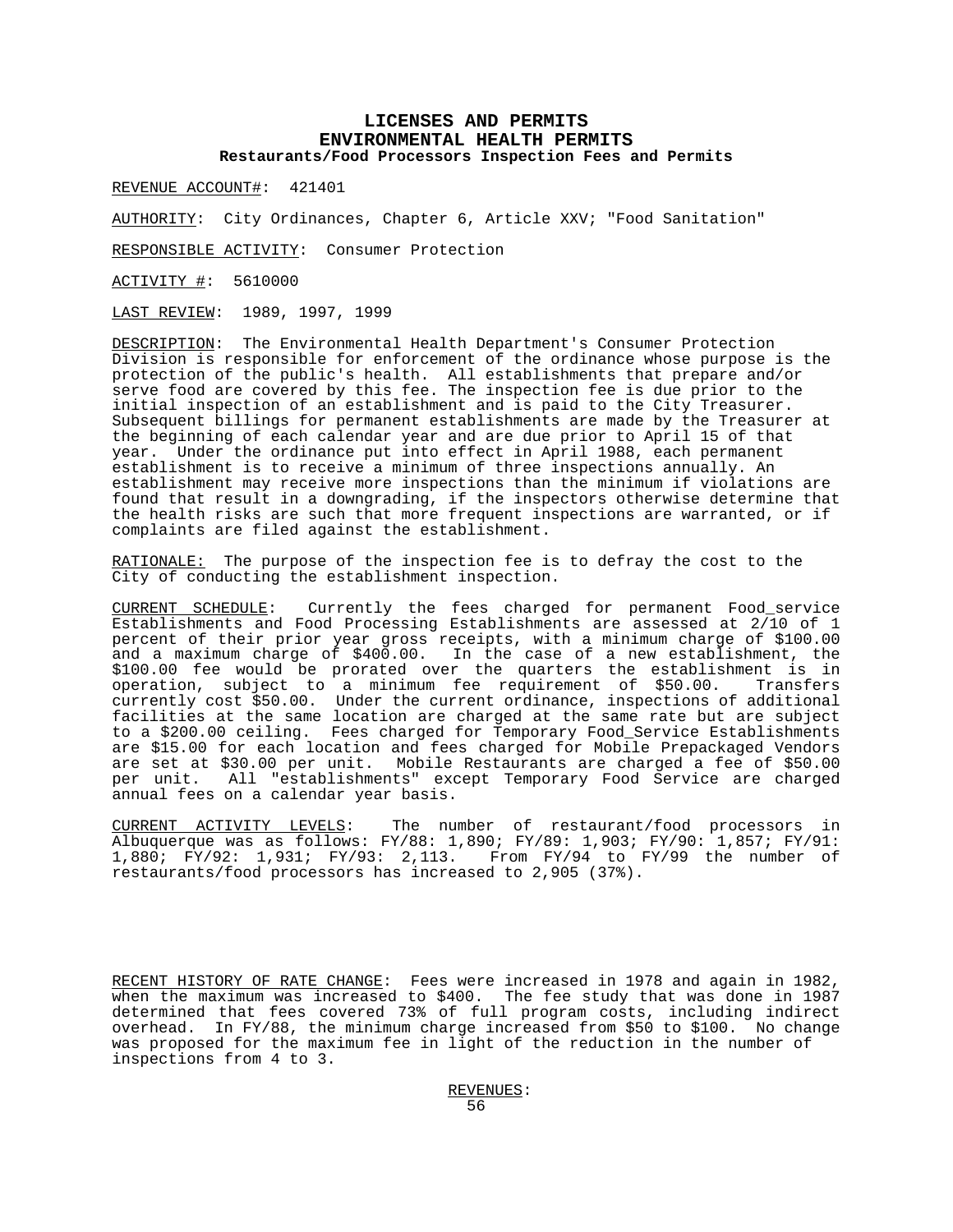| Contact: B.J. Hall | 768 2600 |
|--------------------|----------|

| ontact: | B.J. Hall       | 768 2600 |
|---------|-----------------|----------|
|         | Debra Grabowski | 768-2630 |

NOTE: A Committee was established to review fees. The recommended fee<br>structure requires an ordinance change that is anticipated to be completed in  $FY/00.$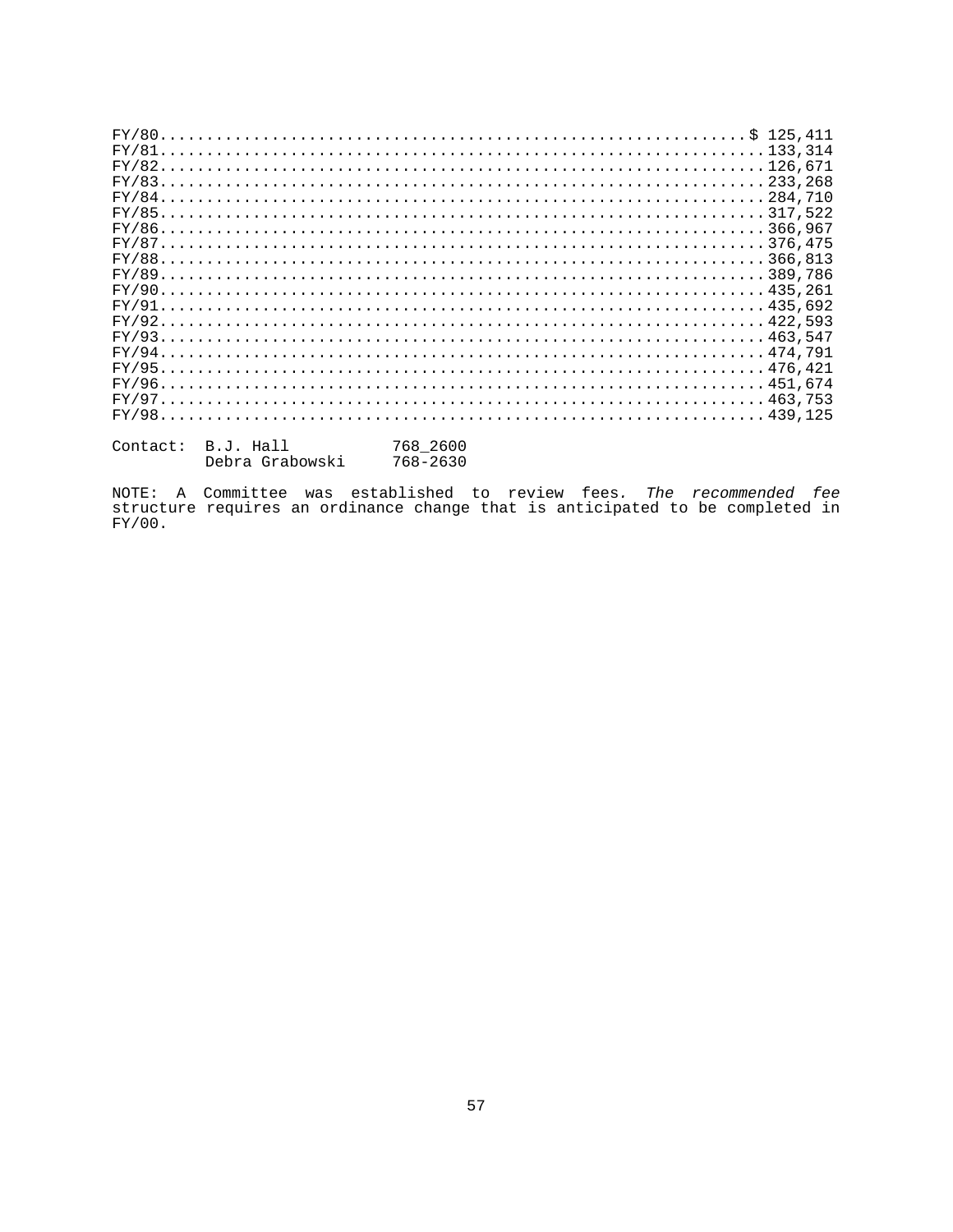# **LICENSES & PERMITS ENVIRONMENTAL HEALTH PERMITS Food Retailers and Wholesalers Inspection Fees and Permits**

REVENUE ACCOUNT #: 421402

AUTHORITY: City Ordinances, Chapter 6, Article XIV, Article XXVI, "Retailer, Meat Market and Wholesale"

RESPONSIBLE ACTIVITY: Consumer Protection

ACTIVITY #: 5610000

LAST REVIEW: 1989, 1997, 1999

DESCRIPTION: The Environmental Health Department's Consumer Protection Division is responsible for enforcement of the ordinance whose purpose is the protection of the public health. Inspection fees and general procedures for maintaining sanitation levels are established for retail, meat market and wholesaler food establishments. All food retail and wholesale establishments are covered by this fee. The inspection fee is due prior to the initial inspection of an establishment and is paid to the City Treasurer. Subsequent billings for permanent establishments are made by the Treasurer at the beginning of each calendar year and are due prior to April 15 of that year.

RATIONALE: The inspection fee is designed to offset the cost to the City of conducting the health inspection.

CURRENT SCHEDULE: Currently, food retailers, meat markets and food wholesalers are assessed 2/10 of 1% of their gross sales, with a minimum charge of \$100.00 and a maximum of \$400.00. Inspections of additional facilities at the same location are conducted at the same rate, subject to a maximum of \$200.00. New establishments would pay the minimum of \$100.00, prorated over those quarters they are in business. New owners are assessed a \$50.00 transfer fee provided the current annual inspection fee has been paid. Vending machines handling packaged potentially hazardous food (milk, sandwiches, ice cream) pay annual inspection fee of \$5.00 per 10 machines. Vending machines handling bulk, unpacked foods (little machines with loose peanuts, candy or large machines dispensing beverages in paper cup) pay annual inspection fee of \$15.00 per 10 machines. Temporary frozen food mobile vendors pay a fee of \$50.00 per location for a period of seven days only.

RECENT HISTORY OF RATE CHANGE: Fees were increased in 1982; the meat market and wholesale fee prior to 1982 was 1/10 of 1% of gross sales with a minimum charge of \$50.00 and a maximum of \$200.00. Since  $1982$ , the fee has been  $2/10$ of 1% with a maximum of \$400.00. The minimum fee changed in 1988 to \$100.00.

CURRENT ACTIVITY LEVELS: The number of wholesale and retail establishments in Albuquerque was as follows: FY/88: 430; FY/89: 428; FY/90: 422; FY/91: 438; FY/92: 413; FY/93: 423. The division has experienced a 7% increase over the last six fiscal years. In FY/99, the total number of wholesale/retail establishments is 453.

| FY/81 61.157  |  |
|---------------|--|
| $FY/8267,576$ |  |
|               |  |
|               |  |
|               |  |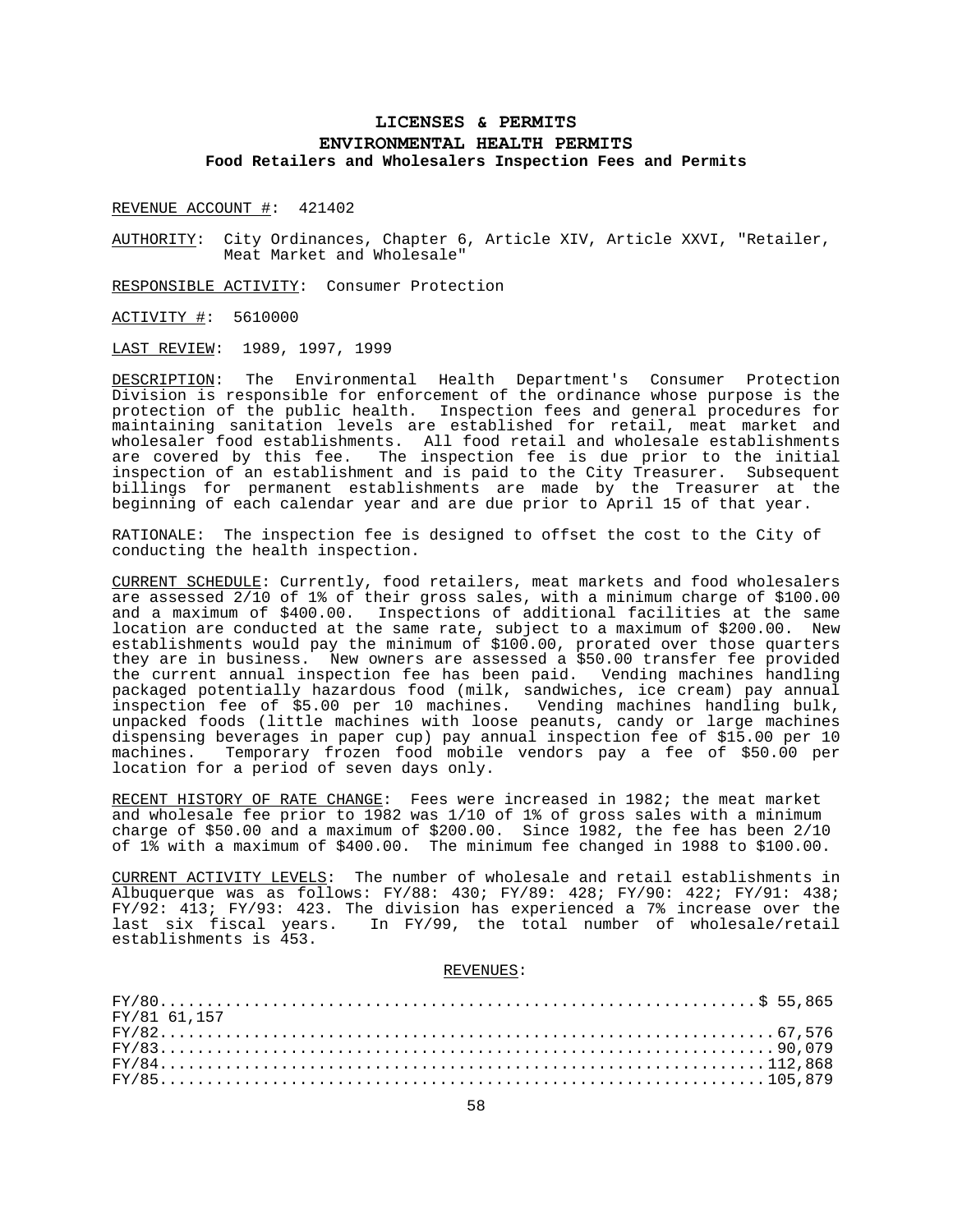| $FY/86114.642$ |  |  |  |  |  |  |  |  |  |  |  |  |  |  |  |  |  |  |  |  |  |  |  |  |  |  |  |  |  |  |  |  |  |  |
|----------------|--|--|--|--|--|--|--|--|--|--|--|--|--|--|--|--|--|--|--|--|--|--|--|--|--|--|--|--|--|--|--|--|--|--|
|                |  |  |  |  |  |  |  |  |  |  |  |  |  |  |  |  |  |  |  |  |  |  |  |  |  |  |  |  |  |  |  |  |  |  |
|                |  |  |  |  |  |  |  |  |  |  |  |  |  |  |  |  |  |  |  |  |  |  |  |  |  |  |  |  |  |  |  |  |  |  |
|                |  |  |  |  |  |  |  |  |  |  |  |  |  |  |  |  |  |  |  |  |  |  |  |  |  |  |  |  |  |  |  |  |  |  |
|                |  |  |  |  |  |  |  |  |  |  |  |  |  |  |  |  |  |  |  |  |  |  |  |  |  |  |  |  |  |  |  |  |  |  |
|                |  |  |  |  |  |  |  |  |  |  |  |  |  |  |  |  |  |  |  |  |  |  |  |  |  |  |  |  |  |  |  |  |  |  |
|                |  |  |  |  |  |  |  |  |  |  |  |  |  |  |  |  |  |  |  |  |  |  |  |  |  |  |  |  |  |  |  |  |  |  |
| $FY/93124,750$ |  |  |  |  |  |  |  |  |  |  |  |  |  |  |  |  |  |  |  |  |  |  |  |  |  |  |  |  |  |  |  |  |  |  |
|                |  |  |  |  |  |  |  |  |  |  |  |  |  |  |  |  |  |  |  |  |  |  |  |  |  |  |  |  |  |  |  |  |  |  |
|                |  |  |  |  |  |  |  |  |  |  |  |  |  |  |  |  |  |  |  |  |  |  |  |  |  |  |  |  |  |  |  |  |  |  |
|                |  |  |  |  |  |  |  |  |  |  |  |  |  |  |  |  |  |  |  |  |  |  |  |  |  |  |  |  |  |  |  |  |  |  |
|                |  |  |  |  |  |  |  |  |  |  |  |  |  |  |  |  |  |  |  |  |  |  |  |  |  |  |  |  |  |  |  |  |  |  |
| $FY/98112,253$ |  |  |  |  |  |  |  |  |  |  |  |  |  |  |  |  |  |  |  |  |  |  |  |  |  |  |  |  |  |  |  |  |  |  |
|                |  |  |  |  |  |  |  |  |  |  |  |  |  |  |  |  |  |  |  |  |  |  |  |  |  |  |  |  |  |  |  |  |  |  |

Note: Revenues include receipts from Produce Stands and Mobile Raw Produce<br>Vendor fees.

| Contact: | B.J. Hall       | 768 2600 |
|----------|-----------------|----------|
|          | Debra Grabowski | 768-2630 |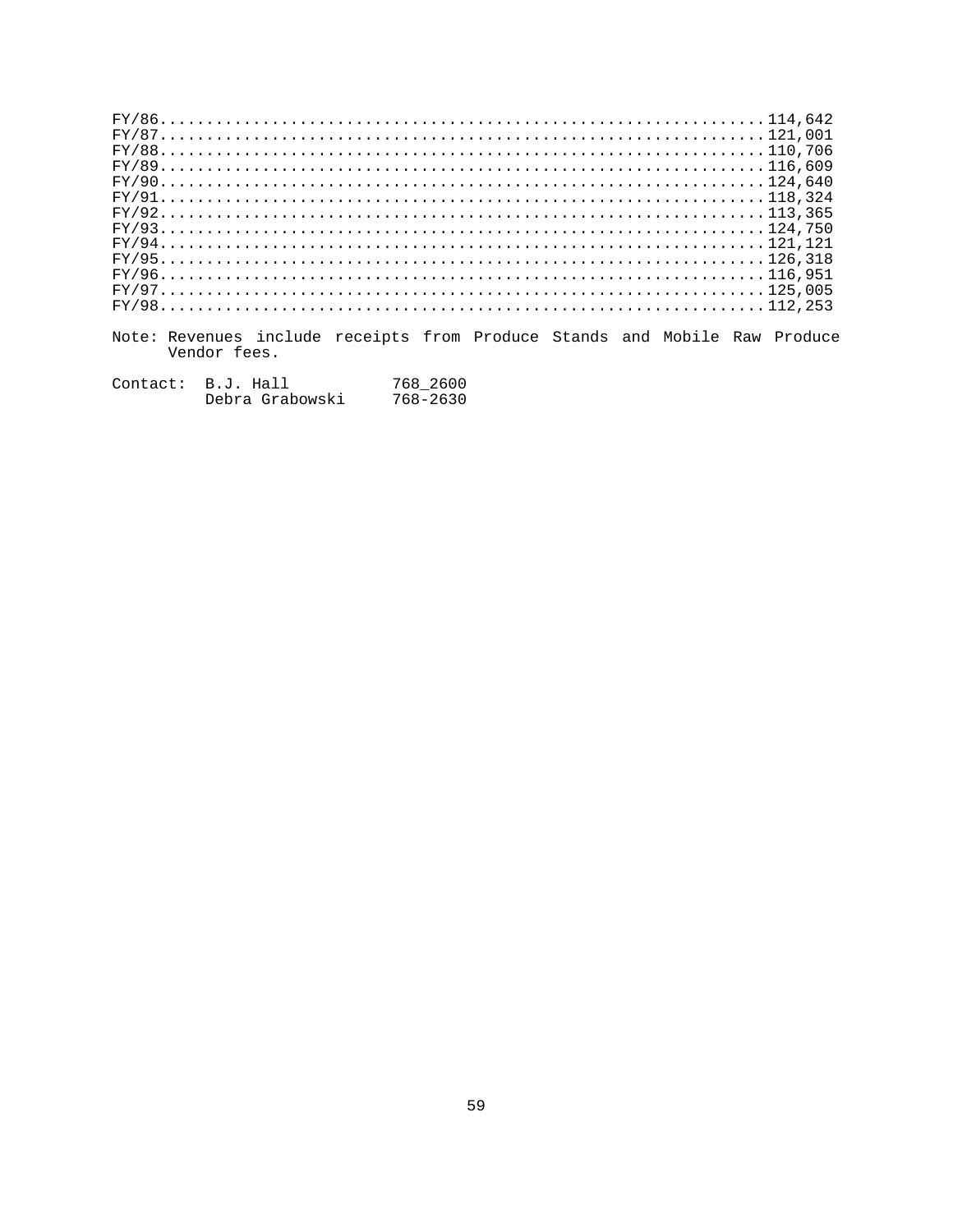## **LICENSES AND PERMITS ENVIRONMENTAL HEALTH PERMITS Food Retailers and Wholesalers Inspection Fees and Permits (Raw Produce Stands and Mobile Raw Produce Vendors Fee)**

REVENUE ACCOUNT #: 421402

AUTHORITY: City Ordinances, Chapter 6, Article XIII, "Raw Produce Stands"

RESPONSIBLE ACTIVITY: Consumer Protection

ACTIVITY #: 5610000

LAST REVIEW: 1989, 1997, 1999

DESCRIPTION: The Environmental Health Department's Consumer Protection Division is responsible for enforcement of the ordinance whose purpose is the protection of the public health. The fee is a prerequisite for issuance of a permit to vend raw produce in the City. The permit is for a specific person and for a specific stand at a specified location (with the exception of mobile stands). The permit is non\_transferable, and is due and payable to the City Treasurer after inspection.

RATIONALE: The fee serves to partially offset the City's cost of administering raw produce vending permits.

CURRENT SCHEDULE: An inspection fee of \$15.00 is charged for each stand for each calendar year.

REVENUES: See revenues reported under Health Permits and Licenses, Food, Retail and Wholesale Permits.

Contact: B.J. Hall 768\_2600 Debra Grabowski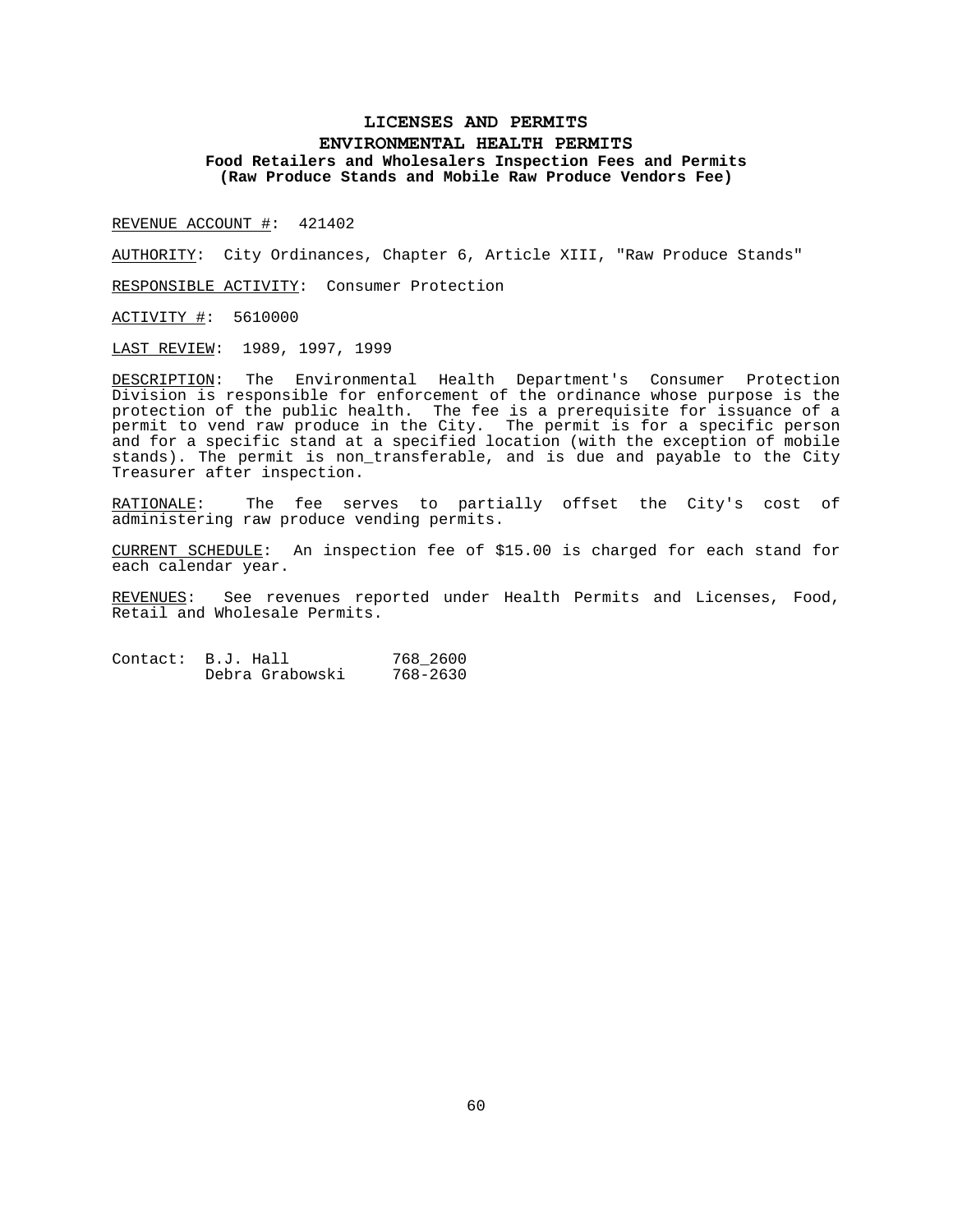# **LICENSES AND PERMITS ENVIRONMENTAL HEALTH PERMITS Swimming Pool Inspection Fees and Permits**

REVENUE ACCOUNT #: 421403

AUTHORITY: City Ordinances, Chapter 11, Article V, "Swimming Pool Sanitation",

RESPONSIBLE ACTIVITY: Consumer Protection

ACTIVITY #: 5610000

LAST REVIEW: 1993, 1997, 1999

DESCRIPTION: The Environmental Health Department's Consumer Protection Division is responsible for enforcement of the ordinance whose purpose is to alleviate health and safety hazards at public and semi-public swimming pools. Fees are charged for inspections of all public and semi\_public pools, jacuzzi's and hot tubs in the City. The inspection fee is due prior to the initial inspection and is paid to the City Treasurer. Subsequent billings for permanent establishments are made by the Treasurer at the beginning of each calendar year and are due prior to April 15 of that year. A late charge of \$10 is assessed for late payment to the enforcement agency. Each seasonal swimming pool is inspected monthly or on an average of three times during the swimming season. (Prior to the Fall of 1986, when policy was changed, inspections were conducted four times a season.) Swimming pools open all year (e.g., at hotels) are inspected four to six times during a year. The March 1993 amendment also added a \$50.00 transfer fee that is assessed when there is a new owner/operator of a swimming pool and the annual inspection fee has been pre-paid.

RATIONALE: The purpose of the swimming pool inspection fee is to partially cover the cost of providing inspection services.

CURRENT SCHEDULE: An annual inspection fee of \$180.00 per pool is charged.

RECENT HISTORY OF RATE CHANGE: In 1978, the annual fee was increased from \$25.00 to \$30.00 per year. In 1980, the fee charged rose \$20.00 more (to \$50.00); in June, 1987, the City Council doubled the charge to \$100.00; In March 1993, the fee was raised to its current level of \$180.

CURRENT ACTIVITY LEVELS: The number of pools were: 573 in FY/89; 571 in  $FY/90$ ; 586 in FY/91; 591 in FY/92 and 594 in FY/93. In FY/99, the number of swimming pools inspected increased by 11% bringing the total number of pools to 660.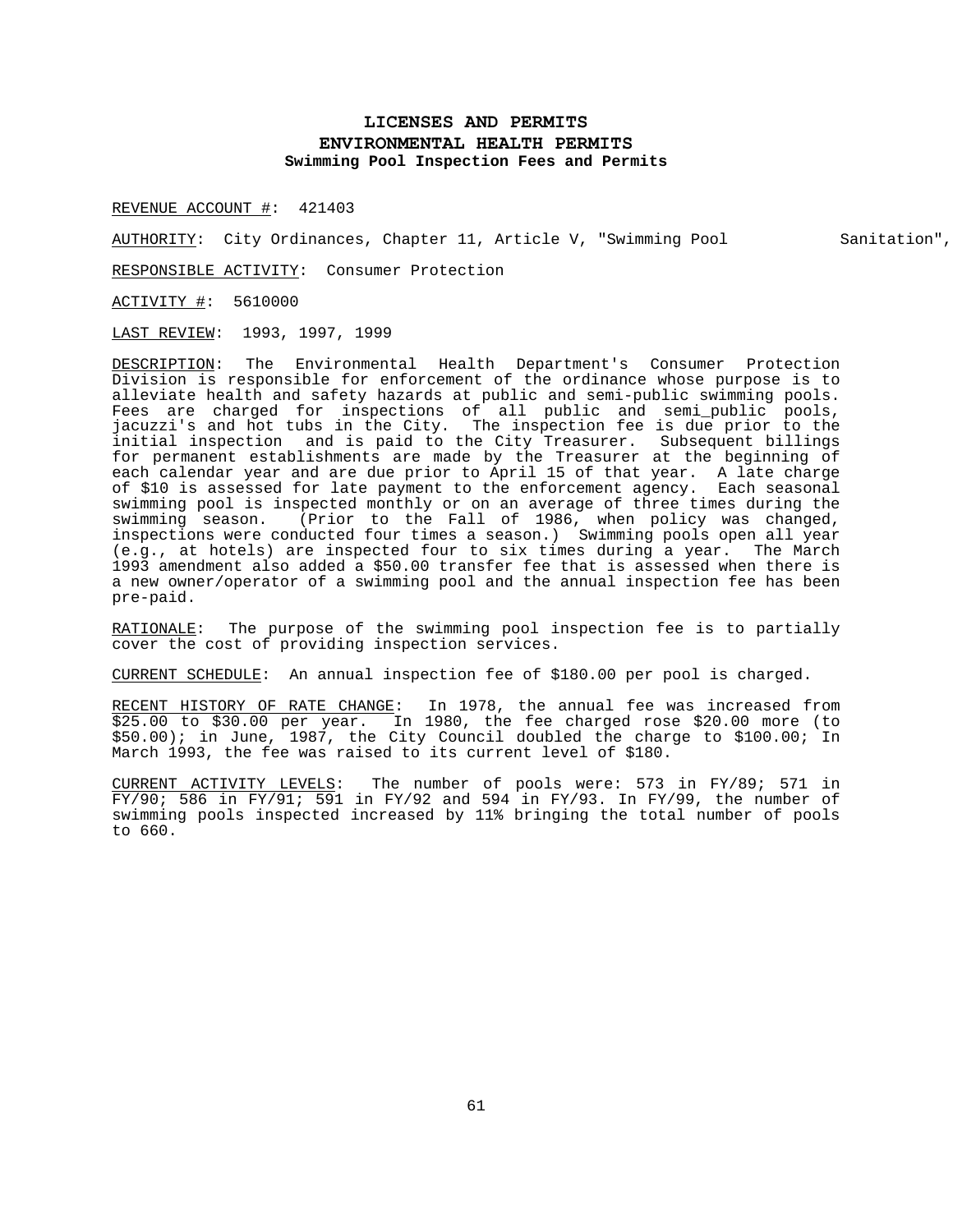# REVENUES:

<u> a shekara t</u>

| Contact: | B.J. Hall       | 768 2600 |
|----------|-----------------|----------|
|          | Debra Grabowski | 768-2630 |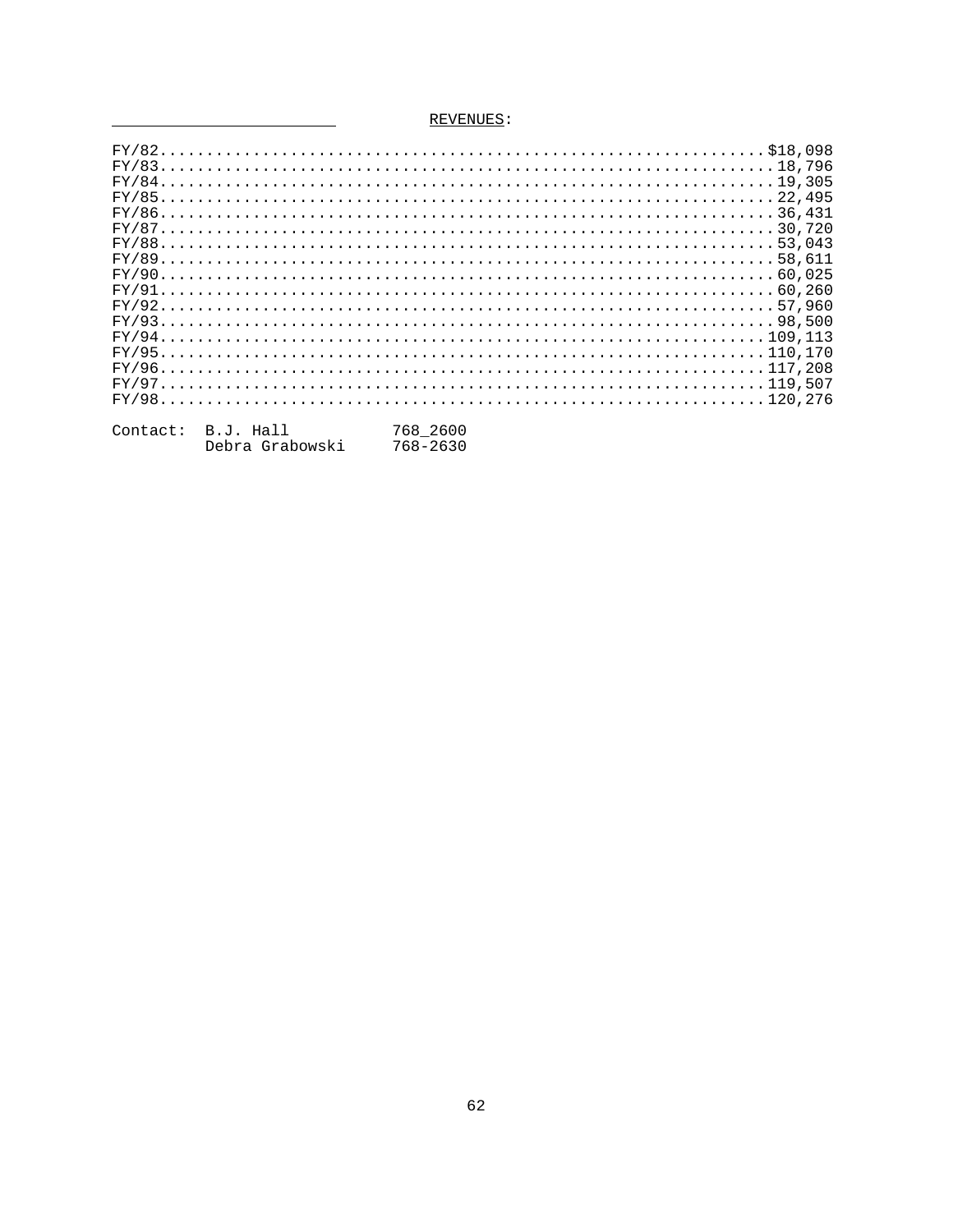# **LICENSES AND PERMITS ENVIRONMENTAL HEALTH PERMITS Air Pollution Construction Permits**

### REVENUE ACCOUNT #: 421404 **(NO LONGER APPLICABLE. MOVED TO FUND 242 KEPT FOR HISTORICAL INFORMATION ONLY.)**

AUTHORITY: City Ordinances, Chapter 6, Article XVI, "Joint Air Quality Control Board Ordinance", and Air Pollution Control Reg. x1.0.21 Permit Fees

ACTIVITY #'s: 5610000, 5650191

LAST REVIEW: 1989,97

DESCRIPTION: The Environmental Health Department's Air Quality Division is responsible for administering these charges countywide. The enabling ordinance created a countywide Air Quality Control Board for both the City and County. The Air Quality Division serves as staff to this board. The ordinance requires persons preparing for any construction or modification of any new source of air contaminant to obtain a permit from the Air Quality Division prior to the construction or modification. Fees required for this permit are paid to the City Treasurer at the time the application is filed. There have been no applications for major source permits in the recent years.

RATIONALE: Air pollution construction permits are designed to cover the costs of processing applications as required by The Federal Clean Air Act. The City Council, in keeping with federal legislative intent, authorized the Board to establish fees "not exceeding the estimated cost of inspection and issuance of permit."

CURRENT SCHEDULE: Fee depends on source size. It may vary from \$250 to \$3,675.

RECENT HISTORY OF RATE CHANGE: Rate structure changed by an amendment of board regulations in July, 1983.

CURRENT ACTIVITY LEVELS: The number of air pollution permits issued were: 16 in FY/89; 18 in FY/90; 26 in FY/91; 16 in FY/92; and 25 in FY/93.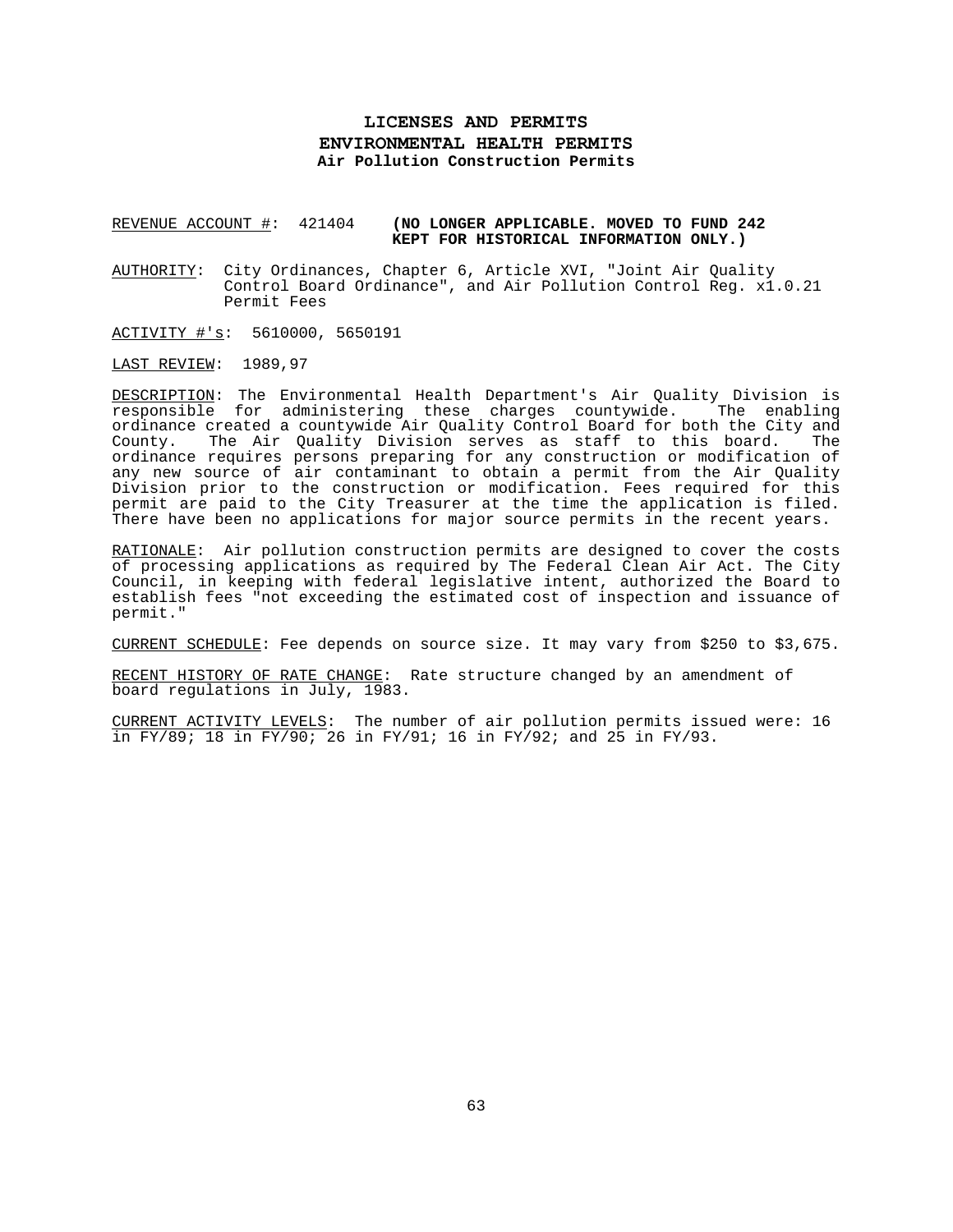|  |  |  |  |  |  |  |  |  |  |  |  |  |  |  |  |  |  |  |  |  |  |  |  |  |  | $FY/831,500$     |
|--|--|--|--|--|--|--|--|--|--|--|--|--|--|--|--|--|--|--|--|--|--|--|--|--|--|------------------|
|  |  |  |  |  |  |  |  |  |  |  |  |  |  |  |  |  |  |  |  |  |  |  |  |  |  |                  |
|  |  |  |  |  |  |  |  |  |  |  |  |  |  |  |  |  |  |  |  |  |  |  |  |  |  |                  |
|  |  |  |  |  |  |  |  |  |  |  |  |  |  |  |  |  |  |  |  |  |  |  |  |  |  |                  |
|  |  |  |  |  |  |  |  |  |  |  |  |  |  |  |  |  |  |  |  |  |  |  |  |  |  | $FY/872,350$     |
|  |  |  |  |  |  |  |  |  |  |  |  |  |  |  |  |  |  |  |  |  |  |  |  |  |  |                  |
|  |  |  |  |  |  |  |  |  |  |  |  |  |  |  |  |  |  |  |  |  |  |  |  |  |  |                  |
|  |  |  |  |  |  |  |  |  |  |  |  |  |  |  |  |  |  |  |  |  |  |  |  |  |  |                  |
|  |  |  |  |  |  |  |  |  |  |  |  |  |  |  |  |  |  |  |  |  |  |  |  |  |  |                  |
|  |  |  |  |  |  |  |  |  |  |  |  |  |  |  |  |  |  |  |  |  |  |  |  |  |  |                  |
|  |  |  |  |  |  |  |  |  |  |  |  |  |  |  |  |  |  |  |  |  |  |  |  |  |  |                  |
|  |  |  |  |  |  |  |  |  |  |  |  |  |  |  |  |  |  |  |  |  |  |  |  |  |  |                  |
|  |  |  |  |  |  |  |  |  |  |  |  |  |  |  |  |  |  |  |  |  |  |  |  |  |  |                  |
|  |  |  |  |  |  |  |  |  |  |  |  |  |  |  |  |  |  |  |  |  |  |  |  |  |  | $FY/96$ MOVED TO |
|  |  |  |  |  |  |  |  |  |  |  |  |  |  |  |  |  |  |  |  |  |  |  |  |  |  | $FY/97$ FUND 242 |
|  |  |  |  |  |  |  |  |  |  |  |  |  |  |  |  |  |  |  |  |  |  |  |  |  |  |                  |

| Contact: | B.J. Hall |                | 768-2630 |          |
|----------|-----------|----------------|----------|----------|
|          |           | Angel Martínez |          | 768-2620 |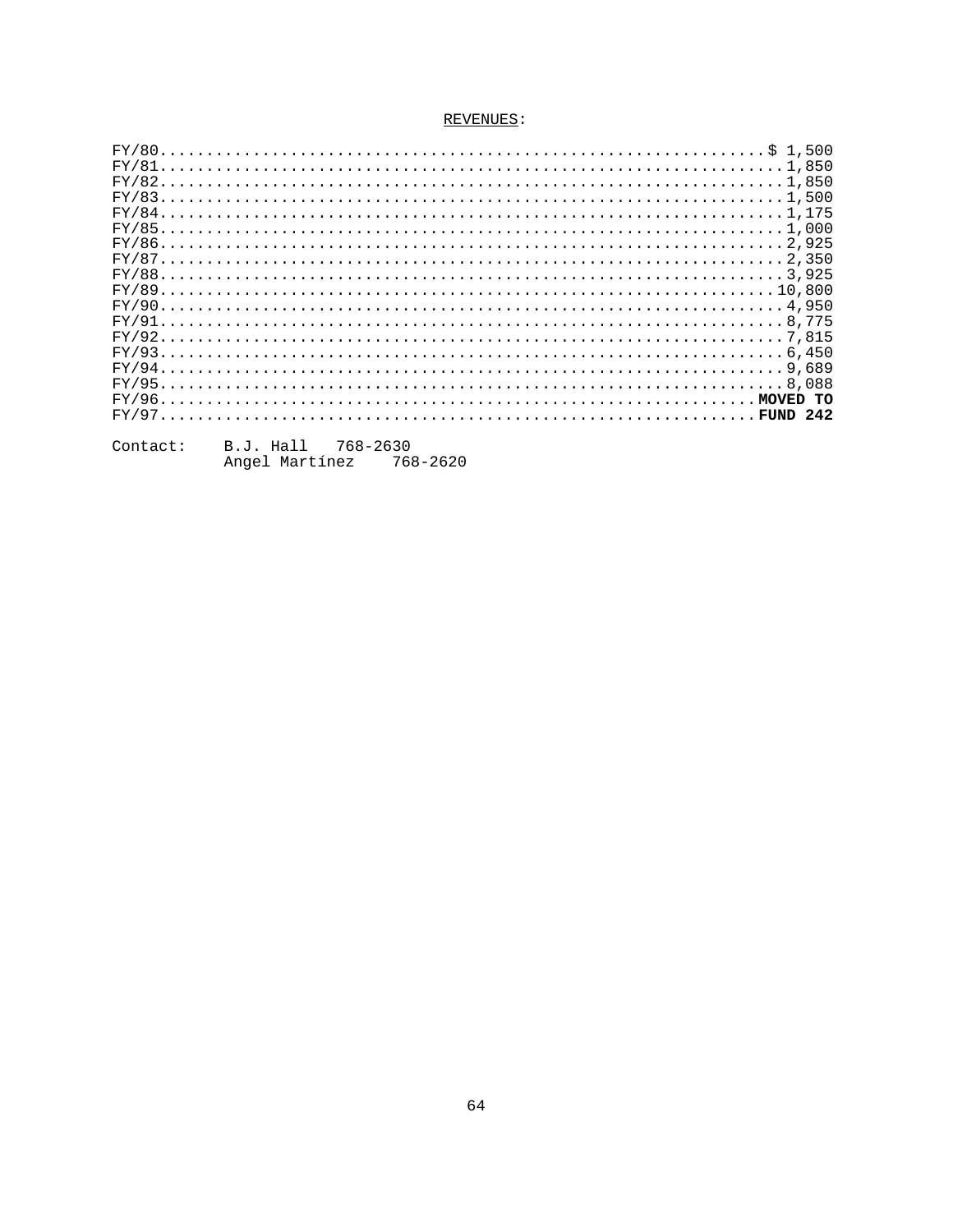## **LICENSES AND PERMITS ENVIRONMENTAL HEALTH PERMITS Operating Permits Program**

REVENUE ACCOUNT #: 421404 **(FUND 242)**

AUTHORITY: City Ordinances, Chapter 9, Article 5, "Air Quality and Environmental Health Control"; New Mexico Air Quality Control Act, Sections 74-2-1 through 74-2-17 NMSA 1978; Federal Air Quality Control Regulations, Title 20, Chapter 11, Part 40.11.1.1.1.

RESPONSIBLE ACTIVITY: Operating Permits Program, Air Quality Division, Environmental Health Department

ACTIVITY#: 5607000

LAST REVIEW: 1995, 1997, 1999

FUND DESCRIPTION: 1990 Amendments to the Clean Air Act mandate that states or municipalities in non-compliance with federal ambient air quality standards must institute an Air Quality Control Program. This program monitors industrial pollutants. The fee is structured to accommodate varying levels of toxic emissions as prescribed by federal law. These revenues are deposited into Fund 242.

REVENUE DESCRIPTION: 1990 Amendments to the Clean Air Act mandate that<br>states or municipalities must institute an Operating Permit Program. The states or municipalities must institute an Operating Permit Program. Operating Permit Program requires that large-scale polluters register with the local Air Quality Control Board, a board charged with upholding and enforcing clean air standards. The Environmental Health Department's Air Quality Division administers this program and serves as staff to the Air Quality Control Board. When the Operating Permit Program was instituted in 1995, all permitting activities were erroneously listed as Title V activities. Title V is just one permitting program under the larger umbrella of the Operating Permits Program. The funding and revenue structures for the Operating Permits Program have been restructured in FY 97 to reflect accurately this organizational restructuring.

The ordinance requires persons preparing for any construction or modification of any new source or air contaminant to obtain a permit from the Air Quality Division prior to the construction or modification. Fees required for this permit are paid to the City Treasurer at the time the application is filed.

As of July 1, 1995, all revenues associated with the Operating Permits Program have been deposited in the Air Quality Fund (242), not the General Fund.

RATIONALE: The fees recover the cost of compliance with the Operating Permit Program and Title V requirements as mandated by federal law.

CURRENT SCHEDULE:

\$25.00 Certificate of Registration if applicant is emitting over one (1) ton of any one pollutant per year.

\$50.00 Permit transfer fee for applicant changing from one location to another when a permit for that source already has been granted.<br>\$100.00 Annual renewal fee for sources which emit at least one to Annual renewal fee for sources which emit at least one ton of

Criteria Pollutants or any amount of Hazardous Air Pollutants.

Certificate of Registration if applicant is emitting more than 10 lbs/hr or more than 25 ton per year (TPY), and less than 100 TPY, with an actual emission rate of 25 TPY or less.

- \$500.00 Any application requiring analysis review of hazardous air pollutant emissions.
- \$750.00 Certificate of Registration if applicant is emitting greater than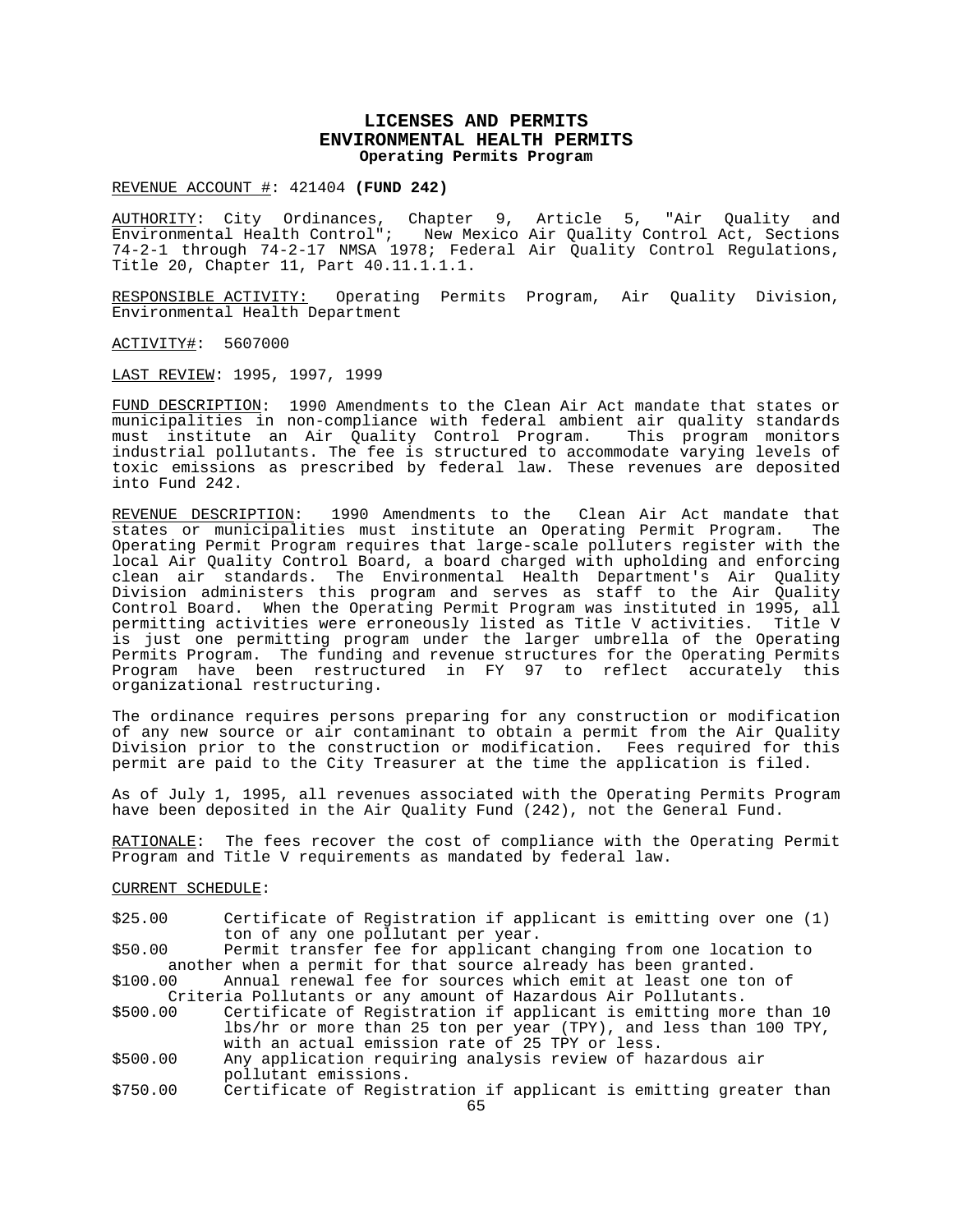|  |  | 25 tons/yr and potential to emit up to 100 tons/yr. |  |  |  |  |
|--|--|-----------------------------------------------------|--|--|--|--|
|  |  |                                                     |  |  |  |  |

- \$1,000.00 Certificate of Registration if applicant is emitting greater than  $100 \t{tons/yr}.$ \$5,000.00 Federal sourc
- Federal source category subject to new source performance standards.<br>\$31.00 For all ma
- For all major and non-major stationary sources as defined in 20 NMAC 11.42, Parts 41,42,60,61 (Title V compliance).

HISTORY OF RATE CHANGE: The Air Quality Control Board reviewed and approved modifications to the fee structure for the Operating Permits Program in 1983 and again in 1997.

| Contact: | BJ Hall        | 768-2625 |
|----------|----------------|----------|
|          | Angel Martínez | 768-2620 |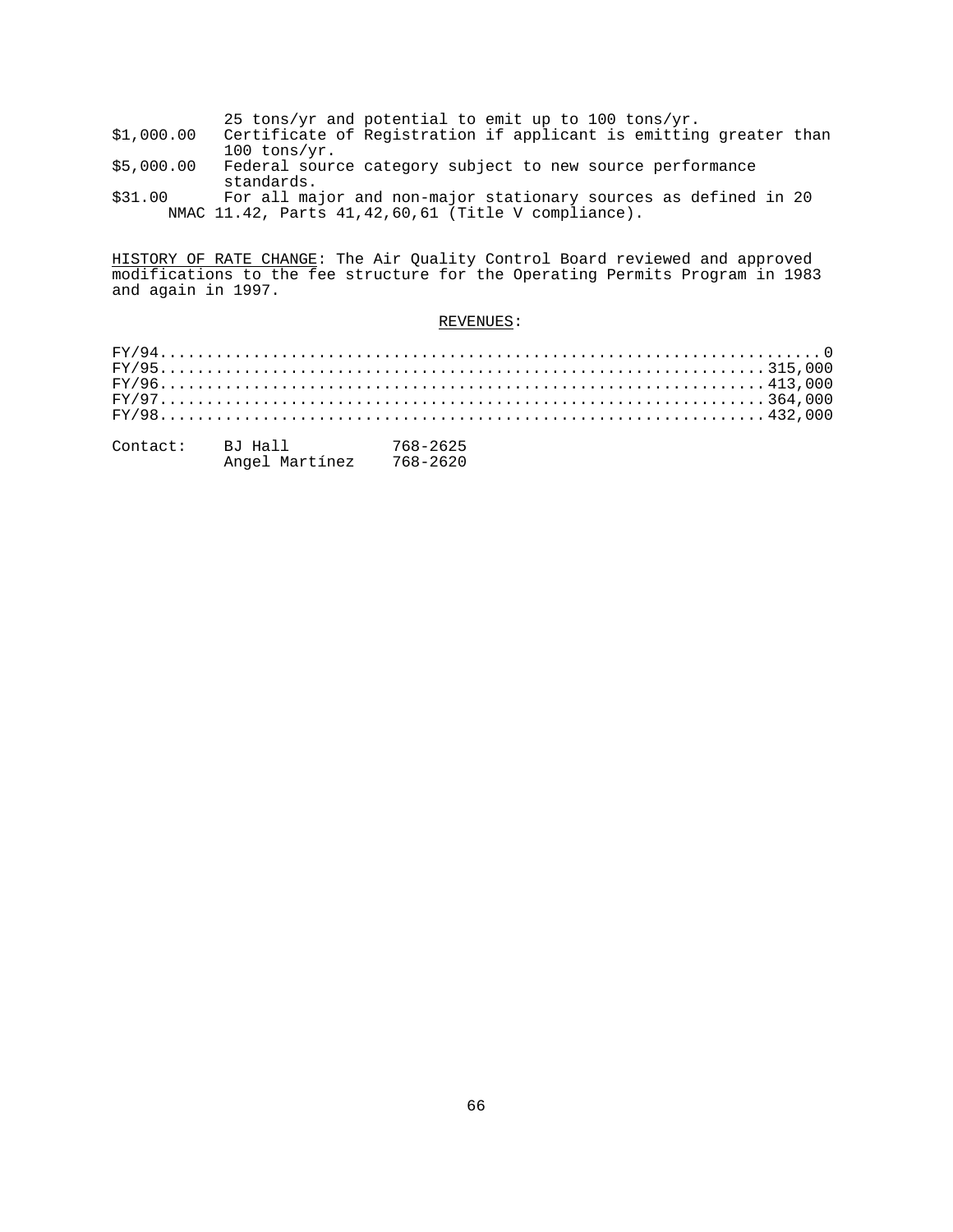## **LICENSES AND PERMITS ENVIRONMENTAL HEALTH PERMITS Other Environmental Health Permits (Office of Massage Practice Inspection Fee)**

REVENUE ACCOUNT #: 421405 **ACCOUNT NO LONGER ACTIVE AS OF FY/93 KEPT FOR HISTORICAL INFORMATION ONLY, COLLECTION OF FEES STOPPED IN 1993.**

AUTHORITY: City Ordinances, Chapter 10, Article III, "Office of Massage Practice"

RESPONSIBLE ACTIVITY: Consumer Protection

ACTIVITY #: 5610000

LAST REVIEW: 1989, 1997, 1999

DESCRIPTION: The Consumer Protection Division of the Department of Environmental Health had responsibility for inspection of offices of massage practice operating within the City until FY/93 when this responsibility was turned over to the State. These inspections served to enforce the City ordinance which was intended to protect the public health. Inspection involved evaluation of an establishment's sanitation, operating equipment, personnel and construction. Inspections of each premise were conducted annually or as frequently as needed for compliance. The inspection fee was due after the initial inspection of an establishment and was paid to the City Treasurer.

RATIONALE: The fee was established to cover cost of inspection and to have the business receiving the service bear part of the cost of the inspections.

### CURRENT SCHEDULE: N.A.

RECENT HISTORY OF RATE CHANGES: This ordinance was amended in February, 1983 by Ordinance Enactment 8\_1983. The fees were increased to \$50 annual license fee plus \$50 annual health inspection fee. Prior to the increase, the license fee was \$10.00 and the health inspection charge was \$25.

|          |                    | REVENUES:      |       |
|----------|--------------------|----------------|-------|
|          |                    | $FY/85$$ 4,207 |       |
|          |                    | FY/86          | 3,531 |
|          |                    | FY/87          | 2,915 |
|          |                    | FY/88          | 2,614 |
|          |                    | FY/89          | 1,068 |
|          |                    | FY/90          | 3,650 |
|          |                    | FY/91          | 4,630 |
|          |                    | FY/92          | 4,550 |
|          |                    | FY/93          |       |
| Contact: | B.J. Maurino       | 768 2600       |       |
|          | Richard Mitzelfelt | $768 - 2630$   |       |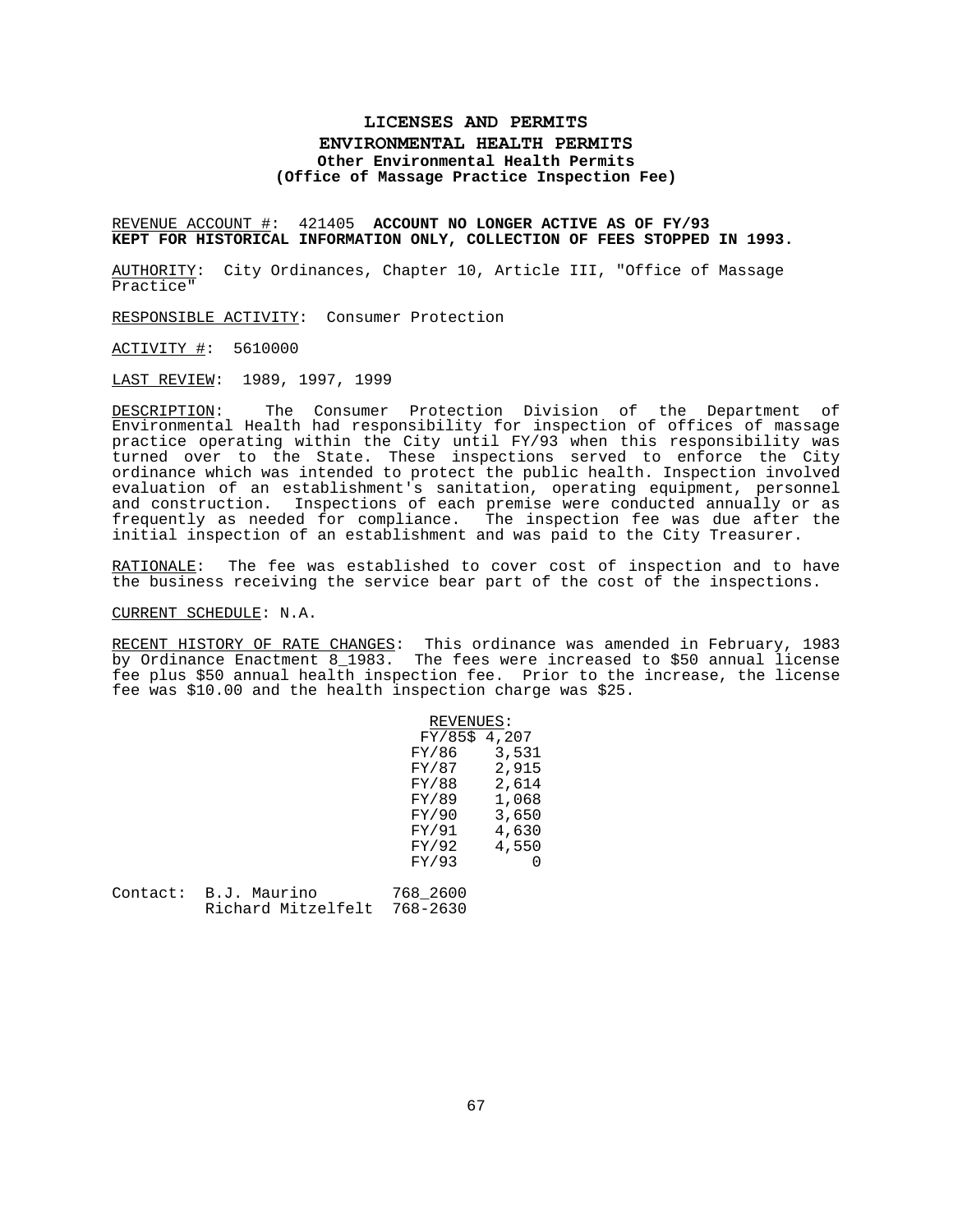# **LICENSES AND PERMITS ENVIRONMENTAL HEALTH PERMITS Authorized Vehicle Emissions Inspection Station Fees**

REVENUE ACCOUNT #: 421420 **(NO LONGER PART OF THE GENERAL FUND)**

AUTHORITY: Motor Vehicle Emissions Control Ordinance." 1974 Code, & 9-1-1, Ordinance Enactment N0. 47-1987. Albuquerque Code of Ordinances, Chapter 7 - Transportation, Vehicles and Traffic; Article 8 - Motor Vehicle Emissions Control; Section 7-8-1 to 7-8-14.

RESPONSIBLE ACTIVITY: Vehicle Pollution Management, Environmental Health Department.

ACTIVITY #: 5618000(5618000)

LAST REVIEW: 1994,97

FUND DESCRIPTION: 1990 Amendments to the Clean Air Act mandate that states or municipalities in compliance with federal ambient air quality standards must institute an Air Quality Control Program. This program monitors emissions levels of automobiles and industrial pollutants. A fee schedule was instituted for different levels of toxic emissions. In addition, a fee is charged to certify that automobiles are in compliance with clean air standards.

DESCRIPTION: Exhaust emissions from motor vehicles are the major source of air pollution in Albuquerque. City ordinance establishes a mandatory vehicle inspection-maintenance program to reduce the level of vehicular air pollution. Authorized vehicle emission inspection stations must pay a fee of \$200 (per year) for certification by the City Environmental Health Department. This fee includes monthly inspections and audits of the stations to make sure they are complying with the regulations set by the Albuquerque/Bernalillo County Air Quality Control Board. Authorized inspection stations, certified by permit in accordance with Sec. 7-8-5 may make inspections of vehicles registered in Bernalillo County certify that tested vehicles are either in compliance or not with the air quality standards as determined by the Albuquerque-Bernalillo County Air Quality Control Board. The authorized vehicle emissions testing station must possess a valid permit to test vehicles. The permit is issued by the director of the Air Quality Control Board. Effective July 1, 1994, all revenues associated with the Vehicle Pollution Management Program were deposited in the Air Quality Fund (242).

RATIONALE: The fees partially recover the cost of the initial setup of the stations and the monthly inspections of the stations.

CURRENT SCHEDULE: Vehicle emissions testing stations must pay a certification fee of \$200 dollars per year. These fees are prescribed by Section 74-2-4 NMSA 1978.

ACTIVITY LEVELS: The number of Air Care Stations were estimated at 130 in FY/89; 150 in FY/90; 190 in FY/91; 205 in FY/92; and 198 in FY/93. (The associated revenues are not consistent with this activity level because they mistakenly were deposited in the Certified Vehicle Emission Inspector Fees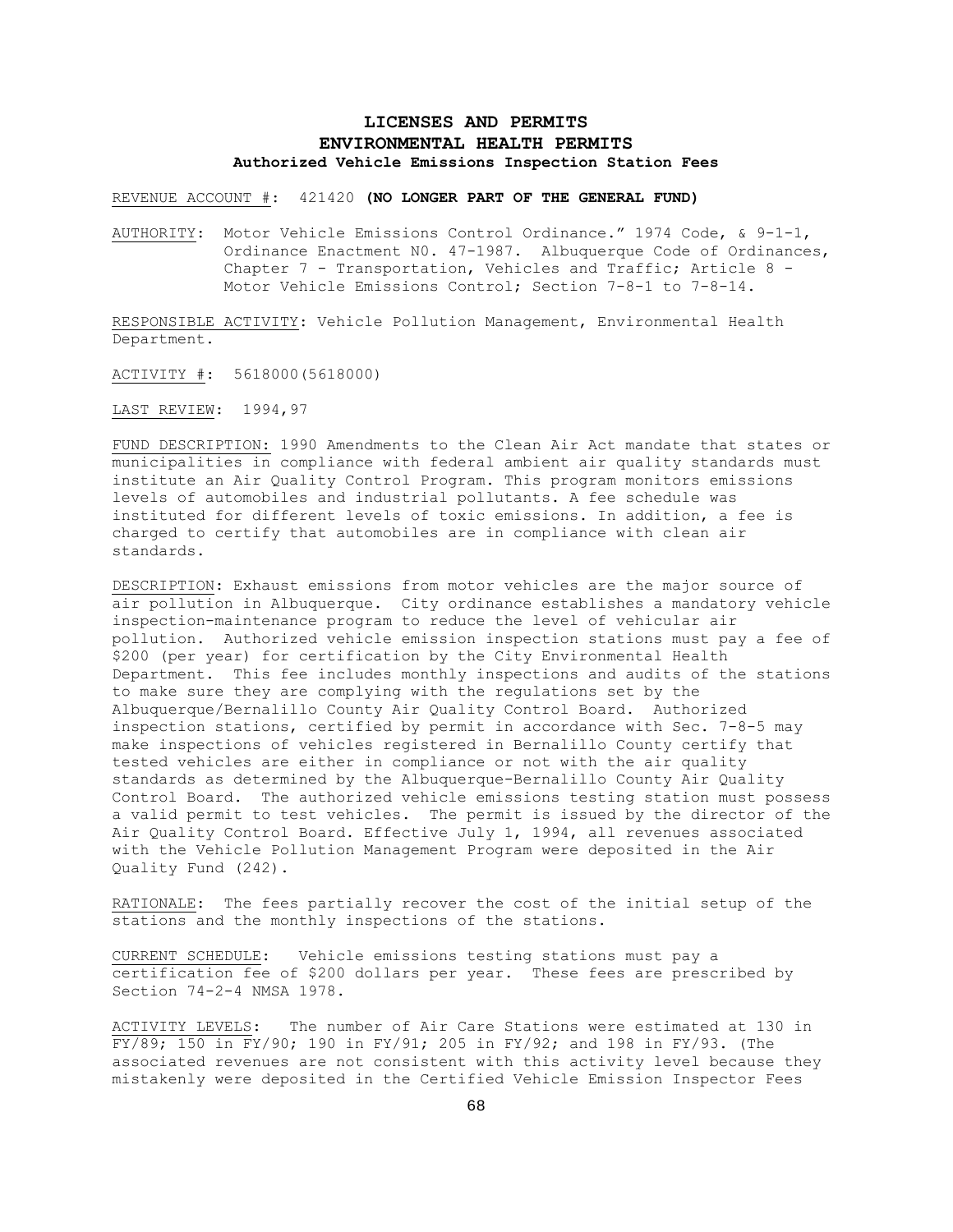Revenue Account).

|       | REVENUES:      |
|-------|----------------|
|       | FY/89 \$17,395 |
|       | FY/90 14,400   |
|       | FY/91 11,400   |
|       | FY/92 33,940   |
|       | FY/93 31,235   |
|       | FY/94 29,200   |
| FY/95 | $\Omega$       |
| FY/96 | $\Omega$       |
| FY/97 | ∩              |

Contact: B.J. Hall, 768-2600 Glen Dennis, 768-2600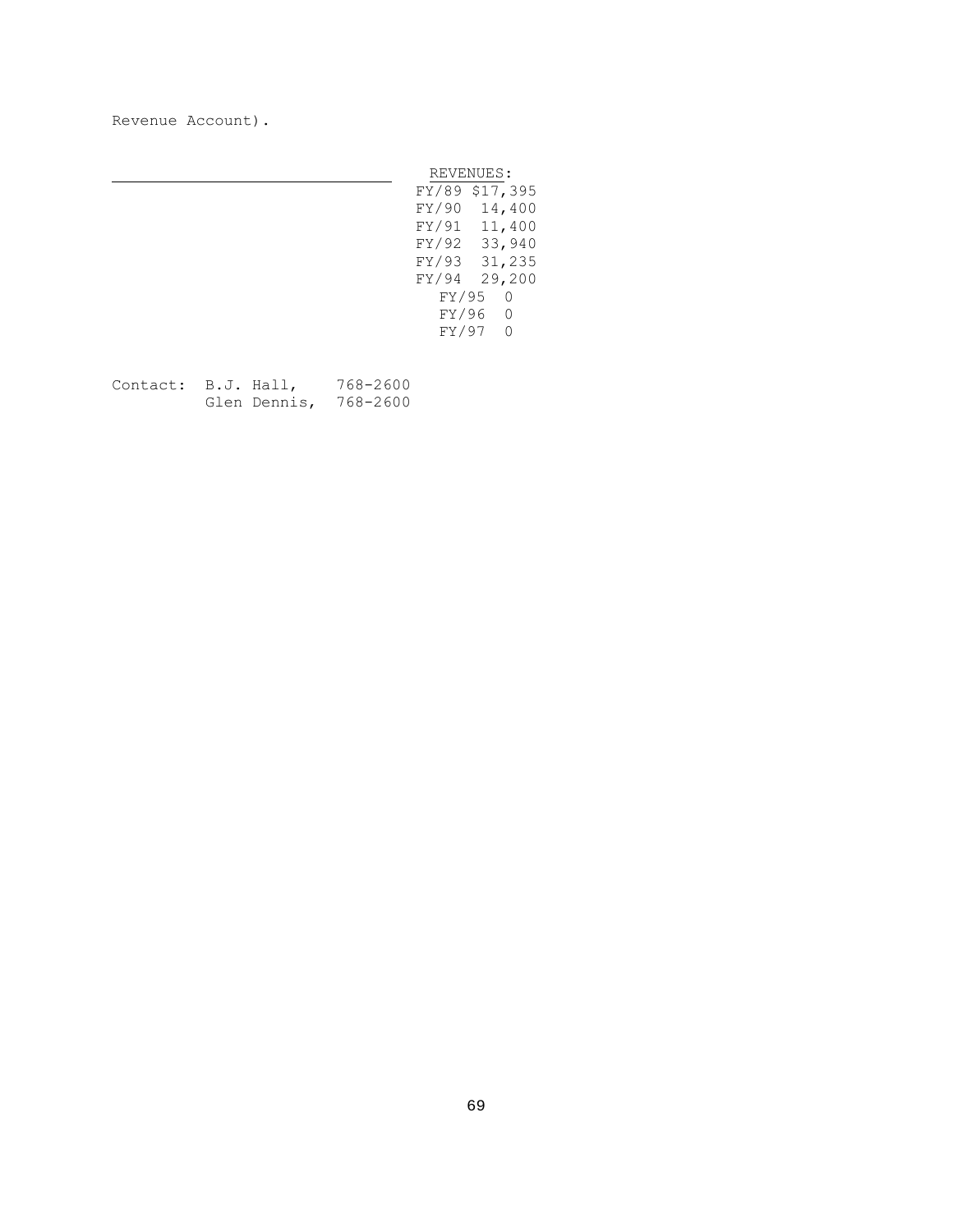# **LICENSES AND PERMITS ENVIRONMENTAL HEALTH PERMITS Certified Vehicle Emission Inspector Fees**

REVENUE ACCOUNT #: 421421 **(NO LONGER PART OF GENERAL FUND)**

AUTHORITY: Air Quality Control Act, Section 74 2 1 et SEQ, NMSA 1978; Ordinance, Enactment No. 47\_1987, Section 3, "Motor Vehicle Emissions Control Ordinance." Albuquerque/Bernalillo County Air Quality Control Board, Regulation 28, Motor Vehicle Inspection.

RESPONSIBLE ACTIVITY: Environmental Health

ACTIVITY #: 5618000

LAST REVIEW: 1989,97

DESCRIPTION: Individuals wishing to become certified Vehicle Air Care inspectors or mechanics must apply to the City Environmental Health Department. Properly trained inspectors and mechanics must pay \$35.00 annually to be certified. This fee rate is set by Section 74 2 4 NMSA 1978. Each inspector is audited every month when the inspection stations are audited, and are tested to make sure they are properly using the testing equipment, and adequately performing required tests.

RATIONALE: The fees charged are to recover part of the costs of precertification activities, testing for certification and monthly audits.

CURRENT SCHEDULE: Inspectors are certified at \$35.00 per inspector. Mechanics are certified at \$35.00 annually. These fees are prescribed by State statute and are not expected to change for at least three to four years.

ACTIVITY LEVELS: Approximately 489 inspectors were certified in FY/93; 560 in FY/92; 598 in FY/91; 400 in FY/90; and 350 in FY/89. (This level of activity is inconsistent with associated revenues because this account mistakenly received revenues that should have been deposited in the Authorized Vehicle Emissions Inspection Station Fees account).

| FY/89 | \$34,600 |
|-------|----------|
| FY/90 | 49,030   |
| FY/91 | 51,485   |
| FY/92 | 22,250   |
| FY/93 | 30,457   |
| FY/94 | 22,885   |
| FY/95 | 0        |
| FY/96 | 0.       |
| FY/97 | 0.       |
|       |          |

| Contact: B.J. Hall, |              | 768-2600 |
|---------------------|--------------|----------|
|                     | Glen Dennis, | 768-1110 |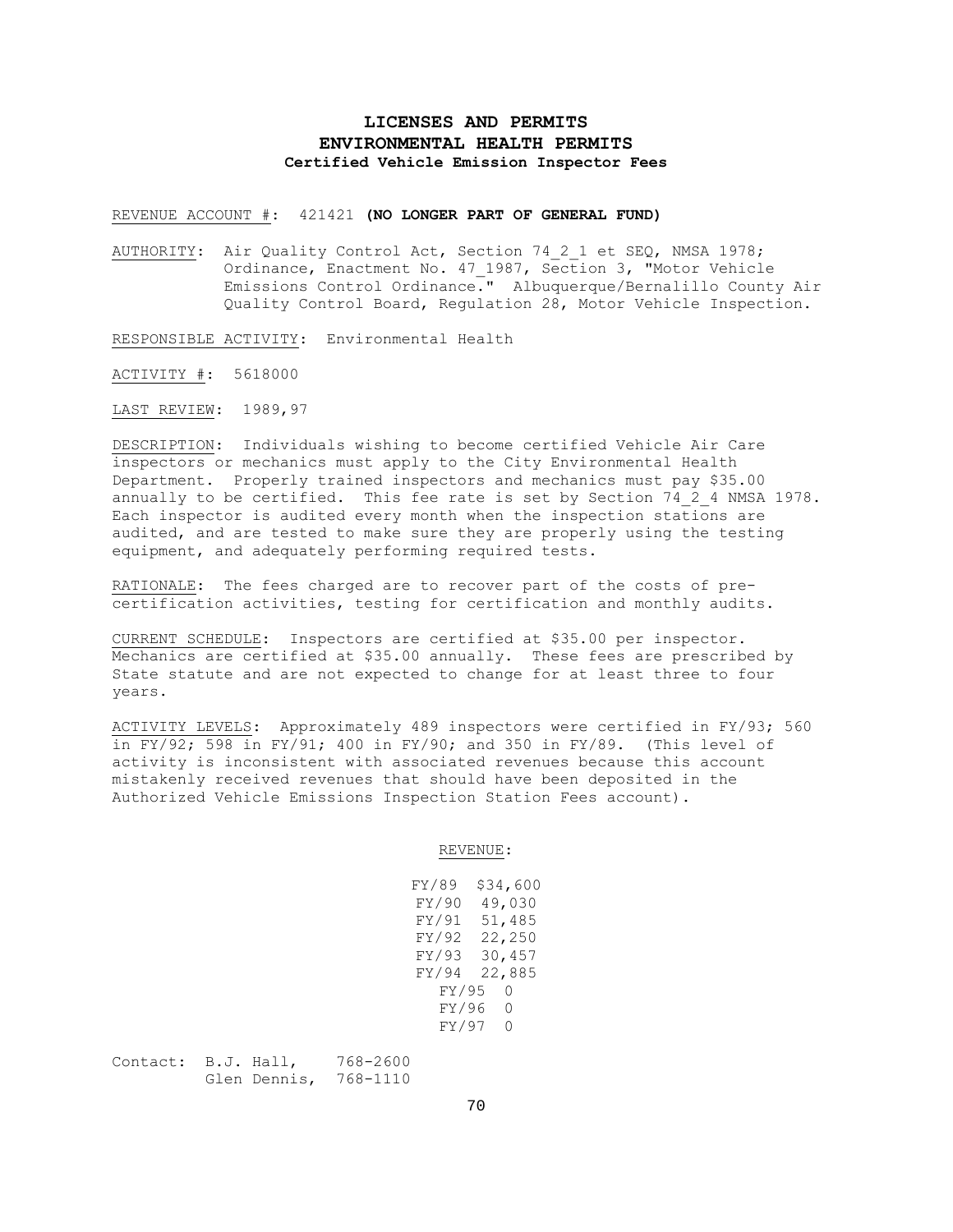# **LICENSES AND PERMITS ENVIRONMENTAL HEALTH PERMITS AIR CARE MECHANIC CERTIFICATION FEES Vehicle Pollution Management Program**

REVENUE ACCOUNT#: 421422 **(NO LONGER PART OF THE GENERAL FUND)**

AUTHORITY: Air Quality Control Act, Sections 74-2-1 et SEQ, NMSA 1978 Ordinance. Enactment NO. 47-1987, Section 3, "Motor Vehicle emissions control Ordinance." Albuquerque/Bernalillo county Air Quality control Board, Regulation 28, Motor Vehicle Inspection.

RESPONSIBLE ACTIVITY#: 5618000

LAST REVIEW: 1968,97

DESCRIPTION: Pursuant to Regulation No. 28, any individual desiring to be a certified Air Care Emissions Mechanic must apply to the Vehicle Pollution Management Division for certification. A prerequisite to filing for certification is the successful completion of the prescribed course work at the Albuquerque Technical Vocational Institute.

RATIONALE: The fee generated is to partially recover the cost of providing this service as prescribed by the United States Environmental Protection Agency.

CURRENT SCHEDULE: \$35 Per mechanic certification. Since these fees are prescribed by State Statute it is unlikely that they will increase for at least 3 to 4 years.

RECENT HISTORY OF RATE CHANGE: The United States Environmental Protection Agency requires the Vehicle Pollution Management Division to make this option available but does not require certification of individual mechanics to work on emissions repairs.

| $FX/96$ |  |  |  |  |  |  |  |  |  |  |  |  |  |  |  |  |  |  |  |  |  |  |  |
|---------|--|--|--|--|--|--|--|--|--|--|--|--|--|--|--|--|--|--|--|--|--|--|--|
| $FX/97$ |  |  |  |  |  |  |  |  |  |  |  |  |  |  |  |  |  |  |  |  |  |  |  |
|         |  |  |  |  |  |  |  |  |  |  |  |  |  |  |  |  |  |  |  |  |  |  |  |

| Contact: | B.J. Hall |             | 768-2600 |
|----------|-----------|-------------|----------|
|          |           | Glen Dennis | 764-1110 |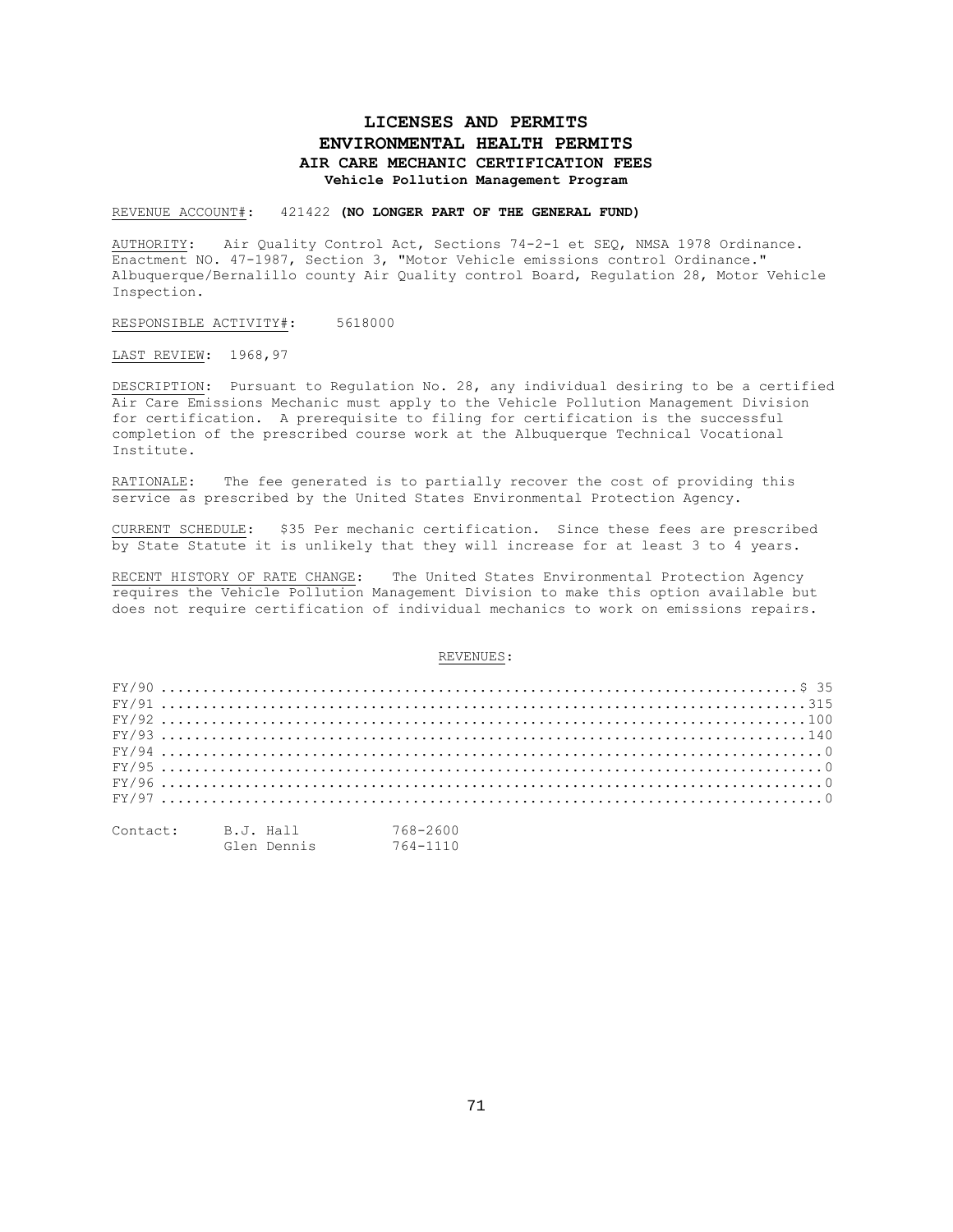## **LICENSES AND PERMITS ENVIRONMENTAL HEALTH PERMITS Certified Negotiable Paper Sales**

REVENUE ACCOUNT #: 421423 **(NO LONGER PART OF GENERAL FUND)**

AUTHORITY: Administrative

RESPONSIBLE ACTIVITY: Environmental Health

ACTIVITY #: 5618000

LAST REVIEW: 1994, 1997

FUND DESCRIPTION: 1990 Amendments to the Clean Air Act mandate that states or municipalities in non compliance with federal ambient air quality standards must institute an Air Quality Control Program. This program monitors emissions levels of automobiles and industrial pollutants. A fee schedule was instituted for different levels of toxic emissions. In addition, a fee is charged to certify automobile compliance with clean air standards.

DESCRIPTION: Every time a vehicle passes an inspection test, it is given a certified negotiable vehicle inspection report. This report is proof that the vehicle passed. The papers are used to re register the vehicle with the Motor Vehicle Department. The certified negotiable papers are sold to the Air Care Stations by the City of Albuquerque at a cost of four dollars per paper. This fee is administratively set. As of July 1, 1994, all revenues associated with the Vehicle Pollution Management Program have been deposited in Air Quality Fund (242), not the General Fund.

RATIONALE: The fee charged recovers the cost of administering the vehicle pollution management program.

CURRENT SCHEDULE: Negotiable papers are sold at \$4.00 per piece. This fee will be adjusted as costs associated with the program change.

RECENT HISTORY OF RATE CHANGE: The negotiable paper fee was raised from \$1.00 to \$3.00 in February 1992. The fee was increased to enable the program to achieve financial self-sufficiency. The fee was increased from 3 to 4.50 in FY-95 and reduced from 4.50 to 4.00 in FY-99.

CURRENT ACTIVITY LEVELS: The estimated number of certified negotiable paper sold was 254,072 in FY/91, and 191,640 in FY/92, and 208,614 in FY/93.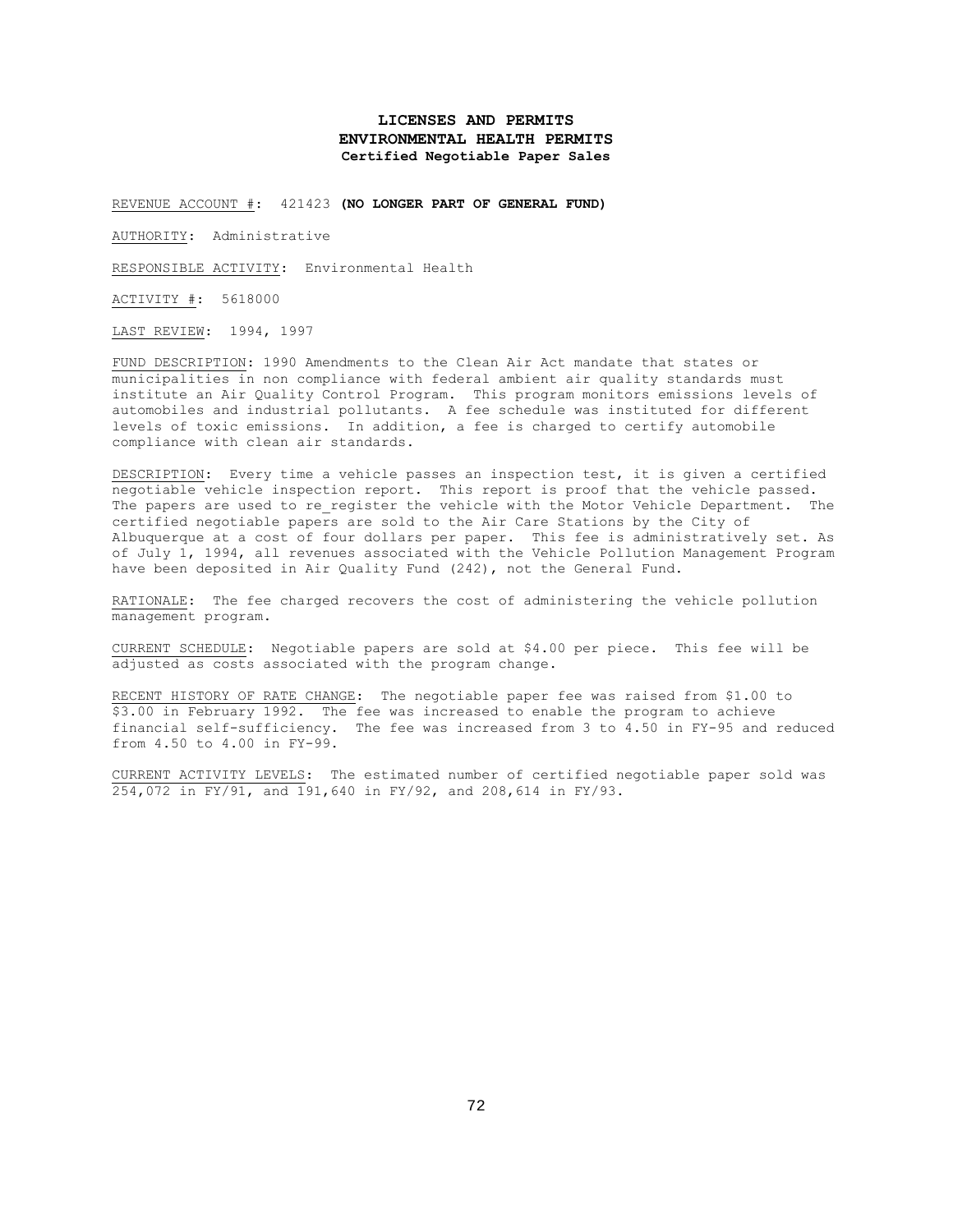| $FY/93623.124$ |  |  |  |  |  |  |  |  |  |  |  |  |  |  |  |  |  |  |  |  |  |  |  |  |  |  |  |
|----------------|--|--|--|--|--|--|--|--|--|--|--|--|--|--|--|--|--|--|--|--|--|--|--|--|--|--|--|
|                |  |  |  |  |  |  |  |  |  |  |  |  |  |  |  |  |  |  |  |  |  |  |  |  |  |  |  |
| $FY/95$        |  |  |  |  |  |  |  |  |  |  |  |  |  |  |  |  |  |  |  |  |  |  |  |  |  |  |  |
| $FX/96$        |  |  |  |  |  |  |  |  |  |  |  |  |  |  |  |  |  |  |  |  |  |  |  |  |  |  |  |
| $FY/97$        |  |  |  |  |  |  |  |  |  |  |  |  |  |  |  |  |  |  |  |  |  |  |  |  |  |  |  |
| $FY/98$        |  |  |  |  |  |  |  |  |  |  |  |  |  |  |  |  |  |  |  |  |  |  |  |  |  |  |  |
|                |  |  |  |  |  |  |  |  |  |  |  |  |  |  |  |  |  |  |  |  |  |  |  |  |  |  |  |

| Contact: B.J. Hall, |              | 768 2600 |
|---------------------|--------------|----------|
|                     | Glen Dennis, | 768-1110 |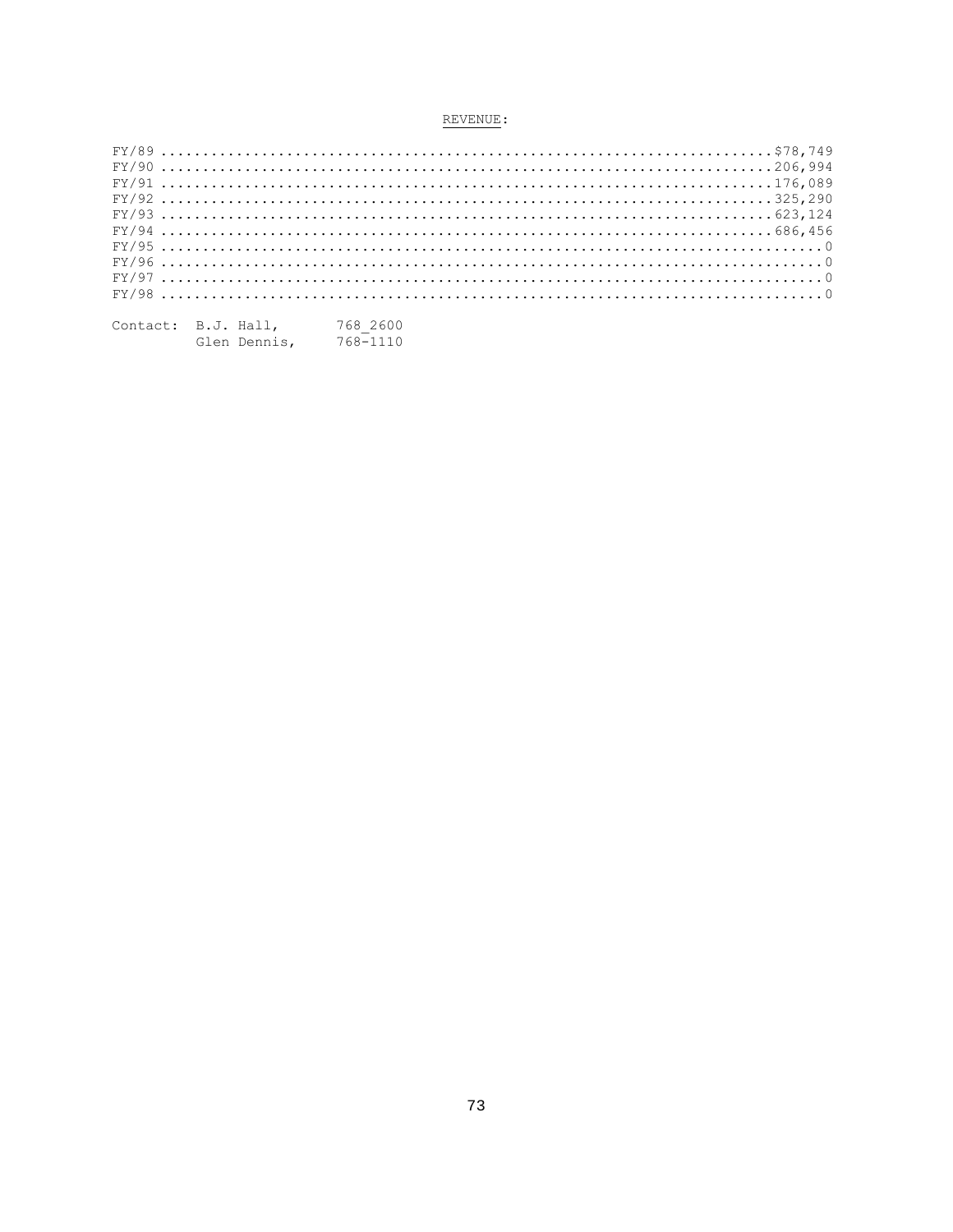## **LICENSES AND PERMITS ENVIRONMENTAL HEALTH PERMITS Body Art**

REVENUE ACCOUNT #: 421428

AUTHORITY: City Ordinances, Chapter 11, Article V, BODY Art Ordinance.@

RESPONSIBLE ACTIVITY: Environmental Health

ACTIVITY #: 5690000

LAST REVIEW: 1999

DESCRIPTION: The City Council finds that there is sufficient information to believe that injuries, infections and occasional disease may occur as the result of body art. In order to protect the health and welfare of residents, the regulation of body art establishments and operators is required. The Environmental Health Department's Consumer Protection Division will be responsible for administering this ordinance.

To ensure body art establishments and operators employ safe practices, the city requires body art establishments to carry valid operator permits and body art establishment permits.

RATIONALE: The permit fee recovers the cost of administrating and processing this permit program.

CURRENT SCHEDULE:

Body Art Establishment Permit: \$100 each (valid for one year)<br>Operator Permit: \$100 each (valid for two years \$100 each (valid for two years)

There are approximately 14 shops and 3 operators per shop in Albuquerque. Therefore, it is estimated that revenues generated from this activity will be \$5,000 for FY/99.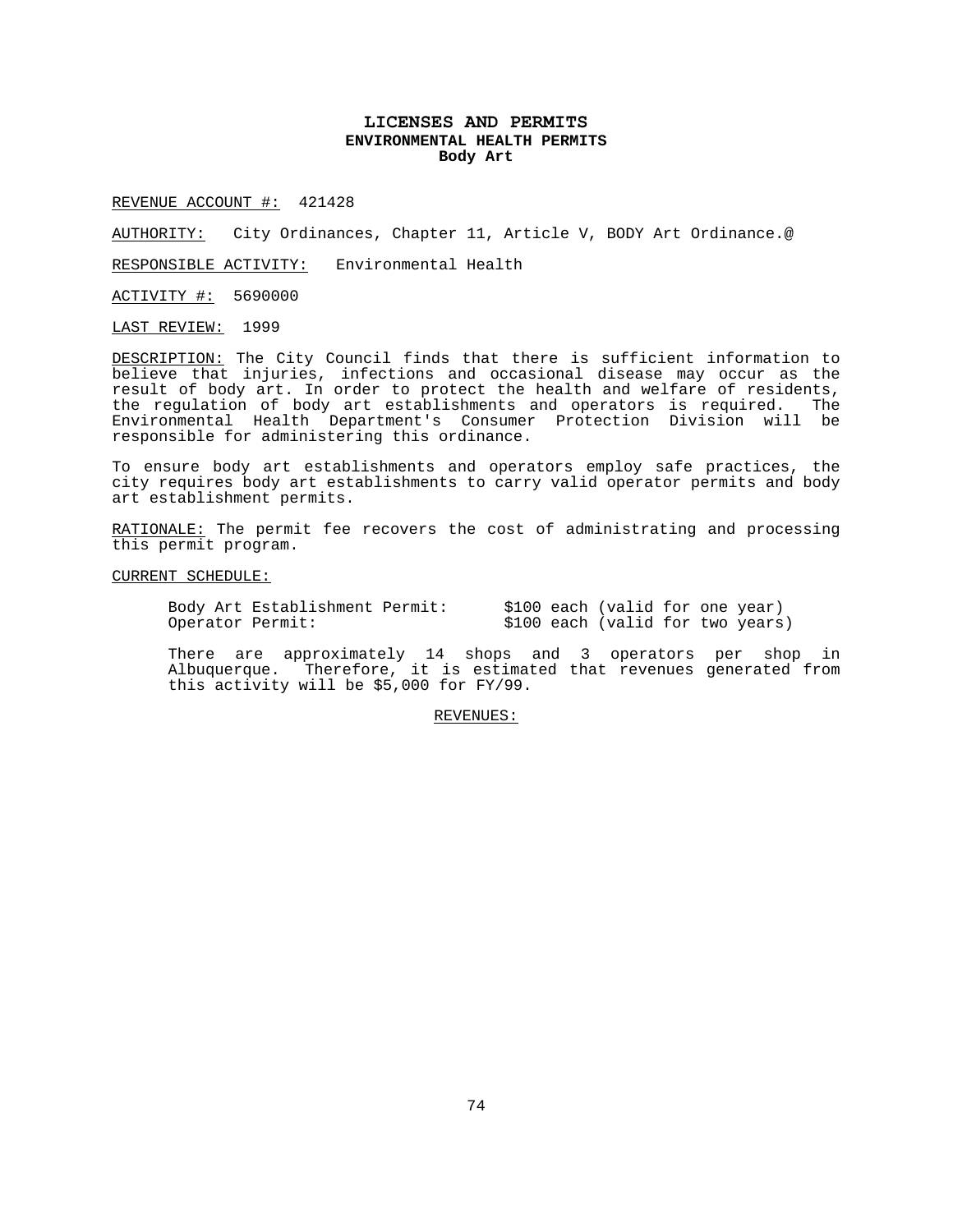## **LICENSES AND PERMITS Animal Control Licenses**

REVENUE ACCOUNT #: 421601

AUTHORITY: City Ordinances, Chapter 6, Article II, "Albuquerque Animal Control Ordinance", amended July 20th, 1992.

RESPONSIBLE ACTIVITY: Animal Control

ACTIVITY #: 5680000

LAST REVIEW: 1992, 1997, 1999

DESCRIPTION: The Animal Services Division of the Environmental Health Department is responsible for administering the Animal Control Ordinance and associated fees. Under the ordinance, the Animal Services Division collects fees for licenses. All dogs/cats who are three months of age or older and reside within the city limits must be licensed. Proof of rabies vaccination is required to purchase a license. The City of Albuquerque and local veterinarians have joined forces to increase the number of animals that are vaccinated against rabies and are licensed. This is done through a mutually beneficial agreement whereby, the city provides the rabies vaccination certificates and registration tags to participating clinics free of charge and the veterinarian clinics sell city animal licenses. The rabies vaccination number and the City license number are the same. As an incentive, veterinarians are able to keep a portion of the license fee; \$1.00 if the veterinarian submits computer readable forms, or \$.50 if the veterinarian submits a paper form. The Animal Services Division either downloads or enters the rabies and licensing information to the City of Albuquerque's mainframe. Consequently, a database is established to mail out renewal notices to pet owners on a monthly basis.

RATIONALE: Licensed pets are easily reunited with their owners and the number of animals euthanized is decreased. The fee differential between non sterilized and sterilized animals serves to encourage sterilization.

#### CURRENT SCHEDULE:

#### Animal License:

An animal license for unaltered dogs or cats is \$11.00. Senior citizens and the indigent are eligible for a reduced license annual fee of \$6.00 per animal. The penalty for late license renewal is \$5.

### Sterilized Animal License:

The license fee for sterilized animals is \$4.00 per pet. A \$2.00 fee is charged to replace lost tags. All dogs/cats adopted from the Animal Services facility are licensed free of charge for the first year.

RECENT HISTORY OF RATE CHANGE: In 1979, the City switched to a "one\_tag" licensing system, under which a lifetime license for sterilized animals could be purchased for a one\_time charge of \$4.00. Under this old system, individual veterinarians and the Animal Services Center cooperated in issuing licenses. Beginning January 1988, the cost of a license for unsterilized animals was increased by \$4.00 and the two\_tag system was re-instituted. In addition, in 1988, an annual renewal charge for sterilized animal licenses was introduced. In 1992 the annual license fee was raised from \$8 to \$11; the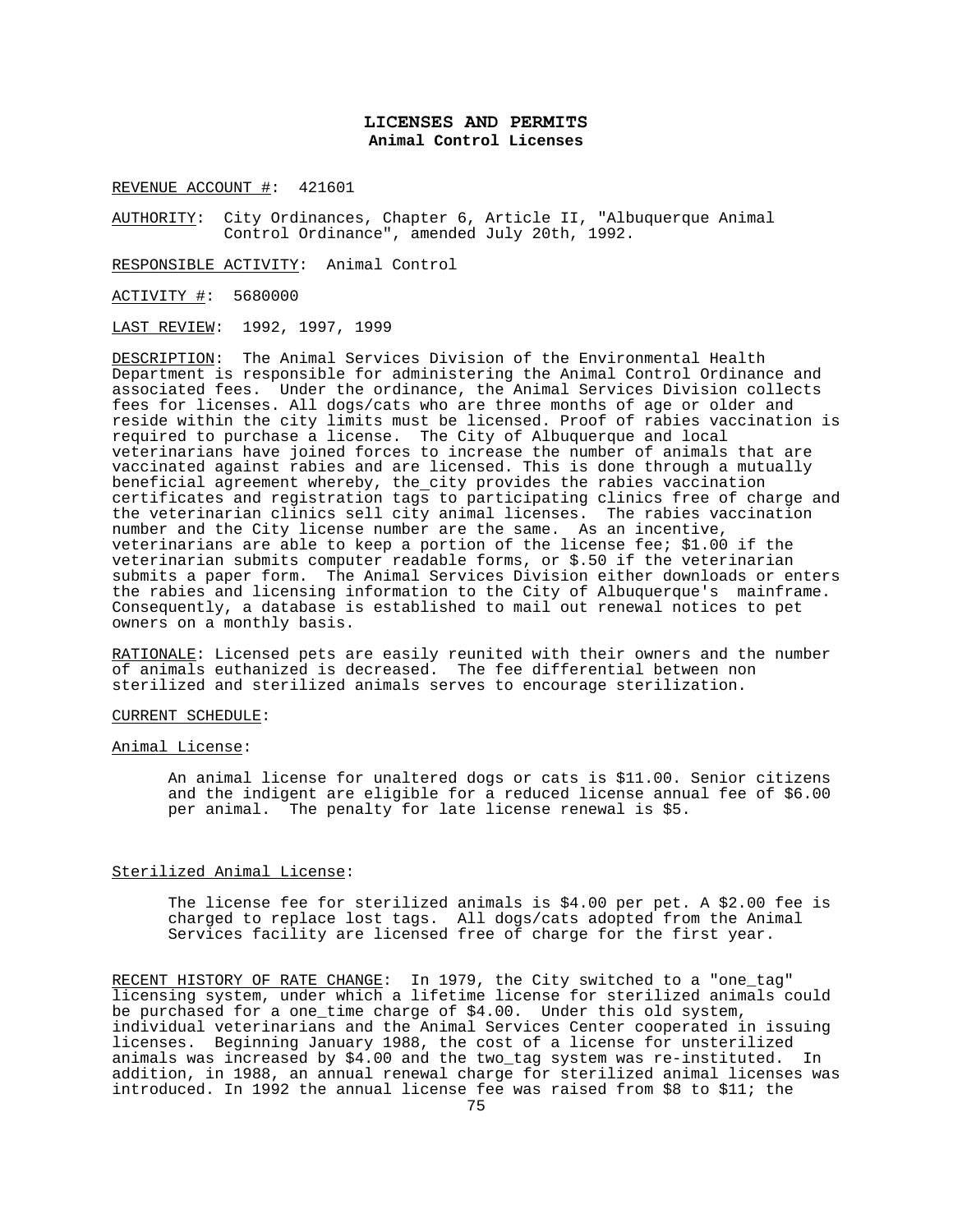reduced fee was raised from \$4 to \$6. The fee for neutered/spayed animals was increased from \$2 to \$4; the price of replacement tags went from \$1 to \$2.

<u>NUMBER OF LICENSES</u>: The number of licenses issued was 36,524 in FY/88; 19,011<br>in FY/89; 19,072 in FY/90; 13,082 in FY/91; 11,258 in FY/92 and 20,814 in<br>FY/93. Since 1993, the number of licenses issued has increased 150% total number of licenses issued in FY/1999 was 52,020.

| $FY/8864,903$ |  |  |  |  |  |  |  |  |  |  |  |  |  |  |  |  |  |  |  |  |  |  |  |  |  |  |  |  |  |  |  |  |
|---------------|--|--|--|--|--|--|--|--|--|--|--|--|--|--|--|--|--|--|--|--|--|--|--|--|--|--|--|--|--|--|--|--|
|               |  |  |  |  |  |  |  |  |  |  |  |  |  |  |  |  |  |  |  |  |  |  |  |  |  |  |  |  |  |  |  |  |
|               |  |  |  |  |  |  |  |  |  |  |  |  |  |  |  |  |  |  |  |  |  |  |  |  |  |  |  |  |  |  |  |  |
|               |  |  |  |  |  |  |  |  |  |  |  |  |  |  |  |  |  |  |  |  |  |  |  |  |  |  |  |  |  |  |  |  |
|               |  |  |  |  |  |  |  |  |  |  |  |  |  |  |  |  |  |  |  |  |  |  |  |  |  |  |  |  |  |  |  |  |
|               |  |  |  |  |  |  |  |  |  |  |  |  |  |  |  |  |  |  |  |  |  |  |  |  |  |  |  |  |  |  |  |  |
|               |  |  |  |  |  |  |  |  |  |  |  |  |  |  |  |  |  |  |  |  |  |  |  |  |  |  |  |  |  |  |  |  |
|               |  |  |  |  |  |  |  |  |  |  |  |  |  |  |  |  |  |  |  |  |  |  |  |  |  |  |  |  |  |  |  |  |
|               |  |  |  |  |  |  |  |  |  |  |  |  |  |  |  |  |  |  |  |  |  |  |  |  |  |  |  |  |  |  |  |  |
|               |  |  |  |  |  |  |  |  |  |  |  |  |  |  |  |  |  |  |  |  |  |  |  |  |  |  |  |  |  |  |  |  |
|               |  |  |  |  |  |  |  |  |  |  |  |  |  |  |  |  |  |  |  |  |  |  |  |  |  |  |  |  |  |  |  |  |
|               |  |  |  |  |  |  |  |  |  |  |  |  |  |  |  |  |  |  |  |  |  |  |  |  |  |  |  |  |  |  |  |  |

| Contact: Bob Hillman | 764-1124 |
|----------------------|----------|
| B.J. Hall            | 768-2610 |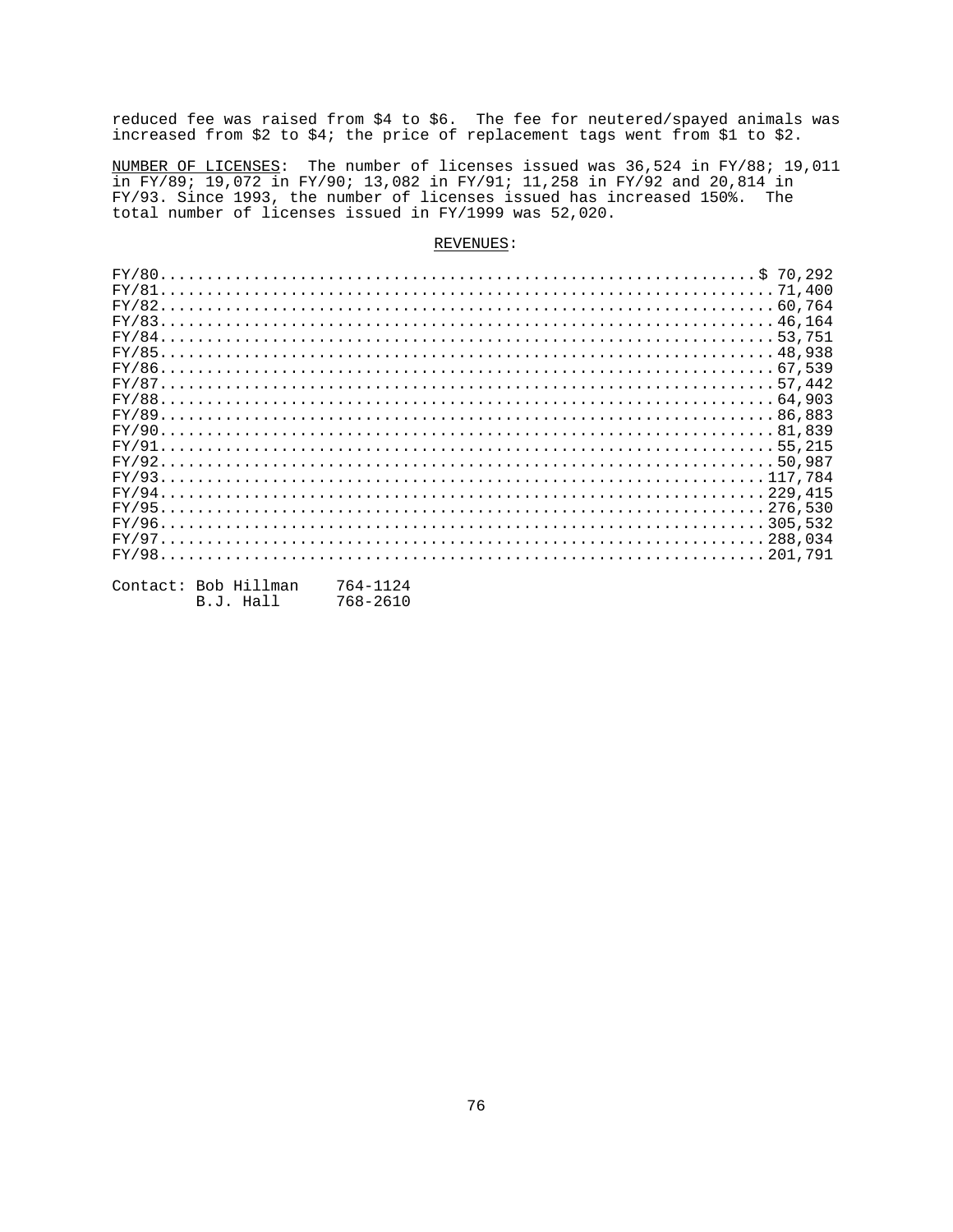## **LICENSES AND PERMITS OTHER LICENSES AND PERMITS Business Licenses**

REVENUE ACCOUNT #: 425001 **ACCOUNT NO LONGER ACTIVE AS OF FY/93**

AUTHORITY: City Ordinances, Chapter 10, Article XIV

RESPONSIBLE ACTIVITY: Treasury/Fire Department

ACTIVITY #: 7000110

LAST REVIEW: 1974, 1997, 1999

DESCRIPTION: A collection pool of specialty business activities of limited revenue too small to consider as a separate activity. Among the activities included in this category are Massage Licensing Fees (as opposed to "Office of Massage Practice Inspection Fees, revenue account # 421405), and Ambulance Permits and Ambulance Driver/Attendant Fees. Massage Licensing Fees are annual charges required of establishments offering massage services whereas Massage inspections are conducted once or twice a year to make certain that the establishment complies with City standards. The Ambulance Permits and Driver/Attendant Fees are governed by the Emergency Medical Services and Ambulance Ordinance (Chapter 6, Article XX R.O. 1974) and are administered by the Fire Department.

RATIONALE: To comply with various State statutes and City ordinances. Fees cover some of the cost of administration, however, there is no fixed relationship between the two.

CURRENT SCHEDULE: Massage Licenses cost \$50.00 each. Ambulance Permits are \$15.00 while the Driver/Attendant Fee is set at \$5.00.

RECENT HISTORY OF RATE CHANGE: The costs of the licenses and permits have not changed since the ordinance was passed.

| $FY/80$<br>N/A                    |
|-----------------------------------|
|                                   |
| $FY/82 581$                       |
|                                   |
| $FY/84$                           |
|                                   |
| 5.766                             |
|                                   |
|                                   |
|                                   |
|                                   |
|                                   |
|                                   |
| Contact: Frankie Chavez, 768-3391 |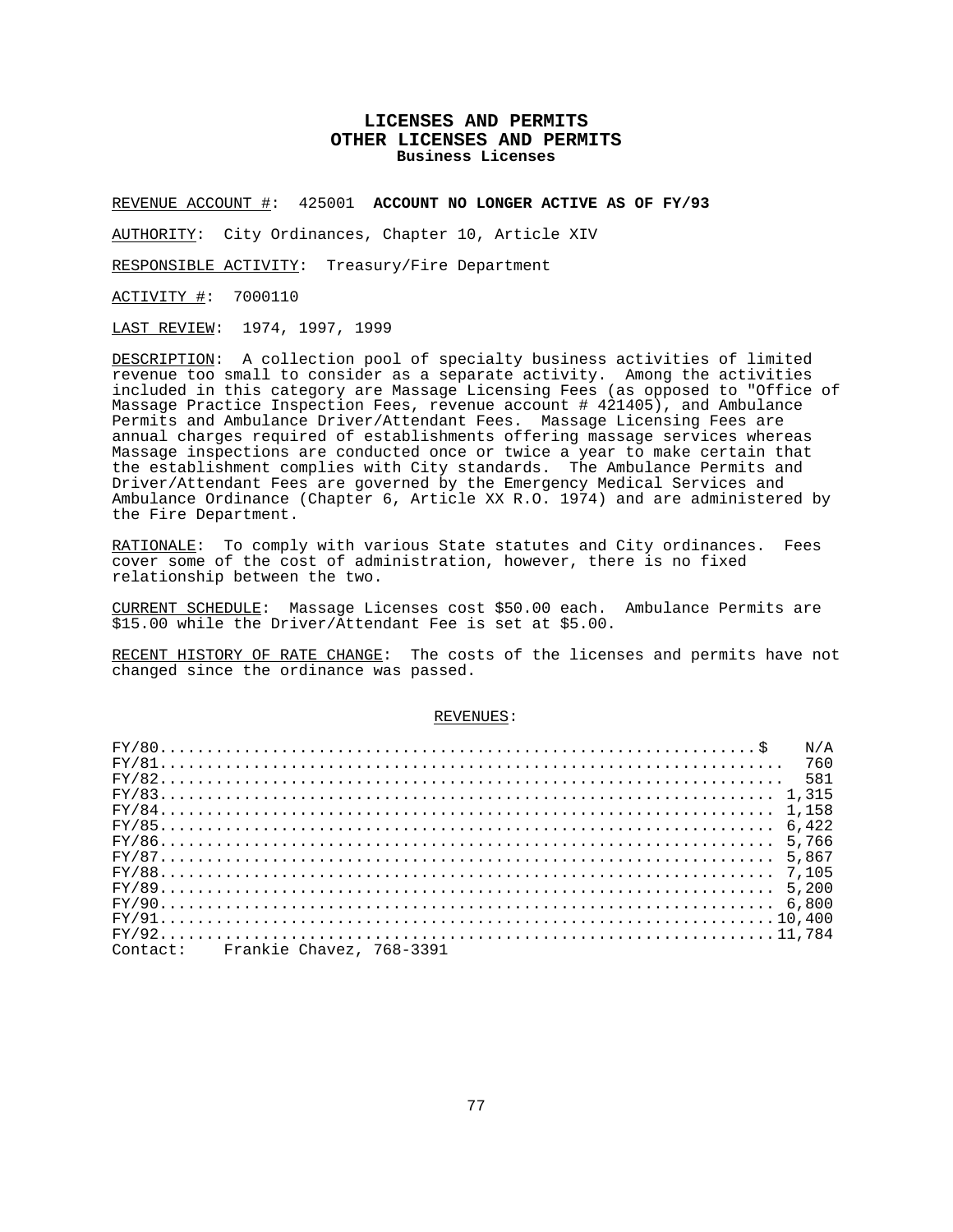## **LICENSES AND PERMITS OTHER LICENSES AND PERMITS Bicycle License**

REVENUE ACCOUNT #: 425002 **(ACCOUNT NO LONGER ACTIVE SINCE 1994)**

AUTHORITY: Ordinance, City Traffic Code, Subsection 2.44, 2.45

RESPONSIBLE ACTIVITY: Treasurer

ACTIVITY #: 7000110

LAST REVIEW: 1975, 1997, 1999

DESCRIPTION: The City Treasurer is responsible for the collection of fees from the sale of Bicycle Registration Tags. Persons may apply for tags at the Treasurer's Office. The registration tag is effective until a bicycle is sold or transferred. This fee is the result of a remnant of the City's traffic code which is not vigorously enforced. It is foreseeable that the category will be eliminated with time.

RATIONALE: The Traffic Code requires an application fee, but does not specify what that fee will be. The origin of the fee is not readily determinable. The current fee covers a fraction of the costs of processing an application.

CURRENT SCHEDULE: \$1.00 for initial registration. \$1.00 for a replacement registration tag when the bicycle is re-registered.

RECENT HISTORY OF RATE CHANGES: It is difficult to determine when the current rate went into effect. The effective date of the revised Traffic Code was January 1, 1975

ACTIVITY LEVELS: As issuance of these licenses is discouraged by the Treasurer's office, the Police Department and others, data on the number of licenses outstanding is uncodified. The number of bicycles in the City as a whole has never been determined.  $PITITITC$ :

| . CHULL A HALL |  |
|----------------|--|
|                |  |
| $FY/81104$     |  |
|                |  |
|                |  |
|                |  |
|                |  |
|                |  |
|                |  |
| $FY/88113$     |  |
|                |  |
|                |  |
|                |  |
| $FY/928$       |  |
| $FX/9310$      |  |
|                |  |

Contact: Frankie Chavez, 768-3391

### **LICENSES AND PERMITS OTHER LICENSES AND PERMITS Loading Zone Permits**

REVENUE ACCOUNT #: 425003

AUTHORITY: Administrative

RESPONSIBLE AUTHORITY: Traffic Engineer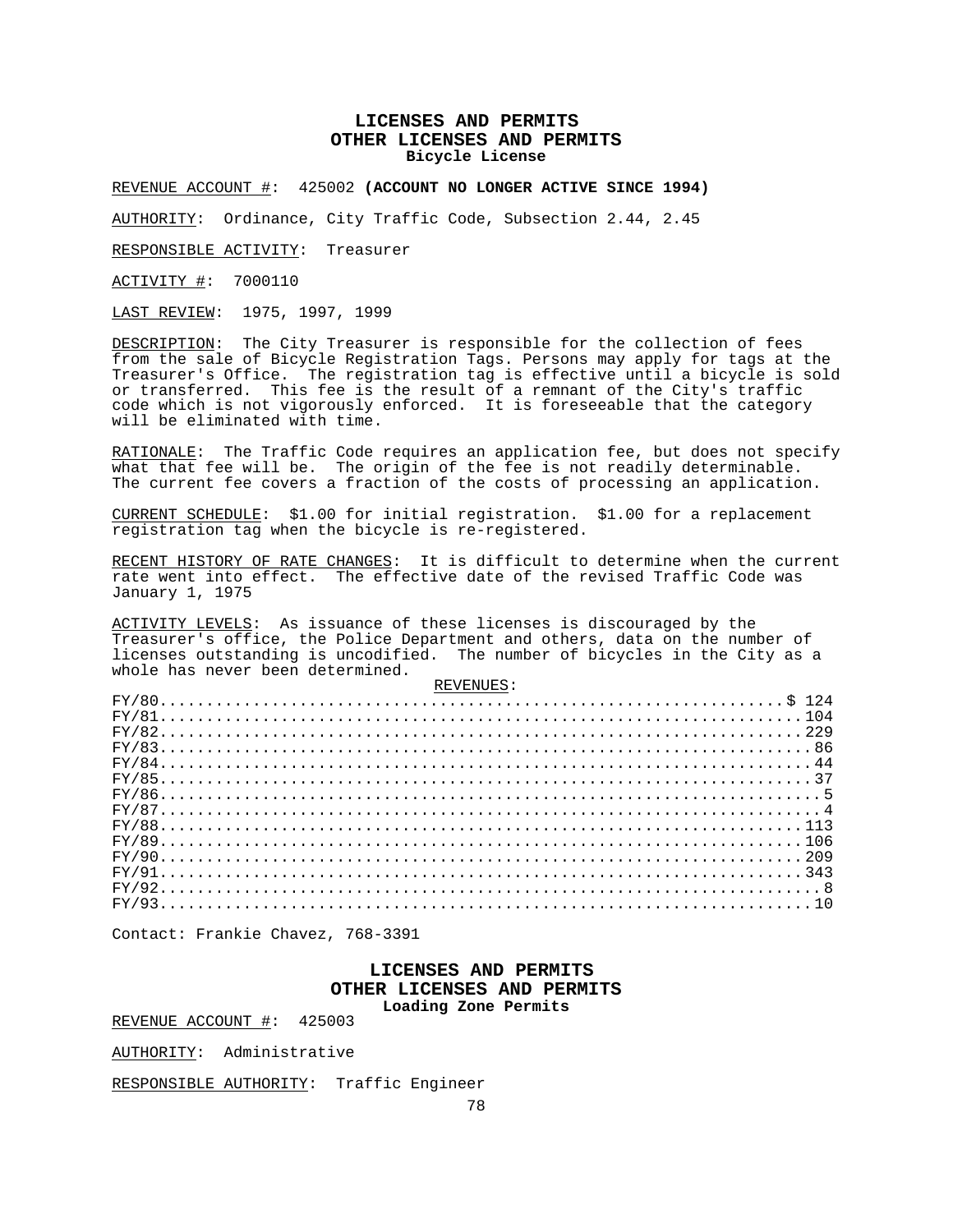#### ACTIVITY #: 5870000

#### LAST REVIEW: 1988, 1997, 1999

DESCRIPTION: The Traffic Engineering Division of the Public Works Department administers this permit. Businesses, charitable or health care organizations may make application for a loading zone permit. If need is met as specified in ordinance and by rules and regulations the Traffic Engineer may grant a permit. Each permit expires at the end of each calendar year and is then billed by Accounts Receivable, Finance and Administrative Services Department. In FY/82, cooperative effort began between the Traffic Engineer and the Treasurer to facilitate more accurate billing and collection roles and responsibilities.

RATIONALE: The permit fees cover the actual direct costs incurred. The Initial Installation Fee covers the cost of a two person crew working roughly two hours plus travel time, of the pole, sign and paint, of vehicle maintenance, supervision, and associated costs and of application processing. Each location also requires annual maintenance (repainting). These costs are recovered in the Annual Maintenance Fee.

CURRENT SCHEDULE: Initially, \$192.00 is charged per 22 foot non\_metered stall plus \$8.75 per foot for additional space. The permit is good for one calendar year or any fraction thereof. The annual maintenance fee is \$105.00 per 22 feet plus \$4.75 per foot for additional space.

RECENT HISTORY OF RATE CHANGE: The permit fee was revised in April, 1989 as a result of a city wide fee study. The old rate was \$50.00 per 22 feet plus \$2.00 per additional foot.

#### REVENUES:

| 2.0 |
|-----|
| 646 |
| -90 |
|     |
|     |
|     |
|     |
|     |
|     |
|     |
|     |
|     |
|     |
|     |
|     |
|     |
|     |
|     |
|     |

Contact: Ron Hassett, 857-8692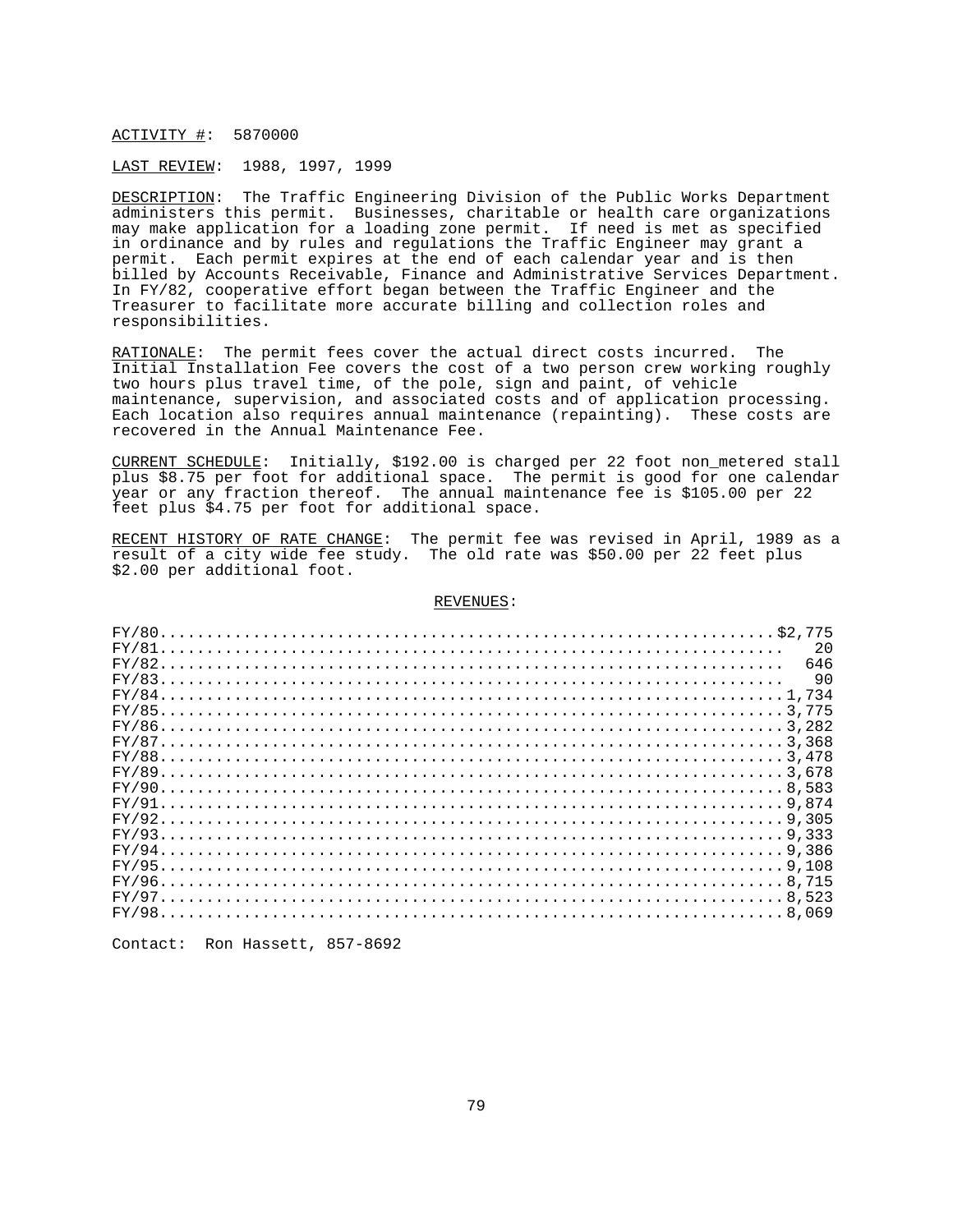## **LICENSES AND PERMITS OTHER LICENSES AND PERMITS Solicitation Permits**

REVENUE ACCOUNT #: 425004

AUTHORITY: Ordinance, Chapter 13, Article 3, "Business Solicitation," No. 58- 1989.

RESPONSIBLE ACTIVITY: Treasurer

ACTIVITY #: 7000110

LAST REVIEW: 1988, 1997, 1999

DESCRIPTION: The City Treasurer is responsible for collecting fees and administering the ordinance. A permit is required for business solicitations. Per the ordinance, the purpose of the permit is to " protect the general public, to help control congestion in the streets and sidewalks, and to help insure compliance with the City Business Registration Ordinance and the State Gross Receipts Tax". There are two categories for permits: Category A, for solicitations on commercial streets and sidewalks except Old Town; Category B for solicitation at residences. A non\_refundable fee of \$10 for a one\_year permit is due upon application for both category A and Category B permits. The fee is non-refundable and is for a one year period. In addition to these permit revenues, the Old Town Daily Vendor application fee is deposited into this account. This includes revenues from an annual \$100 fee charged to the 50 permit holders plus revenues from the \$25.00 non-refundable application fee. (The \$25.00 is applied to the \$100 permit fee for those 50 chosen to hold permits).

RATIONALE: Fees cover some of the cost of processing permits.

CURRENT SCHEDULE: Category A and B permits cost \$10.00 for one year.

RECENT HISTORY OF RATE CHANGE: In May 1991, per Ordinance, Enactment No. 5- 1991 the Business Solicitation Ordinance was amended to cover business solicitation in commercial and residential areas outside of Old Town only. The fee remained \$10 per year. Prior to an earlier revision of the ordinance in 1989, Category A (formerly A\_2) and Category B permits were \$10 for two years, versus the one year period in the revised ordinance.

ACTIVITY LEVELS: In both FY/91 and FY/92, approximately 300 business solicitation permits were issued outside the historic Old Town district. These were divided roughly evenly between commercial and residential permits.

| $FY/87 6,645$ |  |
|---------------|--|
| $FY/88$       |  |
|               |  |
| FY/90 4.625   |  |
|               |  |
|               |  |
|               |  |
|               |  |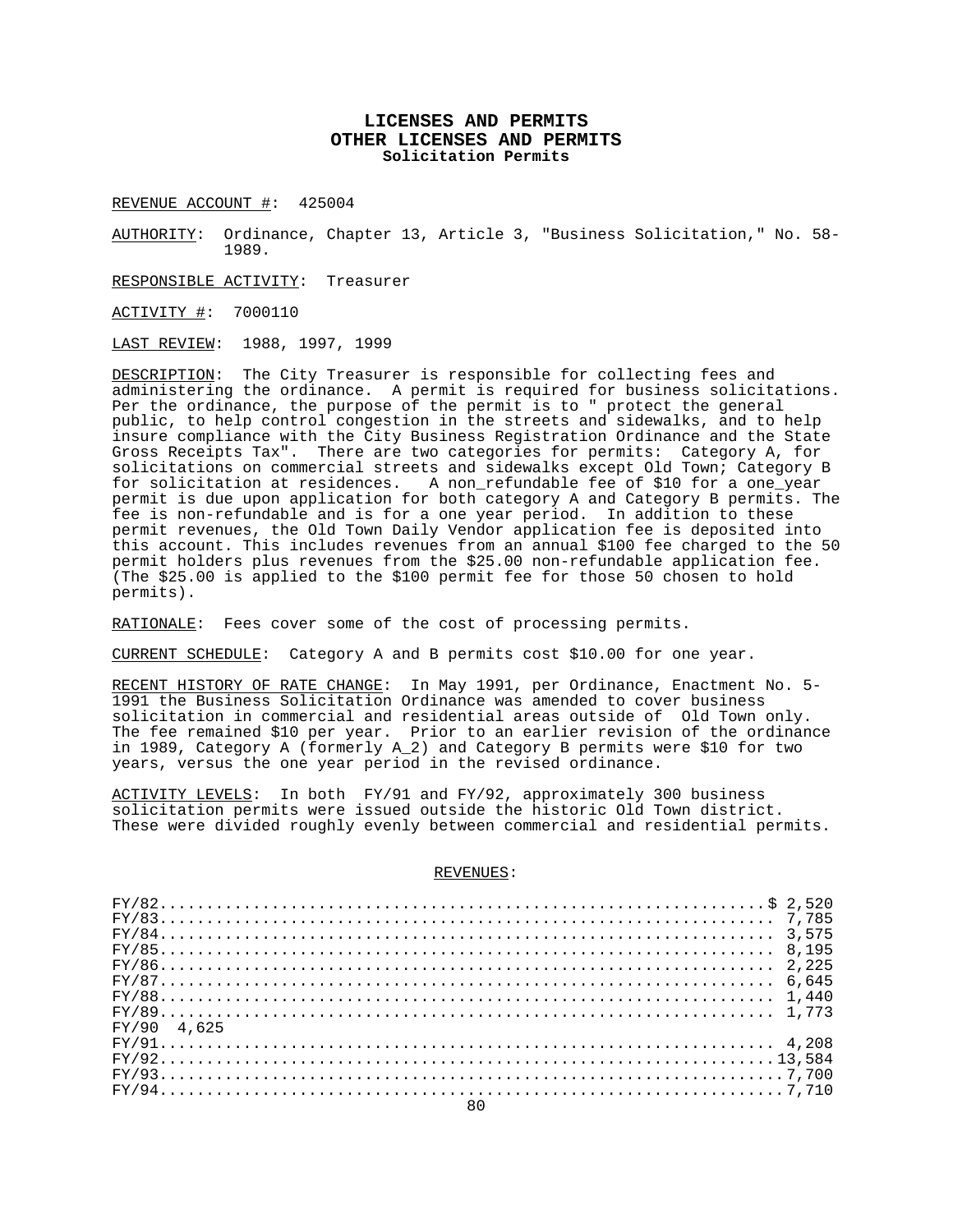Contact: Frankie Chavez, 768-3391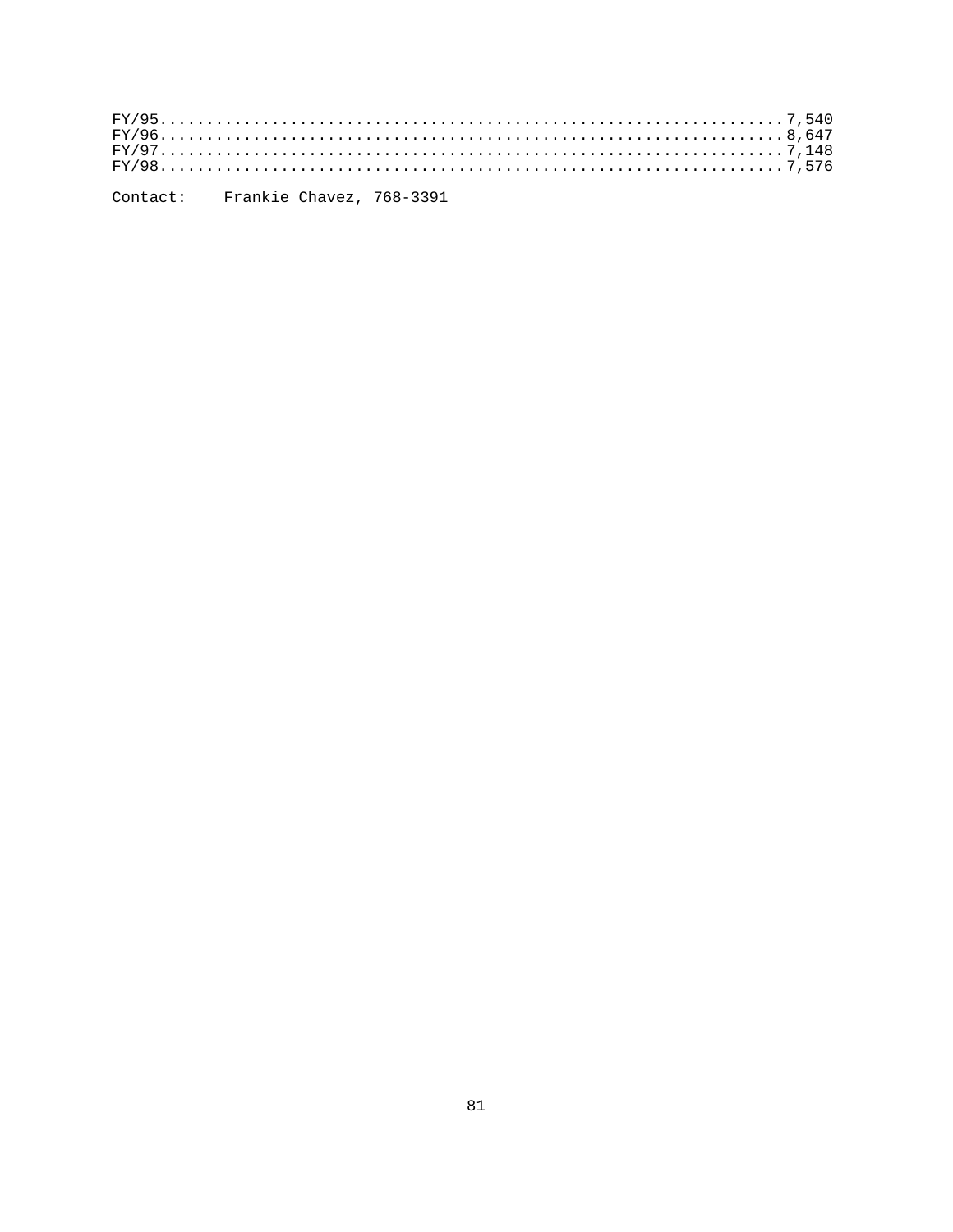# **LICENSES AND PERMITS OTHER LICENSES AND PERMITS Business Registration Fees**

REVENUE ACCOUNT #: 425005

AUTHORITY: Ordinance, Chapter 13, Article 1, "Business Registration;" Section 3\_38\_3 NMSA 1978

RESPONSIBLE ACTIVITY: Treasurer

ACTIVITY #: 7000110

LAST REVIEW: 1994, 1997, 1999

DESCRIPTION: The City Treasurer is responsible for collecting fees and administering the Ordinance, which was enacted effective July 1, 1981 to replace the Occupation Tax. The fee is imposed pursuant to Section 3\_38\_3 NMSA 1978. It applies to "all persons proposing to engage in business within the municipal limits of the City of Albuquerque." The fee is charged for each outlet, branch or location within the City limits prior to engaging in business. Persons holding a State Tax Number for business in New Mexico but who are not actively engaged in an enterprise are either expected to pay the fee or give up the registration. In FY/93 business registration revenues received a boost from a special enforcement effort that targeted businesses which had never paid business registration fees and thus owed for past years. In FY/87, a number of temporary employees were hired to assist in the collection of delinquent registration fees. These were one time efforts.

RATIONALE: The annual fee is set at the State statutory maximum. There is no relationship between the fee and the cost of administration.

CURRENT SCHEDULE: The current fee is \$35.00 per year. Businesses licensed under other City ordinances or otherwise excluded, are exempted from this fee. Businesses are billed annually prior to their registration anniversary date. A late fee of \$10.00 is charged if the fee is not paid by the day it is due.

RECENT HISTORY OF RATE CHANGE: On August 1, 1988, the registration fees were raised from \$25.00 to \$35.00. At the same time, the late fee was raised from \$5.00 to \$10.00. A change in the Statute by the 1988 Legislature allowed the increase to \$35.00, as well as providing beefed up enforcement. Prior to the FY/94, a license was good through March 15 of each year no matter when it was issued. That meant the \$35.00 fee, if paid in February, was only good for one month before it had to be paid again. A late fee of \$10 was charged if the fee was not paid by March 16, annually. During the transition year (FY/94)to the new system, previously registered business were split into 12 groups and billed for the portion of the year up to their respective renewal month. Then in that month they were billed for the current 12 month period. For instance a business that was assigned April as a billing month was billed a pro-rated share for Jan-April the billed for the current year running April 1- March 31. New registrations were simply assigned the month they entered the system.

ACTIVITY LEVELS: The number of registered business locations does not reflect the actual number of solvent enterprises. The City lists 32,000 business locations that register annually, of which, over 3,000 may not be in operation.

REVENUES: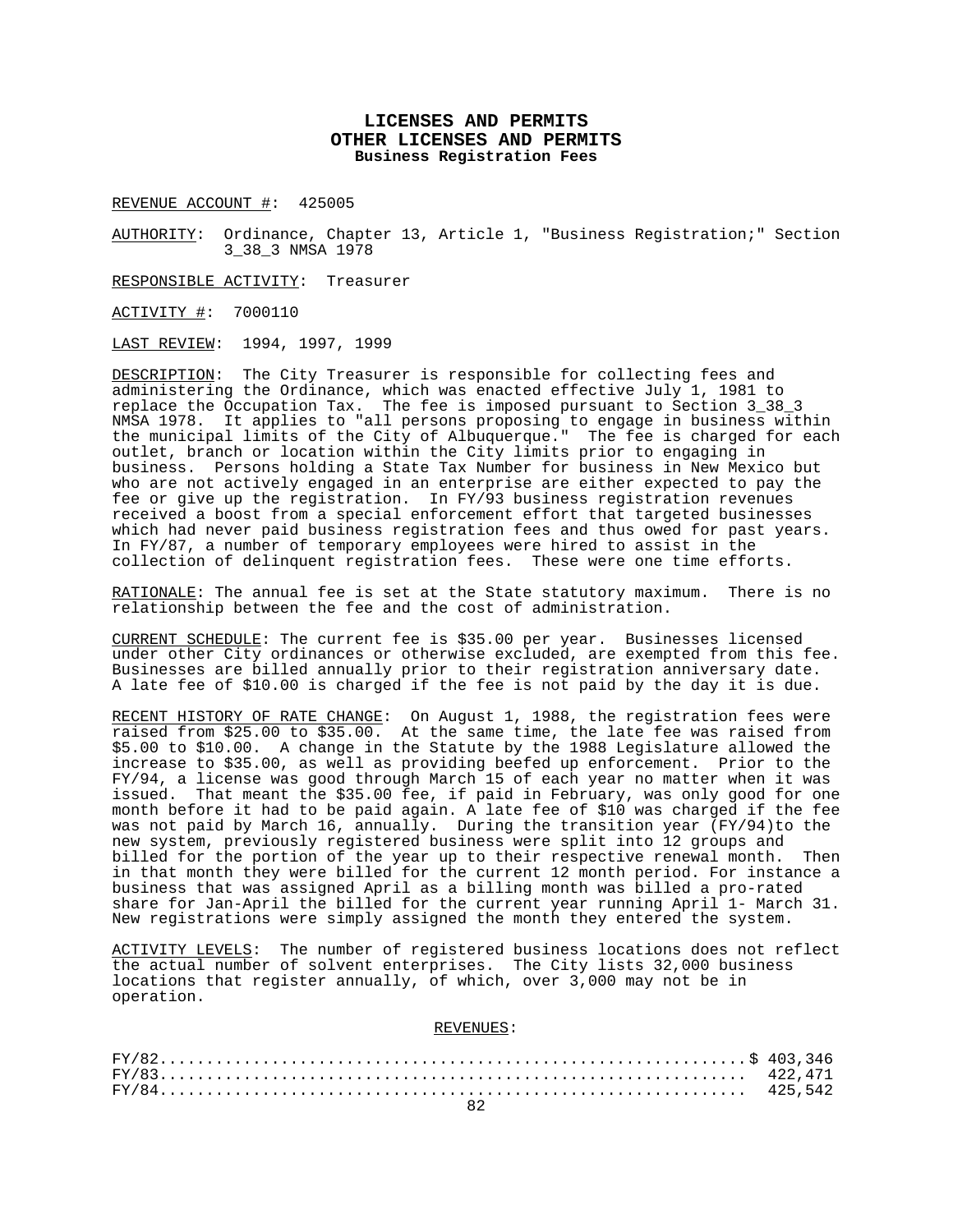|  |  |  |  |  |  |  |  |  |  |  |  |  |  |  |  |  |  |  |  |  |  |  |  |  |  | 497.551<br>507.374 |
|--|--|--|--|--|--|--|--|--|--|--|--|--|--|--|--|--|--|--|--|--|--|--|--|--|--|--------------------|
|  |  |  |  |  |  |  |  |  |  |  |  |  |  |  |  |  |  |  |  |  |  |  |  |  |  | 726,985            |
|  |  |  |  |  |  |  |  |  |  |  |  |  |  |  |  |  |  |  |  |  |  |  |  |  |  | 682.956            |
|  |  |  |  |  |  |  |  |  |  |  |  |  |  |  |  |  |  |  |  |  |  |  |  |  |  | 872.545            |
|  |  |  |  |  |  |  |  |  |  |  |  |  |  |  |  |  |  |  |  |  |  |  |  |  |  | 981.780            |
|  |  |  |  |  |  |  |  |  |  |  |  |  |  |  |  |  |  |  |  |  |  |  |  |  |  | $FY/911,055,963$   |
|  |  |  |  |  |  |  |  |  |  |  |  |  |  |  |  |  |  |  |  |  |  |  |  |  |  | $FY/921,087,489$   |
|  |  |  |  |  |  |  |  |  |  |  |  |  |  |  |  |  |  |  |  |  |  |  |  |  |  |                    |
|  |  |  |  |  |  |  |  |  |  |  |  |  |  |  |  |  |  |  |  |  |  |  |  |  |  |                    |
|  |  |  |  |  |  |  |  |  |  |  |  |  |  |  |  |  |  |  |  |  |  |  |  |  |  |                    |
|  |  |  |  |  |  |  |  |  |  |  |  |  |  |  |  |  |  |  |  |  |  |  |  |  |  |                    |
|  |  |  |  |  |  |  |  |  |  |  |  |  |  |  |  |  |  |  |  |  |  |  |  |  |  |                    |
|  |  |  |  |  |  |  |  |  |  |  |  |  |  |  |  |  |  |  |  |  |  |  |  |  |  | $FY/981,177,539$   |
|  |  |  |  |  |  |  |  |  |  |  |  |  |  |  |  |  |  |  |  |  |  |  |  |  |  |                    |

Contact: Frankie Chavez, 768\_3391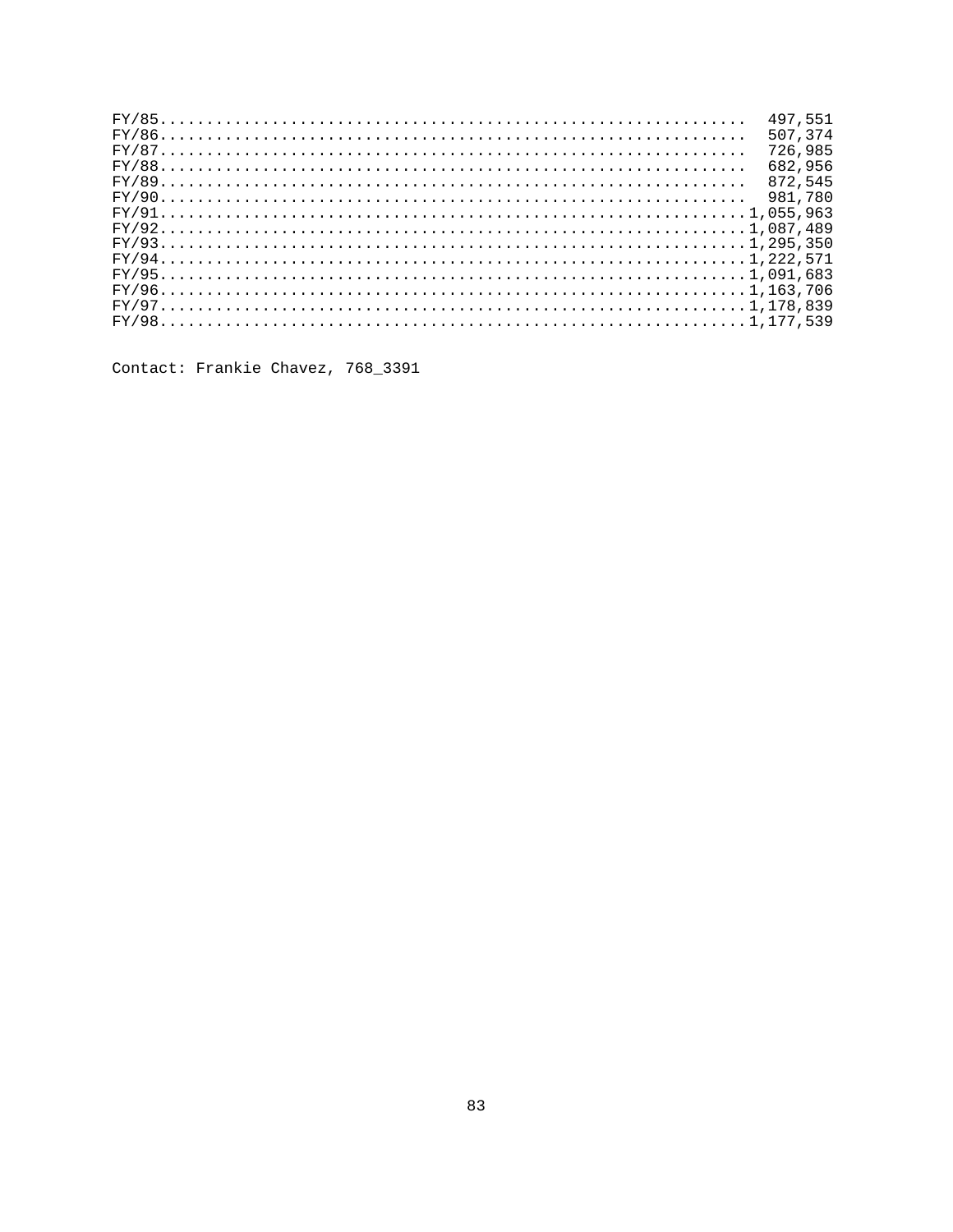# **LICENSES AND PERMITS OTHER LICENSES AND PERMITS Old Town Daily Vendor Fees**

REVENUE ACCOUNT #: 425007

AUTHORITY: City Ordinance Chapter 13, Article III; and Article X Section 6 of the Constitution of the State of New Mexico, "Old Town Solicitation Ordinance," Enactment Number 20-1991.

RESPONSIBLE ACTIVITY: Special Events, Cultural Services Department.

ACTIVITY #: 2332000

LAST REVIEW: 1991, 1997, 1999

DESCRIPTION: The 1991 ordinance known as the "Old Town Solicitations Ordinance" established the Old Town Portal Market and the Old Town Advisory Board to advise the Mayor and City council regarding policies, rules and regulations for administering the ordinance. The ordinance restricts the number of permits to 50 units with a maximum of three persons to a unit. The unit may sell only hand\_made items made by its members. The permit is for one year. The Old Town Portal Manager assigns the 15 available spaces via a lottery once a week for each day of the following week to present permit holders. Those chosen pay a daily user fee of \$8.00. It is the daily user fee that comes into this revenue account. In addition to the daily user fee, applicants are required to pay a non-refundable application fee of twenty-five dollars to the City Treasurer. Before issuance of the permit, the selected applicants pay the Treasurer one hundred dollars for the Old Town Vendor Solicitation Permit. (The solicitation permit is \$100, but the application fee counts towards the permit, so an additional \$75.00 is collected). These permit fee revenues pay into Business Solicitations, revenue account #: 425004.

RATIONALE: The fee collected covers as many costs of administering the system as possible. However, only a portion of direct costs are recovered.

CURRENT SCHEDULE: \$8.00 per space per day.

RECENT HISTORY OF RATE CHANGE: The Old Town Daily Vendor's Fee was increased from \$3.00 to \$8.00 in FY 90. The \$3.00 had not changed since FY/83 when it was first implemented. Prior to 1983, there was no fee associated with vending on the Plaza.

#### REVENUES:

|                | 16,986 |
|----------------|--------|
|                |        |
|                |        |
|                |        |
| $FY/92$ 42,240 |        |
|                |        |
| FY/94 43.128   |        |
|                |        |
|                |        |
| $FY/97$ 41,672 |        |
| $FY/98$ 41,264 |        |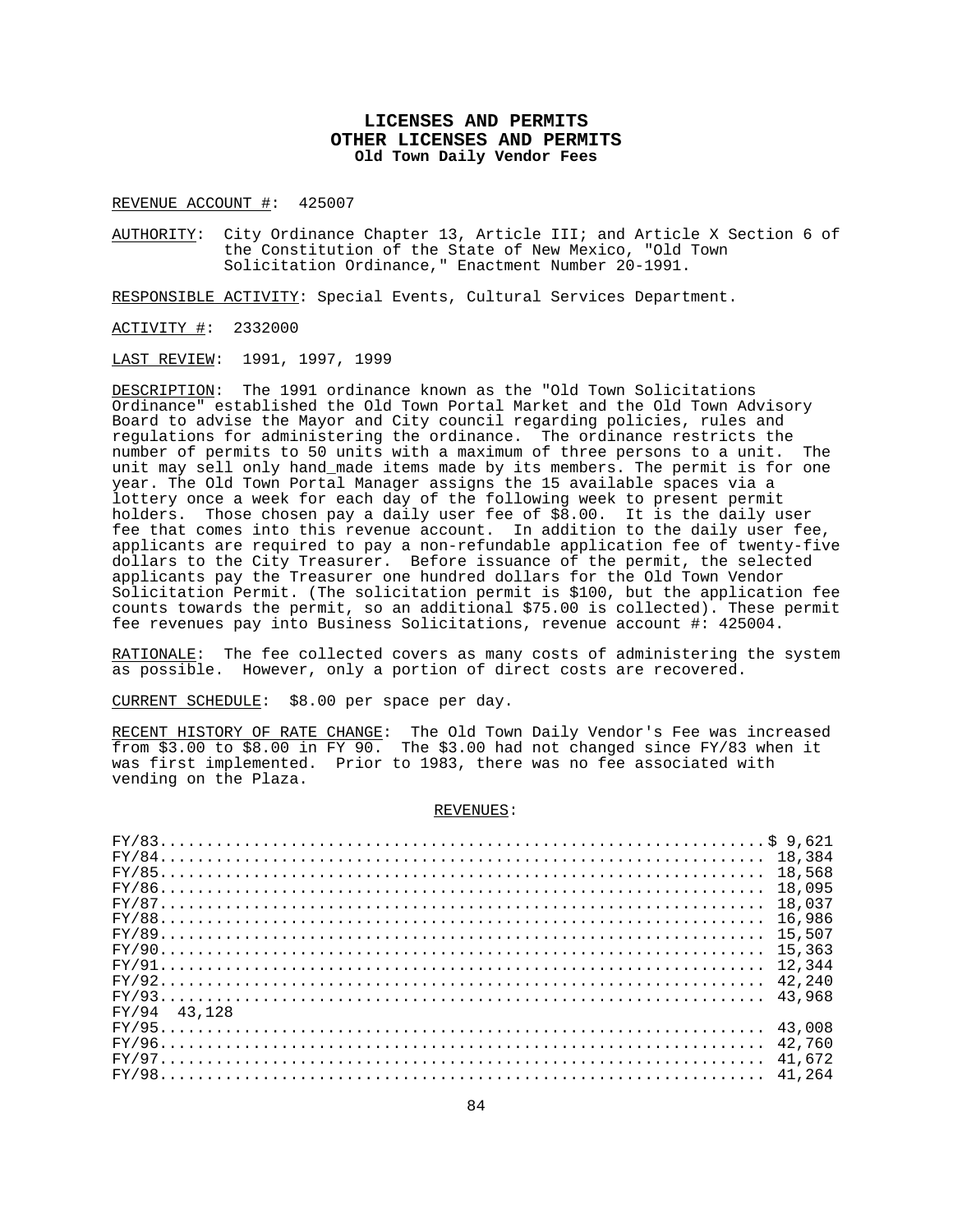Contact: Frankie Chavez, 768-3391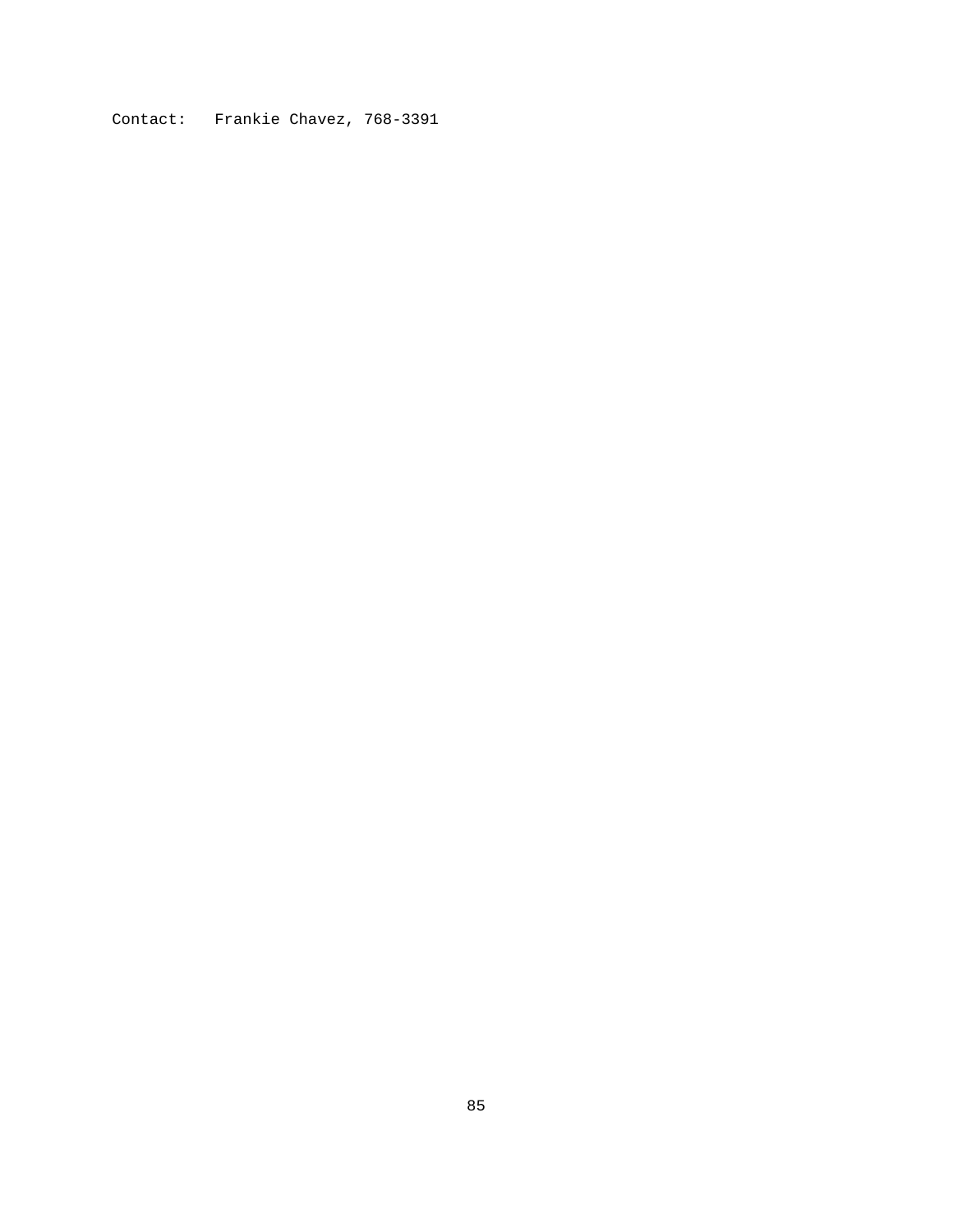# **CHARGES FOR SERVICES Wrecker Application Fees**

REVENUE ACCOUNT #: 425010

RESPONSIBLE ACTIVITY: Treasury

ACTIVITY #: 700110

LAST REVIEW: 1987, 1997, 1999

DESCRIPTION: The City charges a \$500.00 application fee to wreckers who wish to be included in its Class A and B wrecker rotation lists. There is a \$100.00 application fee for inclusion in the City's class C and D wrecker rotation lists. Classes A and B cover cars and pick-up trucks; Classes C and D cover larger vehicles, including school buses, recreational vehicles and tractor trailers. The rotation lists are prepared by the City's Treasury Division of the Department of Finance for use by the Albuquerque Police Department on all city-initiated calls for wreckers, including abandonments, accidents and DWI's.

RATIONALE: Wrecker fees serve to partially recover the costs associated with the program.

CURRENT SCHEDULE: An application for inclusion on a wrecker class A and B rotation list for a period of one year, from July 1 to June 30 is charged a five hundred dollar (\$500.00) application fee. One hundred dollars of the fee is non-refundable, and the remainder is refundable only when the applicant is refused placement on the rotation list. An applicant for the Class A and B rotation list may apply for the Class C and D rotation upon the payment of an additional non-refundable one hundred dollar (\$100) application fee.

RECENT HISTORY OF RATE CHANGES: City ordinance was amended in March 1987 to increase fees from one hundred dollars annually to the current rates.

#### REVENUES:

| $FY/929,400$ |  |  |  |  |  |  |  |  |  |  |  |  |  |  |  |  |  |  |  |  |  |  |  |  |  |  |  |  |
|--------------|--|--|--|--|--|--|--|--|--|--|--|--|--|--|--|--|--|--|--|--|--|--|--|--|--|--|--|--|
|              |  |  |  |  |  |  |  |  |  |  |  |  |  |  |  |  |  |  |  |  |  |  |  |  |  |  |  |  |
|              |  |  |  |  |  |  |  |  |  |  |  |  |  |  |  |  |  |  |  |  |  |  |  |  |  |  |  |  |
|              |  |  |  |  |  |  |  |  |  |  |  |  |  |  |  |  |  |  |  |  |  |  |  |  |  |  |  |  |
|              |  |  |  |  |  |  |  |  |  |  |  |  |  |  |  |  |  |  |  |  |  |  |  |  |  |  |  |  |
|              |  |  |  |  |  |  |  |  |  |  |  |  |  |  |  |  |  |  |  |  |  |  |  |  |  |  |  |  |
|              |  |  |  |  |  |  |  |  |  |  |  |  |  |  |  |  |  |  |  |  |  |  |  |  |  |  |  |  |
|              |  |  |  |  |  |  |  |  |  |  |  |  |  |  |  |  |  |  |  |  |  |  |  |  |  |  |  |  |

Prior to FY/91 revenues were deposited into the miscellaneous revenue account # 425099.

Contact: Jim López, 768-3383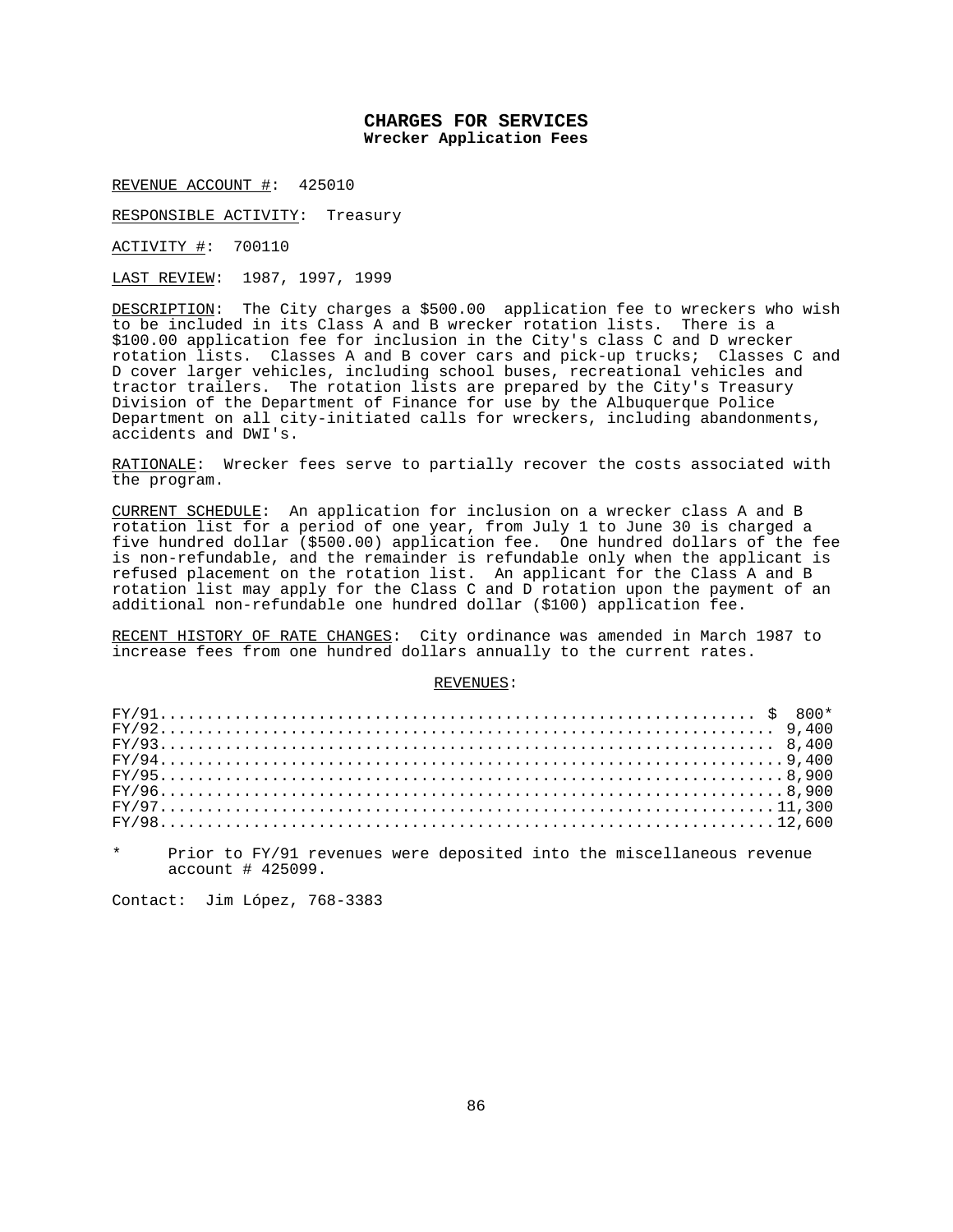## **LICENSES AND PERMITS Right-Of-Way Usage Permit**

REVENUE ACCOUNT #: 425015

AUTHORITY: City Ordinances, Chapter 5, Article 1, Duties of the Mayor; Permits for Use

RESPONSIBLE ACTIVITY: City Engineer, Development and Building Services

ACTIVITY #: 5815000

LAST REVIEW: 1999

DESCRIPTION: The Development and Building Services Division, Public Works Department, prepares agreements permitting commercial businesses to use the City's right-of-way (ROW). Whenever the Division determines that ROW can be used for surface parking and other uses when it can be applied to such uses without impairment of public interests, the Division will then issue a permit. The agreement would contain provisions for a designated temporary period of time and contain provisions for termination without cause. If the request is for surface usage, restaurant seating next to the sidewalk or parking, a revocable permit is issued. If the request is for subsurface usage, running cable or gas lines under the street, a renewable permit is issued. The first year's payment is made at the time of execution of the agreement and is billed by Accounts Receivable annually for the balance of the agreement. Records are kept in the Finance Office of the Public Works Department.

RATIONALE: The permitee is using the City's ROW or easement for commercial profit and is therefore charged for such usage.

CURRENT SCHEDULE:

REVENUES:

See revenue account # 425099

Note: Revenues generated between FY/92 and FY/98 were deposited in account number 425099, Other Licenses and Permits. In FY/99, the new revenue account number was created to represent these services.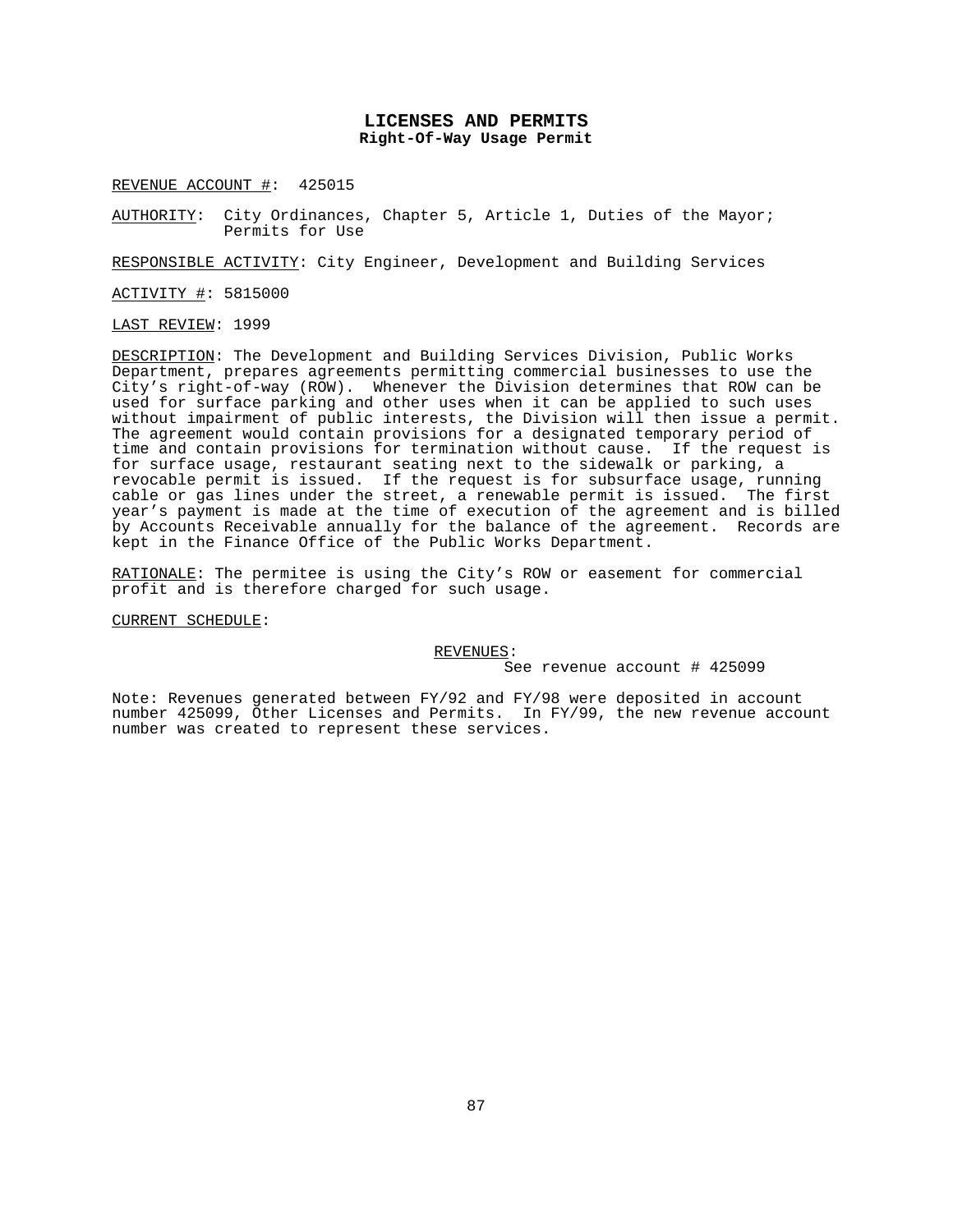### **LICENSES AND PERMITS Other Licenses and Permits**

REVENUE ACCOUNT #: 425099

AUTHORITY: City Ordinances, Chapter 13, Articles III & VI; Chapter 10, Article IX; State Statute

RESPONSIBLE ACTIVITY: Treasury, Zoning, etc.

ACTIVITY #: 7000110

DESCRIPTION: This category is authorized for the recording of any other licenses not specified by any other Revenue Account. Included in this category are fees for Professional Fund Raiser Permits, Public Dance Permits and Permits for Distress Merchandise Sales.

RATIONALE: Varies; differences depend on each ordinance and/or agreement between involved parties.

CURRENT SCHEDULE: Included below are the charges for some of the revenue sources that pay into this account:

 Distress Sales................................................... Minimum of \$ 50.00 ............................. Maximum of \$200.00

### **(AT&T Facility Cable Route License)**

AUTHORITY: Agreements between City Public Works Department and AT&T

RESPONSIBLE ACTIVITY: Public Works

ACTIVITY #: 5843000

LAST REVIEW: 1989,97

DESCRIPTION: The three separate licenses issued are for the purpose of installing 4 inch diameter conduits and fiber optic cables within the City limits to connect AT&T switching devices within the City to other AT&T facilities outside the City. The three licenses have different terms, the longest of which expires in the year 2000. All of the licenses are renewable and may be renewed upon termination of good\_faith negotiations between the City and AT&T. As part of the contract, AT&T agrees to construct its conduit, provide for its maintenance and remove it once the contract has terminated or the provisions of the contract have been violated. AT&T further assures that it will take responsibility for location markers and marking, insurance of the installation, and liability for damages arising from negligence on the part of AT&T or any of its representatives.

RATIONALE: The fee charged is in consideration of the use by AT&T of City rights\_of\_way, public facilities, etc.

CURRENT SCHEDULE: AT&T pays the City a total rate equal to 60¢ for every linear foot within City Limits through which the conduits and cable passes or a minimum charge of \$30,850 a year (individual contracts are for \$9,750, \$5,100, and \$16,000), whichever is greater. If the City were to extend its boundaries, the fee charged would increase accordingly.

RECENT HISTORY OF RATE CHANGE: The original agreement, which called for an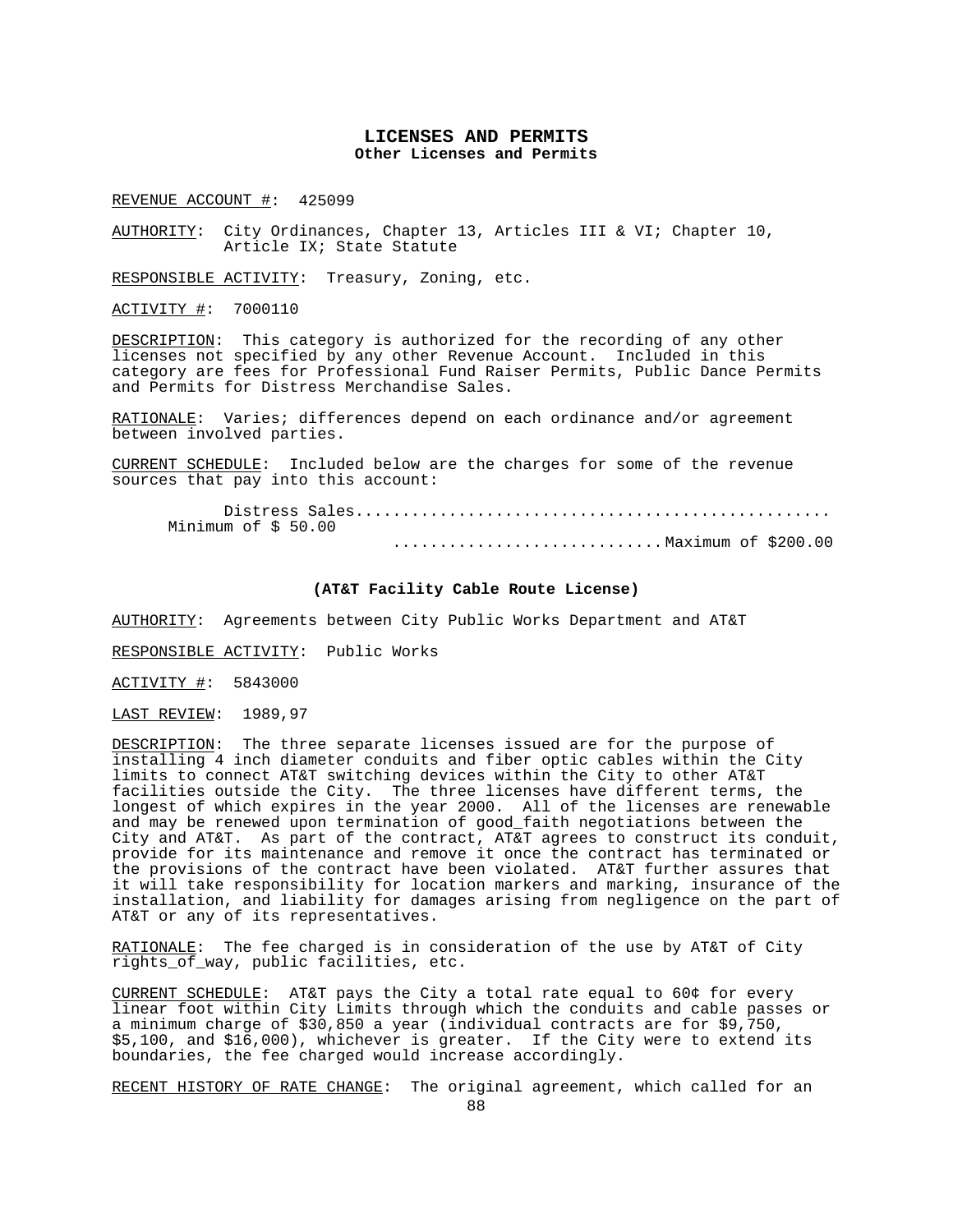annual payment of \$16,000, was signed in July, 1985, and became effective for FY/86. The other two agreements were signed in May, 1989.

Contact: Joe Luehring, 768\_2577

**(Other Zoning Permits)**<br>AUTHORITY: Ordinance Enactment 25-1991. Amendmen Ordinance Enactment 25-1991. Amendment to City Comprehensive Zoning Code, Article 7-14.

RESPONSIBLE ACTIVITY: Code Administration Division, Planning Department.

ACTIVITY #: 4942000

DESCRIPTION: The certificate of zoning provides a statement of the zone which applies to the land parcel in question and conclusions as to the zoning conformity of the proposed development and land use. Zoning certificate requests are assessed a fee unless the request is limited to a certificate that only certifies current zoning.

RATIONALE: The fee recovers the cost of the analysis made in determining the conformity of the property's proposed development and use to its zoning requirements.

CURRENT SCHEDULE: \$50 for certificates required for the issuance or transfer of liquor licenses; \$25 for all others.

RECENT HISTORY OF RATE CHANGE: This fee was implemented beginning in FY/92.

CONTACT: Doug Crandall, 764-1660